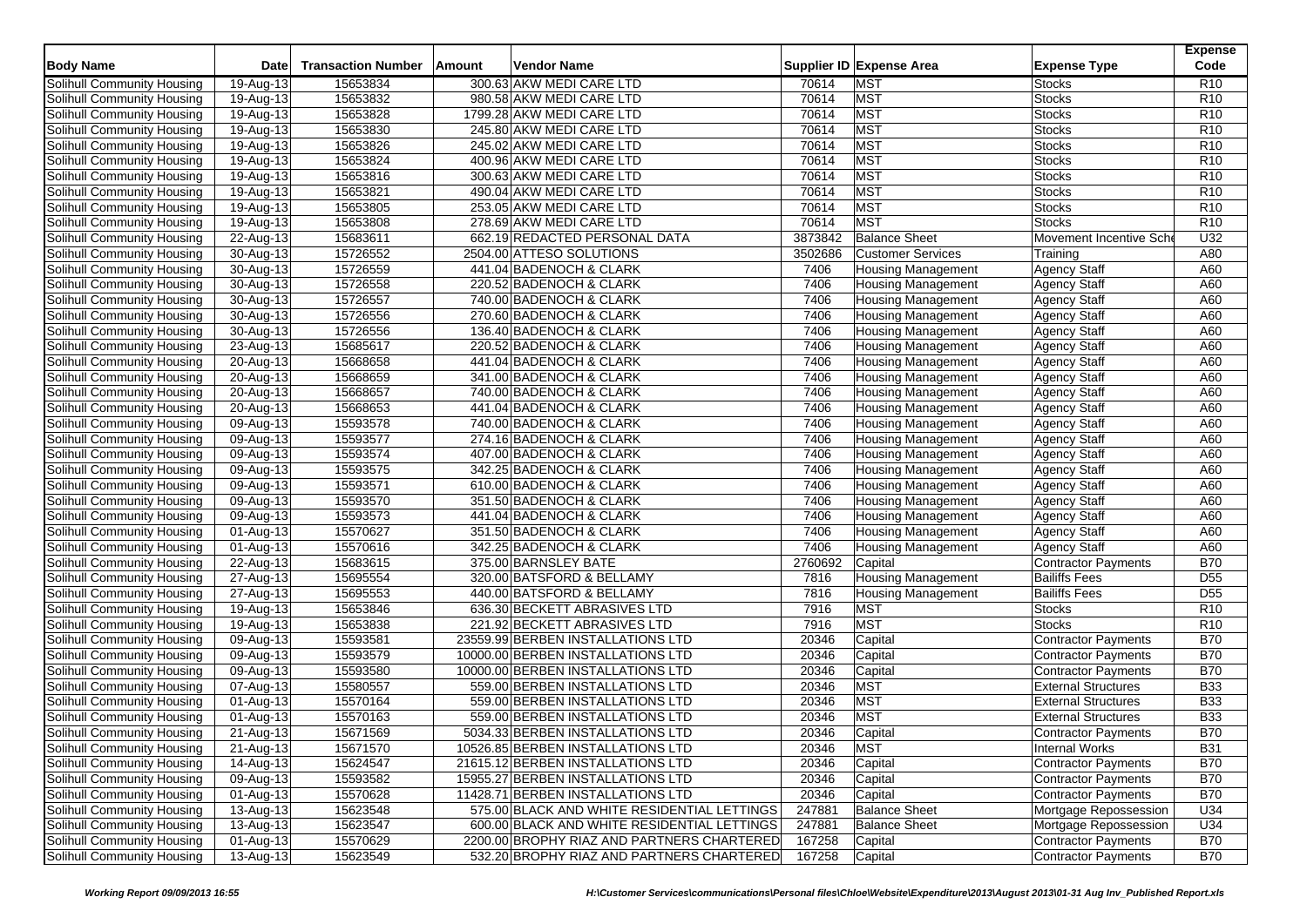| <b>Body Name</b>           | <b>Date</b>             | <b>Transaction Number</b> | Amount | <b>Vendor Name</b>                         |                 | Supplier ID Expense Area                              | <b>Expense Type</b>             | <b>Expense</b><br>Code |
|----------------------------|-------------------------|---------------------------|--------|--------------------------------------------|-----------------|-------------------------------------------------------|---------------------------------|------------------------|
| Solihull Community Housing | 09-Aug-13               | 15593566                  |        | 532.20 BROPHY RIAZ AND PARTNERS CHARTERED  | 167258          | Capital                                               | <b>Contractor Payments</b>      | <b>B70</b>             |
| Solihull Community Housing | 28-Aug-13               | 15708571                  |        | 1176.62 BUILDBASE                          | 56468           | <b>MST</b>                                            | <b>Stocks</b>                   | R <sub>10</sub>        |
| Solihull Community Housing | 19-Aug-13               | 15653862                  |        | 624.99 BUILDBASE                           | 56468           | <b>MST</b>                                            | <b>Stocks</b>                   | R <sub>10</sub>        |
| Solihull Community Housing | 19-Aug-13               | 15653864                  |        | 761.32 BUILDBASE                           | 56468           | MST                                                   | <b>Stocks</b>                   | R <sub>10</sub>        |
| Solihull Community Housing | 12-Aug-13               | 15617651                  |        | 425.00 BUILDBASE                           | 56468           | <b>MST</b>                                            | <b>Stocks</b>                   | R10                    |
| Solihull Community Housing | 12-Aug-13               | 15617653                  |        | 1032.60 BUILDBASE                          | 56468           | MST                                                   | <b>Stocks</b>                   | R <sub>10</sub>        |
| Solihull Community Housing | 01-Aug-13               | 15568563                  |        | 1020.99 BUILDBASE                          | 56468           | MST                                                   | <b>Stocks</b>                   | R <sub>10</sub>        |
| Solihull Community Housing | 21-Aug-13               | 15671585                  |        | 253.62 BURROWS HOME COMFORTS LTD           | 273054          | <b>MST</b>                                            | <b>External Structures</b>      | <b>B33</b>             |
| Solihull Community Housing | 21-Aug-13               | 15671585                  |        | 253.62 BURROWS HOME COMFORTS LTD           | 273054          | <b>MST</b>                                            | <b>External Structures</b>      | <b>B33</b>             |
| Solihull Community Housing | 02-Aug-13               | 15571547                  |        | 850.00 BYTES TECHNOLOGY GROUP              | 149549          | Capital                                               | ICT - General                   | D <sub>30</sub>        |
| Solihull Community Housing | 23-Aug-13               | 15685548                  |        | 278.75 C & C FLOORING                      | 164498          | <b>MST</b>                                            | <b>Internal Works</b>           | <b>B31</b>             |
| Solihull Community Housing | 23-Aug-13               | 15685549                  |        | 925.16 C & C FLOORING                      | 164498          | <b>MST</b>                                            | <b>Internal Works</b>           | <b>B31</b>             |
| Solihull Community Housing | 13-Aug-13               | 15619550                  |        | 218.02 C & C FLOORING                      | 164498          | <b>MST</b>                                            | <b>Internal Works</b>           | <b>B31</b>             |
| Solihull Community Housing | 13-Aug-13               | 15619547                  |        | 276.27 C & C FLOORING                      | 164498          | <b>MST</b>                                            | <b>Internal Works</b>           | <b>B31</b>             |
| Solihull Community Housing | 09-Aug-13               | 15593584                  |        | 1151.92 C & C FLOORING                     | 164498          | <b>Housing Management</b>                             | Furniture                       | D <sub>11</sub>        |
| Solihull Community Housing | 09-Aug-13               | 15593583                  |        | 1083.96 C & C FLOORING                     | 164498          | <b>Housing Management</b>                             | Furniture                       | D <sub>11</sub>        |
| Solihull Community Housing | 19-Aug-13               | 15653749                  |        | 244.92 C & C FLOORING                      | 164498          | <b>MST</b>                                            | <b>Internal Works</b>           | <b>B31</b>             |
| Solihull Community Housing | 13-Aug-13               | 15619549                  |        | 249.89 C & C FLOORING                      | 164498          | <b>MST</b>                                            | <b>Internal Works</b>           | <b>B31</b>             |
| Solihull Community Housing | 02-Aug-13               | 15571550                  |        | 10000.00 CAPITA BUSINESS SERVICES LTD.     | 99513           | Capital                                               | ICT - General                   | D30                    |
| Solihull Community Housing | 02-Aug-13               | 15571548                  |        | 800.00 CAPITA BUSINESS SERVICES LTD.       | 99513           | Capital                                               | ICT - General                   | D <sub>30</sub>        |
| Solihull Community Housing | 14-Aug-13               | 15625558                  |        | 1350.00 CAPITA SYMONDS LTD                 | 218112          | Capital                                               | Contractor Payments             | <b>B70</b>             |
| Solihull Community Housing | 07-Aug-13               | 15580096                  |        | 855.56 CAPITA SYMONDS LTD                  | 218112          | Capital                                               | Contractor Payments             | <b>B70</b>             |
| Solihull Community Housing | 27-Aug-13               | 15695547                  |        | 1975.32 CARETECH (UK) LTD                  | 1610610         | Investment, Planning & Services Adaptations           |                                 | <b>B83</b>             |
| Solihull Community Housing | 14-Aug-13               | 15629677                  |        | 410.00 CEL ELECTRICAL                      | 138018          | Investment, Planning & Services Utility Related Works |                                 | <b>B34</b>             |
| Solihull Community Housing | 27-Aug-13               | 15695552                  |        | 30791.64 CHAPMANS ELECTRICAL               | 275944          | Capital                                               | Contractor Payments             | <b>B70</b>             |
| Solihull Community Housing | 30-Aug-13               | 15726560                  |        | 2057.95 CHARTERED INSTITUTE OF HOUSING     | 9889            | Central Administration                                | <b>Professional Fees</b>        | D <sub>50</sub>        |
| Solihull Community Housing | 14-Aug-13               | 15629552                  |        | 50.00 CHRIS KNIGHT CONSULTANCY             | 261337          | <b>Housing Management</b>                             | <b>Agency Staff</b>             | A60                    |
| Solihull Community Housing | 14-Aug-13               | 15629552                  |        | 5500.00 CHRIS KNIGHT CONSULTANCY           | 261337          | <b>Housing Management</b>                             | <b>Agency Staff</b>             | A60                    |
| Solihull Community Housing | 02-Aug-13               | 15571551                  |        | 310.50 CHUBB ELECTRONIC SECURITY SYSTEMS L | 189539          | <b>Customer Services</b>                              | Other Premises Costs            | <b>B90</b>             |
| Solihull Community Housing | 16-Aug-13               | 15647558                  |        | 11125.51 CHUBB FIRE LTD                    | 11217           | Investment, Planning & Services Other Building costs  |                                 | <b>B39</b>             |
| Solihull Community Housing | 02-Aug-13               | 15571557                  |        | 44.00 CITIZENS ADVICE                      | 88852           | <b>Housing Management</b>                             | <b>Grants and Subscriptions</b> | D92                    |
| Solihull Community Housing | 02-Aug-13               | 15571557                  |        | 539.00 CITIZENS ADVICE                     | 88852           | <b>Housing Management</b>                             | <b>Grants and Subscriptions</b> | D92                    |
| Solihull Community Housing | $\overline{27}$ -Aug-13 | 15698593                  |        | 31.52 COLLECTIVE ENTERPRISE LTD            | 200600          | Finance                                               | Stationery                      | D <sub>25</sub>        |
| Solihull Community Housing | 27-Aug-13               | 15698593                  |        | 1034.33 COLLECTIVE ENTERPRISE LTD          | 200600          | Finance                                               | Stationery                      | D <sub>25</sub>        |
| Solihull Community Housing | 27-Aug-13               | 15698593                  |        | 109.60 COLLECTIVE ENTERPRISE LTD           | 200600          | Finance                                               | Printing                        | D80                    |
| Solihull Community Housing | $27$ -Aug-13            | 15698593                  |        | 79.00 COLLECTIVE ENTERPRISE LTD            | 200600          | <b>Customer Services</b>                              | Printing                        | D80                    |
| Solihull Community Housing | 27-Aug-13               | 15698593                  |        | 533.00 COLLECTIVE ENTERPRISE LTD           | 200600          | <b>Customer Services</b>                              | Printing                        | D80                    |
| Solihull Community Housing | 07-Aug-13               | 15580097                  |        | 11.96 COMCEN COMPUTER SUPPLIES LTD         | 121786          | Capital                                               | ICT - General                   | D <sub>30</sub>        |
| Solihull Community Housing | 07-Aug-13               | 15580097                  |        | 230.92 COMCEN COMPUTER SUPPLIES LTD        | 121786          | Capital                                               | ICT - General                   | D <sub>30</sub>        |
| Solihull Community Housing | 30-Aug-13               | 15726561                  |        | 111.50 CORNERSTONE PROJECTS LTD            | 2176751         | Capital                                               | <b>Contractor Payments</b>      | <b>B70</b>             |
| Solihull Community Housing | 30-Aug-13               | 15726561                  |        | 111.50 CORNERSTONE PROJECTS LTD            | 2176751         | Capital                                               | Contractor Payments             | <b>B70</b>             |
| Solihull Community Housing | 20-Aug-13               | 15668665                  |        | 290.00 CROWN CARS                          | 129277          | <b>Customer Services</b>                              | Public Transport                | C <sub>20</sub>        |
| Solihull Community Housing | 20-Aug-13               | 15668664                  |        | 262.00 CROWN CARS                          | 129277          | <b>Customer Services</b>                              | <b>Public Transport</b>         | C20                    |
| Solihull Community Housing | 30-Aug-13               | 15726563                  |        | 475.00 DECISION RECRUITMENT LTD            | 2370689 Capital |                                                       | Contractor Payments             | <b>B70</b>             |
| Solihull Community Housing | 30-Aug-13               | 15726562                  |        | 475.00 DECISION RECRUITMENT LTD            | 2370689         | Capital                                               | Contractor Payments             | <b>B70</b>             |
| Solihull Community Housing | 14-Aug-13               | 15625561                  |        | 462.50 DECISION RECRUITMENT LTD            | 2370689         | Capital                                               | Contractor Payments             | <b>B70</b>             |
| Solihull Community Housing | 14-Aug-13               | 15625560                  |        | 462.50 DECISION RECRUITMENT LTD            | 2370689         | Capital                                               | Contractor Payments             | <b>B70</b>             |
| Solihull Community Housing | 12-Aug-13               | 15617654                  |        | 671.00 DIRECT ROOFING SUPPLIES LTD         | 11346           | <b>MST</b>                                            | Stocks                          | R <sub>10</sub>        |
| Solihull Community Housing | $20-Aug-13$             | 15668666                  |        | 3186.00 DLA PIPER UK LLP                   | 147168          | <b>Customer Services</b>                              | <b>Professional Fees</b>        | D <sub>50</sub>        |
| Solihull Community Housing | 22-Aug-13               | 15683625                  |        | 225.00 DMW ENVIRONMENTAL                   | 281856          | Capital                                               | Contractor Payments             | <b>B70</b>             |
| Solihull Community Housing | 22-Aug-13               | 15683630                  |        | 288.00 DMW ENVIRONMENTAL                   | 281856          | <b>MST</b>                                            | Internal Works                  | <b>B31</b>             |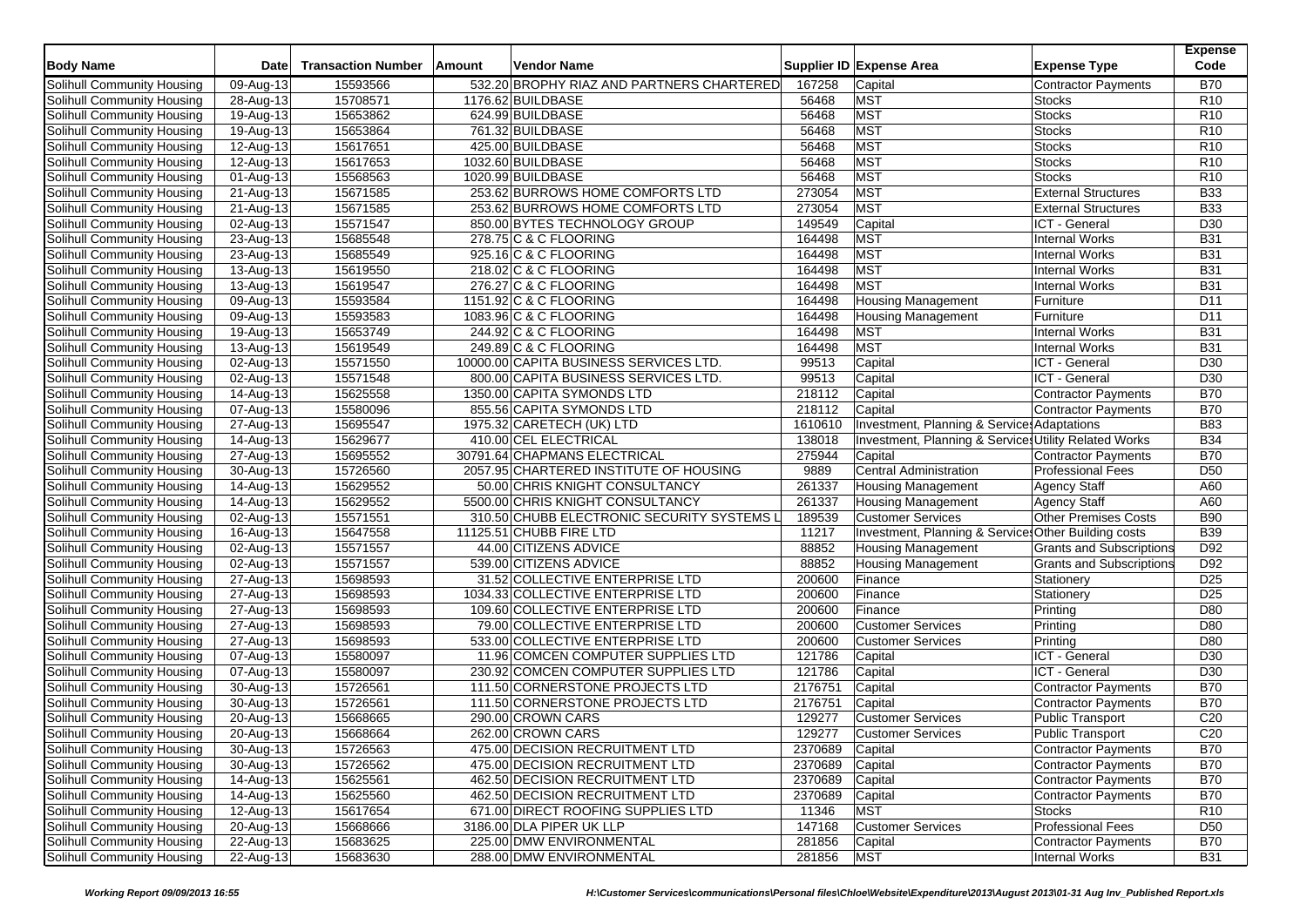| <b>Body Name</b>                  | <b>Date</b>             | <b>Transaction Number</b> | Amount | <b>Vendor Name</b>                         |         | Supplier ID Expense Area                              | <b>Expense Type</b>          | <b>Expense</b><br>Code |
|-----------------------------------|-------------------------|---------------------------|--------|--------------------------------------------|---------|-------------------------------------------------------|------------------------------|------------------------|
| Solihull Community Housing        | 22-Aug-13               | 15683628                  |        | 210.00 DMW ENVIRONMENTAL                   | 281856  | <b>MST</b>                                            | <b>Internal Works</b>        | <b>B31</b>             |
| Solihull Community Housing        | 22-Aug-13               | 15683617                  |        | 990.00 DMW ENVIRONMENTAL                   | 281856  | <b>MST</b>                                            | <b>Internal Works</b>        | <b>B31</b>             |
| Solihull Community Housing        | 22-Aug-13               | 15683618                  |        | 127.00 DMW ENVIRONMENTAL                   | 281856  | <b>MST</b>                                            | <b>Internal Works</b>        | <b>B31</b>             |
| Solihull Community Housing        | 22-Aug-13               | 15683630                  |        | 281.00 DMW ENVIRONMENTAL                   | 281856  | <b>MST</b>                                            | <b>Internal Works</b>        | <b>B31</b>             |
| Solihull Community Housing        | 22-Aug-13               | 15683628                  |        | 1323.00 DMW ENVIRONMENTAL                  | 281856  | <b>MST</b>                                            | <b>Internal Works</b>        | <b>B31</b>             |
| Solihull Community Housing        | 22-Aug-13               | 15683617                  |        | 1940.00 DMW ENVIRONMENTAL                  | 281856  | <b>MST</b>                                            | <b>Internal Works</b>        | <b>B31</b>             |
| Solihull Community Housing        | 22-Aug-13               | 15683618                  |        | 584.00 DMW ENVIRONMENTAL                   | 281856  | <b>MST</b>                                            | <b>Internal Works</b>        | <b>B31</b>             |
| Solihull Community Housing        | 22-Aug-13               | 15683630                  |        | 150.00 DMW ENVIRONMENTAL                   | 281856  | Capital                                               | <b>Contractor Payments</b>   | <b>B70</b>             |
| Solihull Community Housing        | 28-Aug-13               | 15708577                  |        | 393.65 DOORFIT PRODUCTS LTD                | 5228    | <b>MST</b>                                            | <b>Stocks</b>                | R <sub>10</sub>        |
| Solihull Community Housing        | 01-Aug-13               | 15568590                  |        | 1050.00 DOORFIT PRODUCTS LTD               | 5228    | <b>MST</b>                                            | <b>Stocks</b>                | R <sub>10</sub>        |
| Solihull Community Housing        | 01-Aug-13               | 15568588                  |        | 270.55 DOORFIT PRODUCTS LTD                | 5228    | <b>MST</b>                                            | <b>Stocks</b>                | R <sub>10</sub>        |
| Solihull Community Housing        | 01-Aug-13               | 15570566                  |        | 885.42 DR GAIL YOUNG                       | 221701  | <b>Housing Management</b>                             | <b>Tenant Medicals</b>       | D63                    |
| Solihull Community Housing        | 15-Aug-13               | 15639566                  |        | 295.30 DRAINTECH SERVICES (MIDLANDS) LTD   | 338596  | <b>MST</b>                                            | Other Works                  | <b>B32</b>             |
| Solihull Community Housing        | 15-Aug-13               | 15639565                  |        | 482.96 DRAINTECH SERVICES (MIDLANDS) LTD   | 338596  | <b>MST</b>                                            | Other Works                  | <b>B32</b>             |
| Solihull Community Housing        | $\overline{15}$ -Aug-13 | 15639561                  |        | 240.00 DRAINTECH SERVICES (MIDLANDS) LTD   | 338596  | <b>MST</b>                                            | <b>Other Works</b>           | <b>B32</b>             |
| Solihull Community Housing        | 15-Aug-13               | 15639563                  |        | 975.00 DRAINTECH SERVICES (MIDLANDS) LTD   | 338596  | <b>MST</b>                                            | Other Works                  | <b>B32</b>             |
| Solihull Community Housing        | 28-Aug-13               | 15708580                  |        | 320.00 DRS LTD                             | 272292  | <b>MST</b>                                            | <b>Stocks</b>                | R <sub>10</sub>        |
| Solihull Community Housing        | 21-Aug-13               | 15671607                  |        | 406.08 ECLIPSE ACCESS SOLUTIONS LTD        | 141696  | Capital                                               | <b>Contractor Payments</b>   | <b>B70</b>             |
| Solihull Community Housing        | 21-Aug-13               | 15671606                  |        | 1781.37 ECLIPSE ACCESS SOLUTIONS LTD       | 141696  | Capital                                               | <b>Contractor Payments</b>   | <b>B70</b>             |
| Solihull Community Housing        | 02-Aug-13               | 15571764                  |        | 1435.00 ECONERGY                           | 3403689 | <b>Housing Management</b>                             | <b>Equipment Maintenance</b> | D17                    |
| Solihull Community Housing        |                         | 15571764                  |        | 572.00 ECONERGY                            | 3403689 | <b>Housing Management</b>                             | <b>Professional Fees</b>     | D <sub>50</sub>        |
| Solihull Community Housing        | 02-Aug-13               | 15625562                  |        | 3104.00 ECONERGY                           | 3403689 | <b>Housing Management</b>                             | Materials                    | D13                    |
|                                   | 14-Aug-13               |                           |        |                                            | 5333    |                                                       |                              | A60                    |
| Solihull Community Housing        | 30-Aug-13               | 15726564                  |        | 425.50 EDEN BROWN RECRUITMENT LTD          |         | <b>Housing Management</b>                             | Agency Staff                 |                        |
| Solihull Community Housing        | 21-Aug-13               | 15671549                  |        | 345.00 EDEN BROWN RECRUITMENT LTD          | 5333    | Housing Management                                    | <b>Agency Staff</b>          | A60                    |
| Solihull Community Housing        | 21-Aug-13               | 15671548                  |        | 425.50 EDEN BROWN RECRUITMENT LTD          | 5333    | <b>Housing Management</b>                             | <b>Agency Staff</b>          | A60                    |
| Solihull Community Housing        | 21-Aug-13               | 15671547                  |        | 425.50 EDEN BROWN RECRUITMENT LTD          | 5333    | <b>Housing Management</b>                             | <b>Agency Staff</b>          | A60                    |
| Solihull Community Housing        | 21-Aug-13               | 15671550                  |        | 740.00 EDEN BROWN RECRUITMENT LTD          | 5333    | <b>Housing Management</b>                             | <b>Agency Staff</b>          | A60                    |
| Solihull Community Housing        | 07-Aug-13               | 15580101                  |        | 740.00 EDEN BROWN RECRUITMENT LTD          | 5333    | <b>Housing Management</b>                             | <b>Agency Staff</b>          | A60                    |
| Solihull Community Housing        | 02-Aug-13               | 15571771                  |        | 629.00 EDEN BROWN RECRUITMENT LTD          | 5333    | <b>Housing Management</b>                             | <b>Agency Staff</b>          | A60                    |
| Solihull Community Housing        | 09-Aug-13               | 15593587                  |        | 2051.14 EDF ENERGY 1 LTD                   | 135472  | <b>Housing Management</b>                             | Electricity                  | <b>B11</b>             |
| Solihull Community Housing        | 14-Aug-13               | 15625618                  |        | 3786.13 ELDERCARE                          | 78964   | <b>Housing Management</b>                             | Other Supplies And Serv      | D90                    |
| Solihull Community Housing        | 21-Aug-13               | 15671551                  |        | 1991.40 ELECTROTEST SERVICES LTD           | 31719   | Capital                                               | <b>Contractor Payments</b>   | <b>B70</b>             |
| Solihull Community Housing        | 09-Aug-13               | 15593588                  |        | 4619.14 ELECTROTEST SERVICES LTD           | 31719   | Capital                                               | <b>Contractor Payments</b>   | <b>B70</b>             |
| Solihull Community Housing        | $\overline{2}$ 1-Aug-13 | 15671551                  |        | 1305.00 ELECTROTEST SERVICES LTD           | 31719   | Investment, Planning & Services Utility Related Works |                              | <b>B34</b>             |
| Solihull Community Housing        | 09-Aug-13               | 15593588                  |        | 1350.00 ELECTROTEST SERVICES LTD           | 31719   | Investment, Planning & Services Utility Related Works |                              | <b>B34</b>             |
| Solihull Community Housing        | 22-Aug-13               | 15683612                  |        | 360.00 ELMDON COURT MANAGEMENT CO          | 5381    | <b>Housing Management</b>                             | Rents                        | <b>B22</b>             |
| Solihull Community Housing        | 30-Aug-13               | 15726565                  |        | 240.00 ENCOMPASSED LTD                     | 1153667 | <b>Customer Services</b>                              | Training                     | A80                    |
| Solihull Community Housing        | 21-Aug-13               | 15671552                  |        | 8927.86 ENTERPRISE MANAGED SERVICES LTD    | 206418  | <b>MST</b>                                            | <b>Waste Disposal</b>        | E20                    |
| Solihull Community Housing        | 21-Aug-13               | 15671552                  |        | 527.99 ENTERPRISE MANAGED SERVICES LTD     | 206418  | <b>MST</b>                                            | <b>Waste Disposal</b>        | E20                    |
| Solihull Community Housing        | 22-Aug-13               | 15683631                  |        | 339.15 ENVIROCALL LTD                      | 105902  | <b>MST</b>                                            | <b>Internal Works</b>        | <b>B31</b>             |
| Solihull Community Housing        | 22-Aug-13               | 15683633                  |        | 510.00 EXPERIAN LTD                        | 51482   | Finance                                               | <b>Professional Fees</b>     | D <sub>50</sub>        |
| Solihull Community Housing        | 20-Aug-13               | 15668648                  |        | 2076.50 FAMILY CARE TRUST (SOLIHULL)       | 5472    | <b>Housing Management</b>                             | Grounds Maintenance          | <b>B40</b>             |
| Solihull Community Housing        | 30-Aug-13               | 15726566                  |        | 1200.00 FLOOR RESTORATIONS LTD             | 5521    | <b>MST</b>                                            | <b>External Structures</b>   | <b>B33</b>             |
| Solihull Community Housing        | 21-Aug-13               | 15671867                  |        | 230.00 GRANGE REMOVAL CO LTD               | 5676    | <b>Housing Management</b>                             | Other Supplies And Serv      | D90                    |
| Solihull Community Housing        | 21-Aug-13               | 15671866                  |        | 230.00 GRANGE REMOVAL CO LTD               | 5676    | <b>Housing Management</b>                             | Other Supplies And Serv      | D90                    |
| Solihull Community Housing        | 16-Aug-13               | 15647559                  |        | 35705.92 GROUNDWORK WEST MIDLANDS          | 241568  | <b>Housing Management</b>                             | <b>Estate Management</b>     | <b>B37</b>             |
| Solihull Community Housing        | 22-Aug-13               | 15683635                  |        | 1080.17 HAMMOND LUBRICANTS & CHEMICALS LTD | 1120597 | <b>Housing Management</b>                             | Materials                    | D <sub>13</sub>        |
| Solihull Community Housing        | 29-Aug-13               | 15719556                  |        | 2251.00 HANDICARE ACCESSIBILITY LTD        | 277953  | Capital                                               | Contractor Payments          | <b>B70</b>             |
| Solihull Community Housing        | 20-Aug-13               | 15668552                  |        | 2218.70 HANDICARE ACCESSIBILITY LTD        | 277953  | Capital                                               | Contractor Payments          | <b>B70</b>             |
| <b>Solihull Community Housing</b> | 20-Aug-13               | 15668553                  |        | 3658.00 HANDICARE ACCESSIBILITY LTD        | 277953  | Capital                                               | Contractor Payments          | <b>B70</b>             |
| Solihull Community Housing        | 01-Aug-13               | 15568549                  |        | 17904.00 HANDICARE ACCESSIBILITY LTD       | 277953  | Capital                                               | <b>Contractor Payments</b>   | <b>B70</b>             |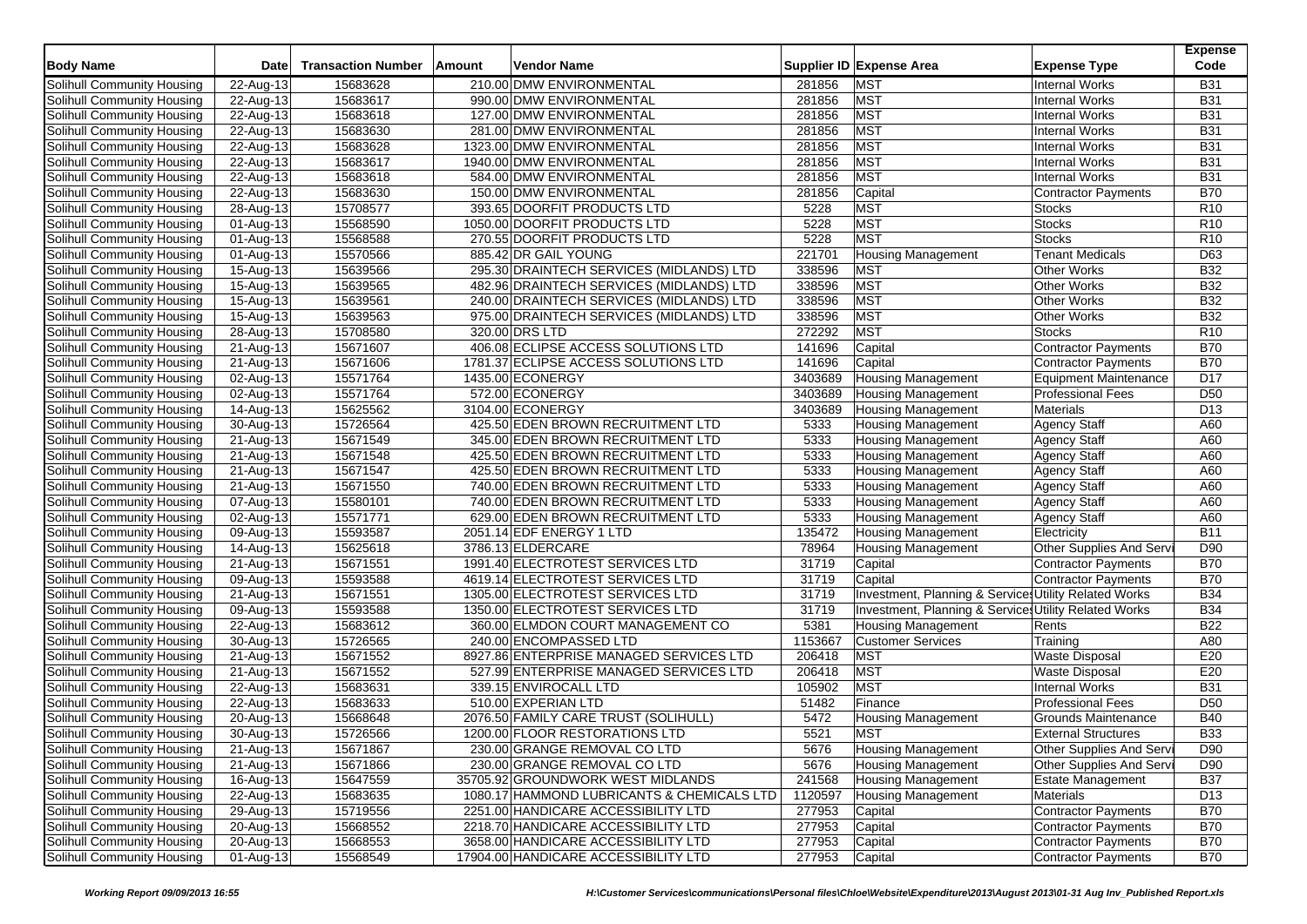| <b>Body Name</b><br><b>Transaction Number</b><br>Vendor Name<br>Supplier ID Expense Area<br>Date<br>Amount<br><b>Expense Type</b>                               | Code            |
|-----------------------------------------------------------------------------------------------------------------------------------------------------------------|-----------------|
| 3836.00 HANDICARE ACCESSIBILITY LTD<br>15568547<br><b>Contractor Payments</b><br>Solihull Community Housing<br>01-Aug-13<br>277953<br>Capital                   | <b>B70</b>      |
| 55380.72 HARDALL INTERNATIONAL LIMITED<br>73091<br>Solihull Community Housing<br>21-Aug-13<br>15671553<br>Capital<br><b>Contractor Payments</b>                 | <b>B70</b>      |
| 2255708<br>15570562<br>295.00 HARVEYS REMOVALS OF SOLIHULL<br>Capital<br>Solihull Community Housing<br>01-Aug-13<br><b>Contractor Payments</b>                  | <b>B70</b>      |
| 193762<br>Solihull Community Housing<br>21-Aug-13<br>15671839<br>245.00 HEALTH RESPONSE UK LTD<br><b>Customer Services</b><br>Other Communication Co            | D49             |
| <b>MST</b><br>223351<br><b>External Structures</b><br>Solihull Community Housing<br>16-Aug-13<br>15647560<br>795.00 HOARE LEA ACOUSTICS                         | <b>B33</b>      |
| 15671554<br>100.50 HQN LTD<br>120599<br><b>Customer Services</b><br>Solihull Community Housing<br>21-Aug-13<br>Training                                         | A80             |
| 120599<br>Solihull Community Housing<br>21-Aug-13<br>15671554<br>1000.00 HQN LTD<br><b>Customer Services</b><br>Training                                        | A80             |
| 210859<br>15671555<br>4283.28 HUB SOLUTIONS<br><b>Customer Services</b><br><b>ICT Software</b><br>Solihull Community Housing<br>21-Aug-13                       | D31             |
| 15571810<br>3847686<br>1700.00 IOM CONSULTING LIMITED<br><b>Contractor Payments</b><br>Solihull Community Housing<br>02-Aug-13<br>Capital                       | <b>B70</b>      |
| 673596<br>Solihull Community Housing<br>23-Aug-13<br>15685629<br>1011.21 JAMES ANDREWS RECRUITMENT SOLUTION<br><b>Housing Management</b><br><b>Agency Staff</b> | A60             |
| 673596<br>15685628<br>740.00 JAMES ANDREWS RECRUITMENT SOLUTION<br>Solihull Community Housing<br>23-Aug-13<br><b>Housing Management</b><br><b>Agency Staff</b>  | A60             |
| 15685627<br>628.59 JAMES ANDREWS RECRUITMENT SOLUTION<br><b>Agency Staff</b><br>Solihull Community Housing<br>673596<br><b>Housing Management</b><br>23-Aug-13  | A60             |
| 23-Aug-13<br>15685626<br>740.00 JAMES ANDREWS RECRUITMENT SOLUTION<br>673596<br><b>Housing Management</b><br><b>Agency Staff</b><br>Solihull Community Housing  | A60             |
| 673596<br>15685625<br>685.00 JAMES ANDREWS RECRUITMENT SOLUTION<br><b>Agency Staff</b><br>Solihull Community Housing<br>23-Aug-13<br><b>Housing Management</b>  | A60             |
| 15685624<br>1004.38 JAMES ANDREWS RECRUITMENT SOLUTION<br>673596<br><b>Agency Staff</b><br>Solihull Community Housing<br>23-Aug-13<br><b>Housing Management</b> | A60             |
| 15685622<br>1011.21 JAMES ANDREWS RECRUITMENT SOLUTION<br>673596<br><b>Housing Management</b><br>Solihull Community Housing<br>23-Aug-13<br><b>Agency Staff</b> | A60             |
| 673596<br>15647561<br>740.00 JAMES ANDREWS RECRUITMENT SOLUTION<br><b>Agency Staff</b><br>Solihull Community Housing<br>16-Aug-13<br><b>Housing Management</b>  | A60             |
| 15593592<br>740.00 JAMES ANDREWS RECRUITMENT SOLUTION<br>673596<br><b>Agency Staff</b><br>Solihull Community Housing<br>09-Aug-13<br><b>Housing Management</b>  | A60             |
| Solihull Community Housing<br>15593590<br>621.50 JAMES ANDREWS RECRUITMENT SOLUTION<br>673596<br><b>Housing Management</b><br><b>Agency Staff</b><br>09-Aug-13  | A60             |
| 15593591<br>1011.21 JAMES ANDREWS RECRUITMENT SOLUTION<br>673596<br>Solihull Community Housing<br>09-Aug-13<br><b>Housing Management</b><br><b>Agency Staff</b> | A60             |
| 673596<br>15571811<br>819.50 JAMES ANDREWS RECRUITMENT SOLUTION<br>Agency Staff<br>Solihull Community Housing<br>02-Aug-13<br><b>Housing Management</b>         | A60             |
| 15608550<br>475.00 JAMES K JACKSON<br>6082<br>Solihull Community Housing<br>09-Aug-13<br>Capital<br><b>Contractor Payments</b>                                  | <b>B70</b>      |
| 15608548<br>475.00 JAMES K JACKSON<br>6082<br>Capital<br>Solihull Community Housing<br>09-Aug-13<br><b>Contractor Payments</b>                                  | <b>B70</b>      |
| 15608547<br>475.00 JAMES K JACKSON<br>6082<br>Capital<br>Solihull Community Housing<br>09-Aug-13<br><b>Contractor Payments</b>                                  | <b>B70</b>      |
| 15625547<br>52617.00 JESSUP BROTHERS LTD<br>3190686<br>Capital<br>Solihull Community Housing<br>14-Aug-13<br><b>Contractor Payments</b>                         | <b>B70</b>      |
| <b>MST</b><br>15715826<br>254.10 JEWSON LTD<br>6111<br>Solihull Community Housing<br>28-Aug-13<br><b>Stocks</b>                                                 | R <sub>10</sub> |
| MST<br>15712549<br>302.00 JEWSON LTD<br>Solihull Community Housing<br>28-Aug-13<br>6111<br><b>Stocks</b>                                                        | R <sub>10</sub> |
| MST<br>15712547<br>2007.75 JEWSON LTD<br>6111<br>Stocks<br>Solihull Community Housing<br>28-Aug-13                                                              | R <sub>10</sub> |
| 15708648<br><b>MST</b><br>269.60 JEWSON LTD<br>6111<br>Solihull Community Housing<br>28-Aug-13<br><b>Stocks</b>                                                 | R <sub>10</sub> |
| MST<br>15708642<br>379.40 JEWSON LTD<br>Solihull Community Housing<br>28-Aug-13<br>6111<br><b>Stocks</b>                                                        | R <sub>10</sub> |
| MST<br>15708641<br>501.42 JEWSON LTD<br>6111<br>Stocks<br>Solihull Community Housing<br>28-Aug-13                                                               | R <sub>10</sub> |
| MST<br>15712550<br>572.80 JEWSON LTD<br>6111<br>Solihull Community Housing<br>28-Aug-13<br><b>Stocks</b>                                                        | R <sub>10</sub> |
| MST<br>15708646<br>230.00 JEWSON LTD<br>Solihull Community Housing<br>28-Aug-13<br>6111<br><b>Stocks</b>                                                        | R <sub>10</sub> |
| 15708644<br><b>MST</b><br>Solihull Community Housing<br>28-Aug-13<br>1042.00 JEWSON LTD<br>6111<br><b>Stocks</b>                                                | R <sub>10</sub> |
| MST<br>15708634<br>1928.11 JEWSON LTD<br>6111<br>Solihull Community Housing<br>28-Aug-13<br><b>Stocks</b>                                                       | R <sub>10</sub> |
| <b>MST</b><br>15708643<br>283.80 JEWSON LTD<br>Solihull Community Housing<br>28-Aug-13<br>6111<br><b>Stocks</b>                                                 | R <sub>10</sub> |
| <b>MST</b><br>15708600<br>414.90 JEWSON LTD<br>6111<br>Solihull Community Housing<br>28-Aug-13<br><b>Stocks</b>                                                 | R <sub>10</sub> |
| MST<br>15708595<br>322.66 JEWSON LTD<br>6111<br>Solihull Community Housing<br>28-Aug-13<br><b>Stocks</b>                                                        | R <sub>10</sub> |
| MST<br>15708583<br>342.00 JEWSON LTD<br>Solihull Community Housing<br>28-Aug-13<br>6111<br><b>Stocks</b>                                                        | R <sub>10</sub> |
| 15652568<br>304.50 JEWSON LTD<br>6111<br><b>MST</b><br>Solihull Community Housing<br>19-Aug-13<br><b>Stocks</b>                                                 | R <sub>10</sub> |
| MST<br>15652567<br>420.50 JEWSON LTD<br>6111<br>Solihull Community Housing<br>19-Aug-13<br><b>Stocks</b>                                                        | R <sub>10</sub> |
| <b>MST</b><br>15652563<br>542.80 JEWSON LTD<br>6111<br>Solihull Community Housing<br>19-Aug-13<br><b>Stocks</b>                                                 | R <sub>10</sub> |
| 15618641<br><b>MST</b><br>Solihull Community Housing<br>12-Aug-13<br>2859.10 JEWSON LTD<br>6111<br><b>Stocks</b>                                                | R <sub>10</sub> |
| <b>MST</b><br>Solihull Community Housing<br>12-Aug-13<br>15617949<br>954.06 JEWSON LTD<br><b>Stocks</b><br>6111                                                 | R <sub>10</sub> |
| <b>MST</b><br>Solihull Community Housing<br>12-Aug-13<br>15617947<br>247.91 JEWSON LTD<br>6111<br><b>Stocks</b>                                                 | R <sub>10</sub> |
| <b>MST</b><br>Solihull Community Housing<br>12-Aug-13<br>15617943<br>985.30 JEWSON LTD<br>6111<br><b>Stocks</b>                                                 | R <sub>10</sub> |
| 676.19 JEWSON LTD<br><b>MST</b><br>Solihull Community Housing<br>12-Aug-13<br>15617942<br>6111<br><b>Stocks</b>                                                 | R <sub>10</sub> |
| Solihull Community Housing<br><b>MST</b><br>12-Aug-13<br>15617786<br>407.58 JEWSON LTD<br>6111<br><b>Stocks</b>                                                 | R <sub>10</sub> |
| <b>MST</b><br>Solihull Community Housing<br>12-Aug-13<br>15617785<br>3897.94 JEWSON LTD<br>6111<br><b>Stocks</b>                                                | R <sub>10</sub> |
| <b>Solihull Community Housing</b><br>12-Aug-13<br>15617784<br>957.90 JEWSON LTD<br><b>MST</b><br>6111<br>Stocks                                                 | R <sub>10</sub> |
| 15617783<br>925.77 JEWSON LTD<br><b>MST</b><br>Solihull Community Housing<br>12-Aug-13<br>6111<br>Stocks                                                        | R <sub>10</sub> |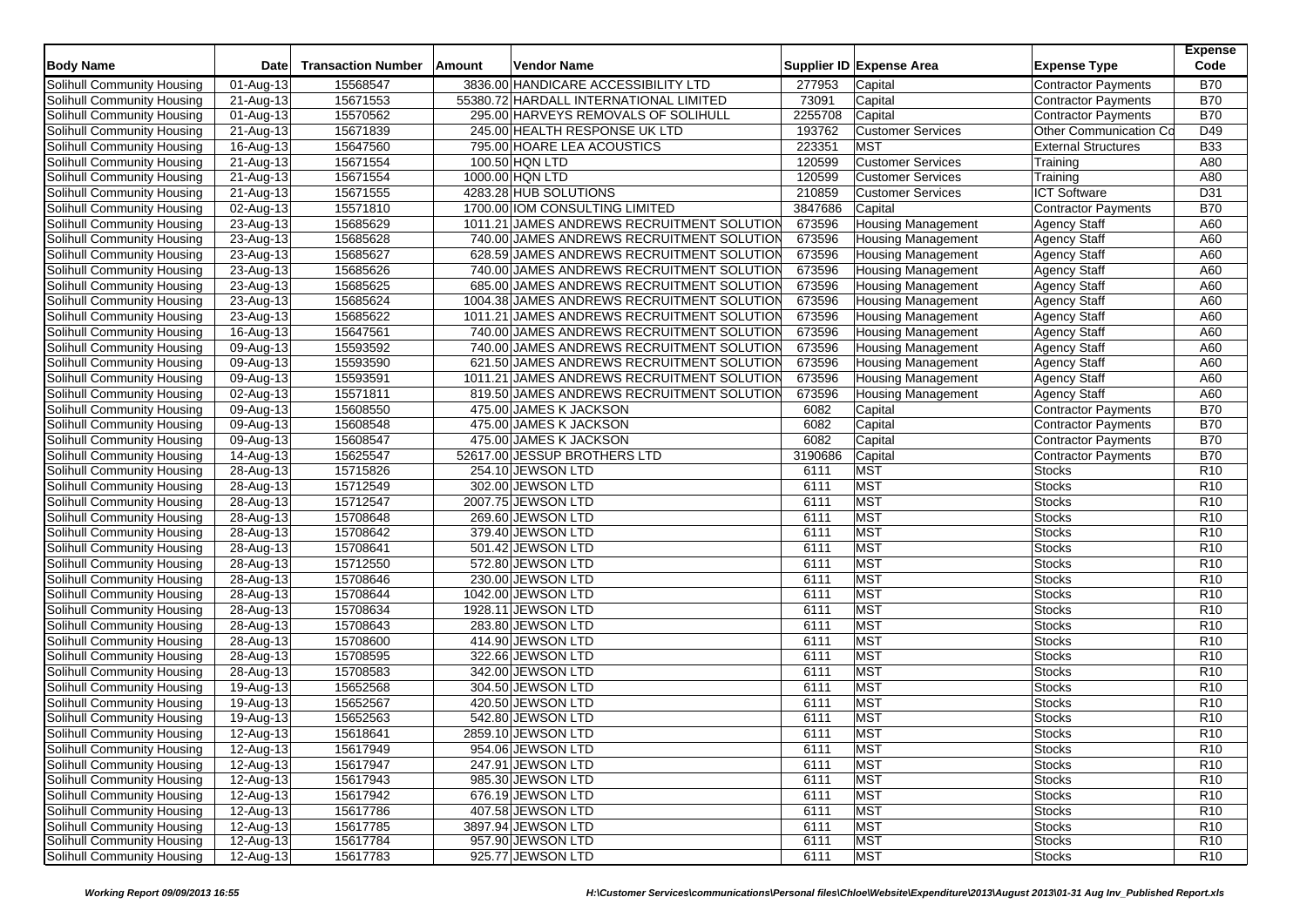| <b>Body Name</b>           | <b>Date</b>             | <b>Transaction Number</b> | Amount | Vendor Name                               |         | Supplier ID Expense Area                              | <b>Expense Type</b>          | <b>Expense</b><br>Code |
|----------------------------|-------------------------|---------------------------|--------|-------------------------------------------|---------|-------------------------------------------------------|------------------------------|------------------------|
| Solihull Community Housing | 12-Aug-13               | 15617782                  |        | 350.00 JEWSON LTD                         | 6111    | <b>MST</b>                                            | <b>Stocks</b>                | R <sub>10</sub>        |
| Solihull Community Housing | 12-Aug-13               | 15617779                  |        | 390.00 JEWSON LTD                         | 6111    | <b>MST</b>                                            | <b>Stocks</b>                | R <sub>10</sub>        |
| Solihull Community Housing | 12-Aug-13               | 15617774                  |        | 303.16 JEWSON LTD                         | 6111    | <b>MST</b>                                            | <b>Stocks</b>                | R <sub>10</sub>        |
| Solihull Community Housing | 12-Aug-13               | 15617758                  |        | 225.88 JEWSON LTD                         | 6111    | <b>MST</b>                                            | <b>Stocks</b>                | R <sub>10</sub>        |
| Solihull Community Housing | 12-Aug-13               | 15617756                  |        | 563.20 JEWSON LTD                         | 6111    | <b>MST</b>                                            | <b>Stocks</b>                | R <sub>10</sub>        |
| Solihull Community Housing | 12-Aug-13               | 15617781                  |        | 707.55 JEWSON LTD                         | 6111    | MST                                                   | <b>Stocks</b>                | R <sub>10</sub>        |
| Solihull Community Housing | 12-Aug-13               | 15617777                  |        | 3900.00 JEWSON LTD                        | 6111    | <b>MST</b>                                            | Stocks                       | R <sub>10</sub>        |
| Solihull Community Housing | 12-Aug-13               | 15617663                  |        | 670.56 JEWSON LTD                         | 6111    | <b>MST</b>                                            | <b>Stocks</b>                | R <sub>10</sub>        |
| Solihull Community Housing | 12-Aug-13               | 15617664                  |        | 336.30 JEWSON LTD                         | 6111    | MST                                                   | <b>Stocks</b>                | R <sub>10</sub>        |
| Solihull Community Housing | 01-Aug-13               | 15568624                  |        | 212.30 JEWSON LTD                         | 6111    | <b>MST</b>                                            | <b>Stocks</b>                | R <sub>10</sub>        |
| Solihull Community Housing | 01-Aug-13               | 15568622                  |        | 492.65 JEWSON LTD                         | 6111    | <b>MST</b>                                            | <b>Stocks</b>                | R <sub>10</sub>        |
| Solihull Community Housing | 01-Aug-13               | 15568620                  |        | 1970.94 JEWSON LTD                        | 6111    | MST                                                   | <b>Stocks</b>                | R <sub>10</sub>        |
| Solihull Community Housing | 01-Aug-13               | 15568618                  |        | 1417.43 JEWSON LTD                        | 6111    | <b>MST</b>                                            | Stocks                       | R <sub>10</sub>        |
| Solihull Community Housing | 09-Aug-13               | 15593596                  |        | 25750.70 JMG ROOFING LTD                  | 2076651 | Capital                                               | <b>Contractor Payments</b>   | <b>B70</b>             |
| Solihull Community Housing | $\overline{20}$ -Aug-13 | 15668650                  |        | 270.00 KAREN BUTLER                       | 436596  | <b>Customer Services</b>                              | Other Communication Co       | D49                    |
| Solihull Community Housing | 14-Aug-13               | 15625557                  |        | 23150.00 KENTON MANOR LTD                 | 6216    | Capital                                               | Contractor Payments          | <b>B70</b>             |
| Solihull Community Housing | 14-Aug-13               | 15625556                  |        | 350.00 KENTON MANOR LTD                   | 6216    | Capital                                               | Contractor Payments          | <b>B70</b>             |
| Solihull Community Housing | 02-Aug-13               | 15571825                  |        | 656.04 LAUNDRY SERV                       | 131986  | <b>Housing Management</b>                             | Equipment Rental/Lease       | D <sub>18</sub>        |
| Solihull Community Housing | 27-Aug-13               | 15702547                  |        | 3200.00 LIBERATA UK LIMITED               | 260485  | Housing Management                                    | Court Fees                   | D <sub>54</sub>        |
| Solihull Community Housing | 16-Aug-13               | 15647564                  |        | 39032.00 LIFT & ENGINEERING SERVICES      | 1656614 | Capital                                               | Contractor Payments          | <b>B70</b>             |
| Solihull Community Housing | 29-Aug-13               | 15719581                  |        | 769.80 LIFT & ENGINEERING SERVICES        | 1656614 | Investment, Planning & Services Utility Related Works |                              | <b>B34</b>             |
| Solihull Community Housing | 22-Aug-13               | 15683644                  |        | 3572.46 LIFT & ENGINEERING SERVICES       | 1656614 | Investment, Planning & Services Utility Related Works |                              | <b>B34</b>             |
| Solihull Community Housing | 07-Aug-13               | 15580103                  |        | 451.46 LLOYDS TSB AUTOLEASE LTD           | 101345  | <b>MST</b>                                            | Vehicle Hire                 | C30                    |
| Solihull Community Housing | $12-Aug-13$             | 15617952                  |        | 5048.00 LORIENT POLYPRODUCTS LTD          | 1769617 | <b>MST</b>                                            | <b>Stocks</b>                | R <sub>10</sub>        |
| Solihull Community Housing | 12-Aug-13               | 15617951                  |        | 5048.00 LORIENT POLYPRODUCTS LTD          | 1769617 | <b>MST</b>                                            | Stocks                       | R <sub>10</sub>        |
| Solihull Community Housing | 09-Aug-13               | 15594552                  |        | 299.74 LYRECO UK LTD                      | 74691   | Finance                                               | Stationery                   | D <sub>25</sub>        |
| Solihull Community Housing | 09-Aug-13               | 15596549                  |        | 17240.43 MAN COMMERCIAL PROTECTION LTD    | 946596  | <b>Housing Management</b>                             | Security                     | <b>B43</b>             |
| Solihull Community Housing | 28-Aug-13               | 15715834                  |        | 347.21 MANSE MASTERDOR LTD                | 52547   | <b>MST</b>                                            | <b>Stocks</b>                | R <sub>10</sub>        |
| Solihull Community Housing | 28-Aug-13               | 15715832                  |        | 363.92 MANSE MASTERDOR LTD                | 52547   | <b>MST</b>                                            | <b>Stocks</b>                | R <sub>10</sub>        |
| Solihull Community Housing | 30-Aug-13               | 15726639                  |        | 320.81 MATT HOUSING LTD T/A NORFOLK HOTEL | 3686690 | <b>Housing Management</b>                             | <b>B&amp;B Accommodation</b> | <b>B23</b>             |
| Solihull Community Housing | 30-Aug-13               | 15726638                  |        | 266.64 MATT HOUSING LTD T/A NORFOLK HOTEL | 3686690 | Housing Management                                    | <b>B&amp;B Accommodation</b> | <b>B23</b>             |
| Solihull Community Housing | 30-Aug-13               | 15726636                  |        | 266.64 MATT HOUSING LTD T/A NORFOLK HOTEL | 3686690 | <b>Housing Management</b>                             | <b>B&amp;B</b> Accommodation | <b>B23</b>             |
| Solihull Community Housing | 30-Aug-13               | 15726634                  |        | 266.64 MATT HOUSING LTD T/A NORFOLK HOTEL | 3686690 | <b>Housing Management</b>                             | <b>B&amp;B Accommodation</b> | <b>B23</b>             |
| Solihull Community Housing | 30-Aug-13               | 15726633                  |        | 233.31 MATT HOUSING LTD T/A NORFOLK HOTEL | 3686690 | <b>Housing Management</b>                             | <b>B&amp;B Accommodation</b> | <b>B23</b>             |
| Solihull Community Housing | 30-Aug-13               | 15726629                  |        | 233.31 MATT HOUSING LTD T/A NORFOLK HOTEL | 3686690 | <b>Housing Management</b>                             | <b>B&amp;B</b> Accommodation | <b>B23</b>             |
| Solihull Community Housing | 30-Aug-13               | 15726628                  |        | 233.31 MATT HOUSING LTD T/A NORFOLK HOTEL | 3686690 | <b>Housing Management</b>                             | <b>B&amp;B Accommodation</b> | <b>B23</b>             |
| Solihull Community Housing | 30-Aug-13               | 15726627                  |        | 233.31 MATT HOUSING LTD T/A NORFOLK HOTEL | 3686690 | <b>Housing Management</b>                             | <b>B&amp;B Accommodation</b> | <b>B23</b>             |
| Solihull Community Housing | 30-Aug-13               | 15726630                  |        | 233.31 MATT HOUSING LTD T/A NORFOLK HOTEL | 3686690 | <b>Housing Management</b>                             | <b>B&amp;B</b> Accommodation | <b>B23</b>             |
| Solihull Community Housing | 22-Aug-13               | 15683675                  |        | 641.69 MATT HOUSING LTD T/A NORFOLK HOTEL | 3686690 | <b>Housing Management</b>                             | <b>B&amp;B Accommodation</b> | <b>B23</b>             |
| Solihull Community Housing | 22-Aug-13               | 15683674                  |        | 233.31 MATT HOUSING LTD T/A NORFOLK HOTEL | 3686690 | <b>Housing Management</b>                             | <b>B&amp;B Accommodation</b> | <b>B23</b>             |
| Solihull Community Housing | 22-Aug-13               | 15683672                  |        | 233.31 MATT HOUSING LTD T/A NORFOLK HOTEL | 3686690 | <b>Housing Management</b>                             | <b>B&amp;B Accommodation</b> | <b>B23</b>             |
| Solihull Community Housing | 22-Aug-13               | 15683671                  |        | 233.31 MATT HOUSING LTD T/A NORFOLK HOTEL | 3686690 | <b>Housing Management</b>                             | <b>B&amp;B Accommodation</b> | <b>B23</b>             |
| Solihull Community Housing | 22-Aug-13               | 15683669                  |        | 233.31 MATT HOUSING LTD T/A NORFOLK HOTEL | 3686690 | <b>Housing Management</b>                             | <b>B&amp;B Accommodation</b> | <b>B23</b>             |
| Solihull Community Housing | 22-Aug-13               | 15683667                  |        | 233.31 MATT HOUSING LTD T/A NORFOLK HOTEL | 3686690 | <b>Housing Management</b>                             | <b>B&amp;B</b> Accommodation | <b>B23</b>             |
| Solihull Community Housing | 22-Aug-13               | 15683666                  |        | 233.31 MATT HOUSING LTD T/A NORFOLK HOTEL | 3686690 | <b>Housing Management</b>                             | <b>B&amp;B Accommodation</b> | <b>B23</b>             |
| Solihull Community Housing | 22-Aug-13               | 15683670                  |        | 233.31 MATT HOUSING LTD T/A NORFOLK HOTEL | 3686690 | <b>Housing Management</b>                             | <b>B&amp;B Accommodation</b> | <b>B23</b>             |
| Solihull Community Housing | 21-Aug-13               | 15671819                  |        | 320.81 MATT HOUSING LTD T/A NORFOLK HOTEL | 3686690 | <b>Housing Management</b>                             | <b>B&amp;B Accommodation</b> | <b>B23</b>             |
| Solihull Community Housing | 21-Aug-13               | 15671820                  |        | 379.19 MATT HOUSING LTD T/A NORFOLK HOTEL | 3686690 | <b>Housing Management</b>                             | <b>B&amp;B Accommodation</b> | <b>B23</b>             |
| Solihull Community Housing | 21-Aug-13               | 15671760                  |        | 266.64 MATT HOUSING LTD T/A NORFOLK HOTEL | 3686690 | <b>Housing Management</b>                             | <b>B&amp;B</b> Accommodation | <b>B23</b>             |
| Solihull Community Housing | 21-Aug-13               | 15671757                  |        | 233.31 MATT HOUSING LTD T/A NORFOLK HOTEL | 3686690 | <b>Housing Management</b>                             | <b>B&amp;B</b> Accommodation | <b>B23</b>             |
| Solihull Community Housing | 21-Aug-13               | 15671756                  |        | 233.31 MATT HOUSING LTD T/A NORFOLK HOTEL | 3686690 | <b>Housing Management</b>                             | <b>B&amp;B</b> Accommodation | <b>B23</b>             |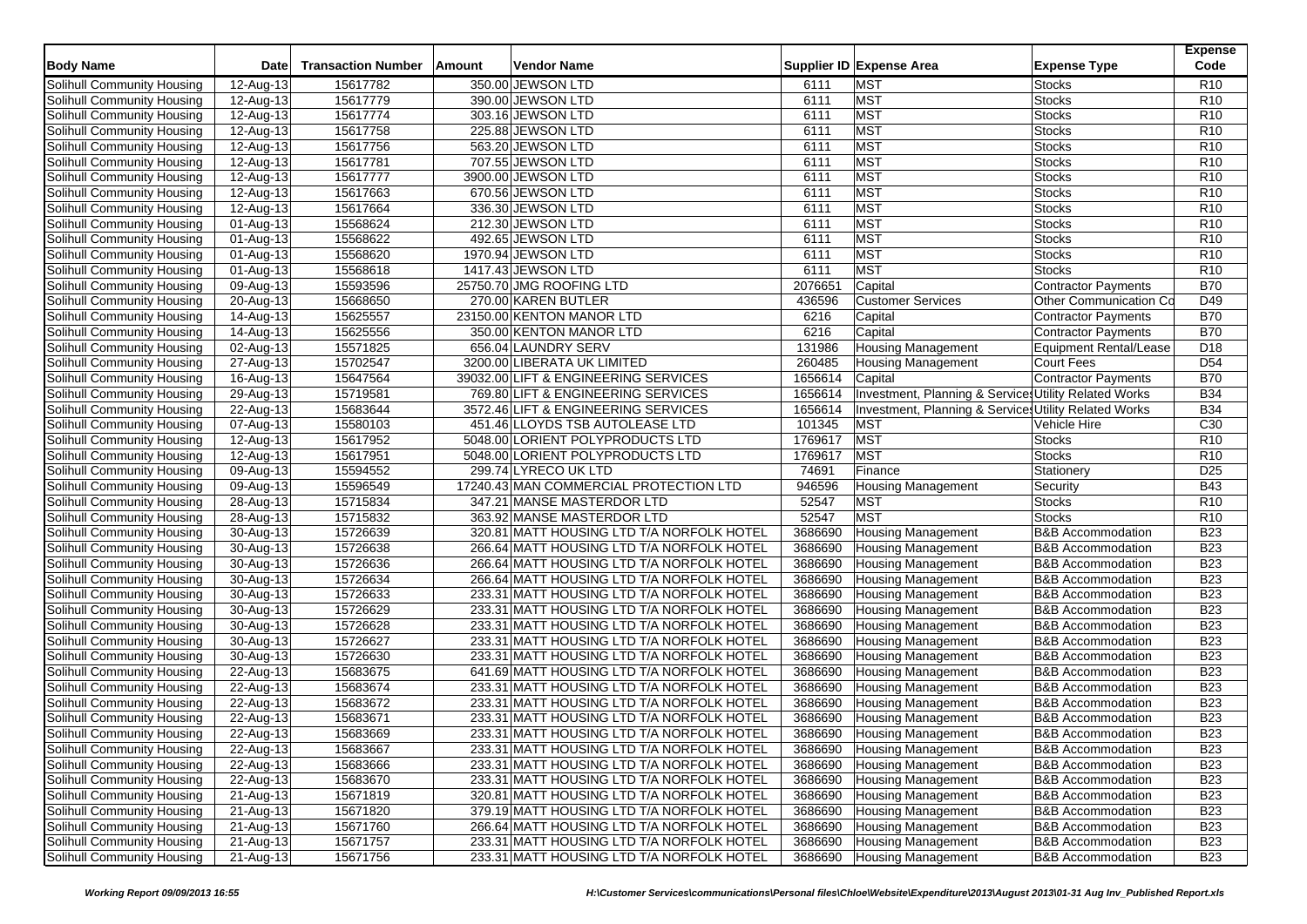| <b>Body Name</b>           | <b>Date</b>             | <b>Transaction Number</b> | Amount | Vendor Name                                 |         | Supplier ID Expense Area  | <b>Expense Type</b>          | <b>Expense</b><br>Code |
|----------------------------|-------------------------|---------------------------|--------|---------------------------------------------|---------|---------------------------|------------------------------|------------------------|
| Solihull Community Housing | 21-Aug-13               | 15671754                  |        | 233.31 MATT HOUSING LTD T/A NORFOLK HOTEL   | 3686690 | <b>Housing Management</b> | <b>B&amp;B Accommodation</b> | <b>B23</b>             |
| Solihull Community Housing | 21-Aug-13               | 15671753                  |        | 233.31 MATT HOUSING LTD T/A NORFOLK HOTEL   | 3686690 | <b>Housing Management</b> | <b>B&amp;B</b> Accommodation | <b>B23</b>             |
| Solihull Community Housing | 21-Aug-13               | 15671750                  |        | 233.31 MATT HOUSING LTD T/A NORFOLK HOTEL   | 3686690 | <b>Housing Management</b> | <b>B&amp;B Accommodation</b> | <b>B23</b>             |
| Solihull Community Housing | 21-Aug-13               | 15671751                  |        | 233.31 MATT HOUSING LTD T/A NORFOLK HOTEL   | 3686690 | <b>Housing Management</b> | <b>B&amp;B Accommodation</b> | <b>B23</b>             |
| Solihull Community Housing | 21-Aug-13               | 15671755                  |        | 233.31 MATT HOUSING LTD T/A NORFOLK HOTEL   | 3686690 | <b>Housing Management</b> | <b>B&amp;B</b> Accommodation | <b>B23</b>             |
| Solihull Community Housing | 16-Aug-13               | 15647712                  |        | 487.53 MATT HOUSING LTD T/A NORFOLK HOTEL   | 3686690 | <b>Housing Management</b> | <b>B&amp;B Accommodation</b> | <b>B23</b>             |
| Solihull Community Housing | 16-Aug-13               | 15647711                  |        | 379.19 MATT HOUSING LTD T/A NORFOLK HOTEL   | 3686690 | <b>Housing Management</b> | <b>B&amp;B Accommodation</b> | <b>B23</b>             |
| Solihull Community Housing | 16-Aug-13               | 15647710                  |        | 320.81 MATT HOUSING LTD T/A NORFOLK HOTEL   | 3686690 | <b>Housing Management</b> | <b>B&amp;B Accommodation</b> | <b>B23</b>             |
| Solihull Community Housing | 16-Aug-13               | 15647709                  |        | 233.31 MATT HOUSING LTD T/A NORFOLK HOTEL   | 3686690 | <b>Housing Management</b> | <b>B&amp;B Accommodation</b> | <b>B23</b>             |
| Solihull Community Housing | 16-Aug-13               | 15647707                  |        | 233.31 MATT HOUSING LTD T/A NORFOLK HOTEL   | 3686690 | <b>Housing Management</b> | <b>B&amp;B Accommodation</b> | <b>B23</b>             |
| Solihull Community Housing | 16-Aug-13               | 15647708                  |        | 233.31 MATT HOUSING LTD T/A NORFOLK HOTEL   | 3686690 | <b>Housing Management</b> | <b>B&amp;B Accommodation</b> | <b>B23</b>             |
| Solihull Community Housing | 16-Aug-13               | 15647705                  |        | 233.31 MATT HOUSING LTD T/A NORFOLK HOTEL   | 3686690 | <b>Housing Management</b> | <b>B&amp;B Accommodation</b> | <b>B23</b>             |
| Solihull Community Housing | 16-Aug-13               | 15647703                  |        | 233.31 MATT HOUSING LTD T/A NORFOLK HOTEL   | 3686690 | <b>Housing Management</b> | <b>B&amp;B Accommodation</b> | <b>B23</b>             |
| Solihull Community Housing | 16-Aug-13               | 15647706                  |        | 233.31 MATT HOUSING LTD T/A NORFOLK HOTEL   | 3686690 | Housing Management        | <b>B&amp;B Accommodation</b> | <b>B23</b>             |
| Solihull Community Housing | 16-Aug-13               | 15647702                  |        | 233.31 MATT HOUSING LTD T/A NORFOLK HOTEL   | 3686690 | <b>Housing Management</b> | <b>B&amp;B Accommodation</b> | <b>B23</b>             |
| Solihull Community Housing | 14-Aug-13               | 15629661                  |        | 379.19 MATT HOUSING LTD T/A NORFOLK HOTEL   | 3686690 | Housing Management        | <b>B&amp;B Accommodation</b> | <b>B23</b>             |
| Solihull Community Housing | 14-Aug-13               | 15629660                  |        | 320.81 MATT HOUSING LTD T/A NORFOLK HOTEL   | 3686690 | <b>Housing Management</b> | <b>B&amp;B Accommodation</b> | <b>B23</b>             |
| Solihull Community Housing | 14-Aug-13               | 15629659                  |        | 233.31 MATT HOUSING LTD T/A NORFOLK HOTEL   | 3686690 | <b>Housing Management</b> | <b>B&amp;B Accommodation</b> | <b>B23</b>             |
| Solihull Community Housing | 14-Aug-13               | 15629634                  |        | 233.31 MATT HOUSING LTD T/A NORFOLK HOTEL   | 3686690 | <b>Housing Management</b> | <b>B&amp;B Accommodation</b> | <b>B23</b>             |
| Solihull Community Housing | 14-Aug-13               | 15629633                  |        | 233.31 MATT HOUSING LTD T/A NORFOLK HOTEL   | 3686690 | <b>Housing Management</b> | <b>B&amp;B Accommodation</b> | <b>B23</b>             |
| Solihull Community Housing | 14-Aug-13               | 15629631                  |        | 233.31 MATT HOUSING LTD T/A NORFOLK HOTEL   | 3686690 | <b>Housing Management</b> | <b>B&amp;B Accommodation</b> | <b>B23</b>             |
| Solihull Community Housing | 14-Aug-13               | 15629630                  |        | 233.31 MATT HOUSING LTD T/A NORFOLK HOTEL   | 3686690 | <b>Housing Management</b> | <b>B&amp;B Accommodation</b> | <b>B23</b>             |
| Solihull Community Housing | 14-Aug-13               | 15629616                  |        | 233.31 MATT HOUSING LTD T/A NORFOLK HOTEL   | 3686690 | <b>Housing Management</b> | <b>B&amp;B</b> Accommodation | <b>B23</b>             |
| Solihull Community Housing | 14-Aug-13               | 15629640                  |        | 233.31 MATT HOUSING LTD T/A NORFOLK HOTEL   | 3686690 | <b>Housing Management</b> | <b>B&amp;B Accommodation</b> | <b>B23</b>             |
| Solihull Community Housing | 20-Aug-13               | 15668654                  |        | 450.00 MIDLAND NETWORK                      | 2382686 | <b>Customer Services</b>  | Training                     | A80                    |
| Solihull Community Housing | 19-Aug-13               | 15652579                  |        | 240.60 MOBILITY WORLD LTD                   | 278858  | <b>MST</b>                | <b>Stocks</b>                | R <sub>10</sub>        |
| Solihull Community Housing | 30-Aug-13               | 15726569                  |        | 685.50 MOSSVALE MAINTENANCE & SEALING SERV  | 48908   | MST                       | <b>Other Building costs</b>  | <b>B39</b>             |
| Solihull Community Housing | 21-Aug-13               | 15671559                  |        | 548.40 MOSSVALE MAINTENANCE & SEALING SERV  | 48908   | <b>MST</b>                | Other Building costs         | <b>B39</b>             |
| Solihull Community Housing | 16-Aug-13               | 15647565                  |        | 891.15 MOSSVALE MAINTENANCE & SEALING SERV  | 48908   | <b>MST</b>                | Other Building costs         | <b>B39</b>             |
| Solihull Community Housing | 09-Aug-13               | 15596550                  |        | 685.50 MOSSVALE MAINTENANCE & SEALING SERV  | 48908   | MST                       | Other Building costs         | <b>B39</b>             |
| Solihull Community Housing | 02-Aug-13               | 15571813                  |        | 548.40 MOSSVALE MAINTENANCE & SEALING SERV  | 48908   | <b>MST</b>                | Other Building costs         | <b>B39</b>             |
| Solihull Community Housing | 30-Aug-13               | 15726574                  |        | 71.60 MOSSVALE MAINTENANCE & SEALING SERV   | 48908   | MST                       | Voids                        | <b>B38</b>             |
| Solihull Community Housing | 30-Aug-13               | 15726573                  |        | 5539.71 MOSSVALE MAINTENANCE & SEALING SERV | 48908   | MST                       | Voids                        | <b>B38</b>             |
| Solihull Community Housing | 30-Aug-13               | 15726571                  |        | 4850.95 MOSSVALE MAINTENANCE & SEALING SERV | 48908   | <b>MST</b>                | Voids                        | <b>B38</b>             |
| Solihull Community Housing | 21-Aug-13               | 15671558                  |        | 1595.54 MOSSVALE MAINTENANCE & SEALING SERV | 48908   | MST                       | Voids                        | <b>B38</b>             |
| Solihull Community Housing | $\overline{21}$ -Aug-13 | 15671557                  |        | 5431.56 MOSSVALE MAINTENANCE & SEALING SERV | 48908   | <b>MST</b>                | Voids                        | <b>B38</b>             |
| Solihull Community Housing | 16-Aug-13               | 15647569                  |        | 211.72 MOSSVALE MAINTENANCE & SEALING SERV  | 48908   | <b>MST</b>                | Voids                        | <b>B38</b>             |
| Solihull Community Housing | 16-Aug-13               | 15647568                  |        | 250.40 MOSSVALE MAINTENANCE & SEALING SERV  | 48908   | MST                       | Voids                        | <b>B38</b>             |
| Solihull Community Housing | 16-Aug-13               | 15647567                  |        | 6168.29 MOSSVALE MAINTENANCE & SEALING SERV | 48908   | <b>MST</b>                | Voids                        | <b>B38</b>             |
| Solihull Community Housing | 16-Aug-13               | 15647566                  |        | 2186.78 MOSSVALE MAINTENANCE & SEALING SERV | 48908   | <b>MST</b>                | Voids                        | <b>B38</b>             |
| Solihull Community Housing | 30-Aug-13               | 15726569                  |        | 411.30 MOSSVALE MAINTENANCE & SEALING SERV  | 48908   | <b>MST</b>                | <b>Other Building costs</b>  | <b>B39</b>             |
| Solihull Community Housing | 21-Aug-13               | 15671559                  |        | 205.65 MOSSVALE MAINTENANCE & SEALING SERV  | 48908   | <b>MST</b>                | Other Building costs         | <b>B39</b>             |
| Solihull Community Housing | 16-Aug-13               | 15647565                  |        | 342.75 MOSSVALE MAINTENANCE & SEALING SERV  | 48908   | <b>MST</b>                | <b>Other Building costs</b>  | <b>B39</b>             |
| Solihull Community Housing | 09-Aug-13               | 15596550                  |        | 411.30 MOSSVALE MAINTENANCE & SEALING SERV  | 48908   | <b>MST</b>                | Other Building costs         | <b>B39</b>             |
| Solihull Community Housing | 02-Aug-13               | 15571813                  |        | 68.55 MOSSVALE MAINTENANCE & SEALING SERV   | 48908   | <b>MST</b>                | Other Building costs         | <b>B39</b>             |
| Solihull Community Housing | 30-Aug-13               | 15726574                  |        | 175.76 MOSSVALE MAINTENANCE & SEALING SERV  | 48908   | <b>MST</b>                | Voids                        | <b>B38</b>             |
| Solihull Community Housing | 30-Aug-13               | 15726573                  |        | 538.50 MOSSVALE MAINTENANCE & SEALING SERV  | 48908   | <b>MST</b>                | Voids                        | <b>B38</b>             |
| Solihull Community Housing | 30-Aug-13               | 15726571                  |        | 1066.38 MOSSVALE MAINTENANCE & SEALING SERV | 48908   | <b>MST</b>                | Voids                        | <b>B38</b>             |
| Solihull Community Housing | 21-Aug-13               | 15671558                  |        | 22.47 MOSSVALE MAINTENANCE & SEALING SERV   | 48908   | <b>MST</b>                | Voids                        | <b>B38</b>             |
| Solihull Community Housing | 21-Aug-13               | 15671557                  |        | 796.42 MOSSVALE MAINTENANCE & SEALING SERV  | 48908   | <b>MST</b>                | Voids                        | <b>B38</b>             |
| Solihull Community Housing | 16-Aug-13               | 15647569                  |        | 423.51 MOSSVALE MAINTENANCE & SEALING SERV  | 48908   | <b>MST</b>                | Voids                        | <b>B38</b>             |
|                            |                         |                           |        |                                             |         |                           |                              |                        |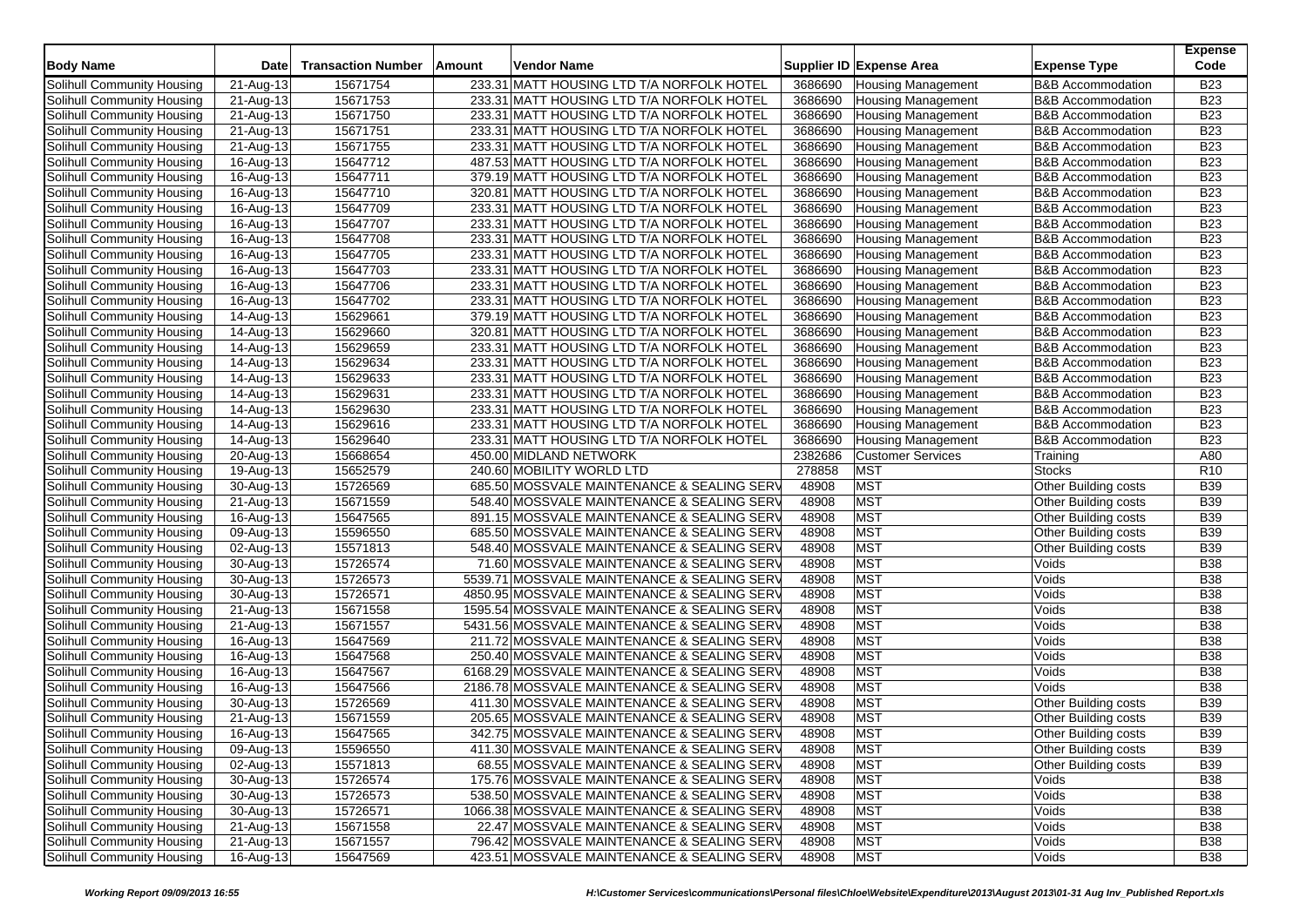| <b>Body Name</b>           | Date      | <b>Transaction Number</b> | Amount | Vendor Name                                 |       | Supplier ID Expense Area                              | <b>Expense Type</b> | <b>Expense</b><br>Code |
|----------------------------|-----------|---------------------------|--------|---------------------------------------------|-------|-------------------------------------------------------|---------------------|------------------------|
| Solihull Community Housing | 16-Aug-13 | 15647567                  |        | 1071.77 MOSSVALE MAINTENANCE & SEALING SERV | 48908 | MST                                                   | Voids               | <b>B38</b>             |
| Solihull Community Housing | 16-Aug-13 | 15647566                  |        | 383.72 MOSSVALE MAINTENANCE & SEALING SERV  | 48908 | <b>MST</b>                                            | Voids               | <b>B38</b>             |
| Solihull Community Housing | 29-Aug-13 | 15719611                  |        | 242.29 MOSSVALE MAINTENANCE & SEALING SERV  | 48908 | Investment, Planning & Services Utility Related Works |                     | <b>B34</b>             |
| Solihull Community Housing | 29-Aug-13 | 15719609                  |        | 224.14 MOSSVALE MAINTENANCE & SEALING SERV  | 48908 | Investment, Planning & Services Utility Related Works |                     | <b>B34</b>             |
| Solihull Community Housing | 29-Aug-13 | 15719618                  |        | 223.39 MOSSVALE MAINTENANCE & SEALING SERV  | 48908 | Investment, Planning & Services Utility Related Works |                     | <b>B34</b>             |
| Solihull Community Housing | 29-Aug-13 | 15719617                  |        | 217.10 MOSSVALE MAINTENANCE & SEALING SERV  | 48908 | Investment, Planning & Services Utility Related Works |                     | <b>B34</b>             |
| Solihull Community Housing | 21-Aug-13 | 15671561                  |        | 4343.81 MOSSVALE MAINTENANCE & SEALING SERV | 48908 | Investment, Planning & Services Utility Related Works |                     | <b>B34</b>             |
| Solihull Community Housing | 21-Aug-13 | 15671560                  |        | 2885.68 MOSSVALE MAINTENANCE & SEALING SERV | 48908 | Investment, Planning & Services Utility Related Works |                     | <b>B34</b>             |
| Solihull Community Housing | 19-Aug-13 | 15653798                  |        | 365.09 MOSSVALE MAINTENANCE & SEALING SERV  | 48908 | Investment, Planning & Services Utility Related Works |                     | <b>B34</b>             |
| Solihull Community Housing | 19-Aug-13 | 15653797                  |        | 224.91 MOSSVALE MAINTENANCE & SEALING SERV  | 48908 | Investment, Planning & Services Utility Related Works |                     | <b>B34</b>             |
| Solihull Community Housing | 19-Aug-13 | 15653796                  |        | 223.39 MOSSVALE MAINTENANCE & SEALING SERV  | 48908 | Investment, Planning & Services Utility Related Works |                     | <b>B34</b>             |
| Solihull Community Housing | 19-Aug-13 | 15653794                  |        | 217.10 MOSSVALE MAINTENANCE & SEALING SERV  | 48908 | Investment, Planning & Services Utility Related Works |                     | <b>B34</b>             |
| Solihull Community Housing | 19-Aug-13 | 15653792                  |        | 321.16 MOSSVALE MAINTENANCE & SEALING SERV  | 48908 | Investment, Planning & Services Utility Related Works |                     | <b>B34</b>             |
| Solihull Community Housing | 19-Aug-13 | 15653793                  |        | 223.39 MOSSVALE MAINTENANCE & SEALING SERV  | 48908 | Investment, Planning & Services Utility Related Works |                     | <b>B34</b>             |
| Solihull Community Housing | 19-Aug-13 | 15653786                  |        | 223.39 MOSSVALE MAINTENANCE & SEALING SERV  | 48908 | Investment, Planning & Services Utility Related Works |                     | <b>B34</b>             |
| Solihull Community Housing | 19-Aug-13 | 15653789                  |        | 402.38 MOSSVALE MAINTENANCE & SEALING SERV  | 48908 | Investment, Planning & Services Utility Related Works |                     | <b>B34</b>             |
| Solihull Community Housing | 19-Aug-13 | 15653784                  |        | 384.23 MOSSVALE MAINTENANCE & SEALING SERV  | 48908 | Investment, Planning & Services Utility Related Works |                     | <b>B34</b>             |
| Solihull Community Housing | 19-Aug-13 | 15653782                  |        | 209.45 MOSSVALE MAINTENANCE & SEALING SERV  | 48908 | Investment, Planning & Services Utility Related Works |                     | <b>B34</b>             |
| Solihull Community Housing | 19-Aug-13 | 15653779                  |        | 223.39 MOSSVALE MAINTENANCE & SEALING SERV  | 48908 | Investment, Planning & Services Utility Related Works |                     | <b>B34</b>             |
| Solihull Community Housing | 19-Aug-13 | 15653776                  |        | 435.70 MOSSVALE MAINTENANCE & SEALING SERV  | 48908 | Investment, Planning & Services Utility Related Works |                     | <b>B34</b>             |
| Solihull Community Housing | 19-Aug-13 | 15653774                  |        | 295.08 MOSSVALE MAINTENANCE & SEALING SERV  | 48908 | Investment, Planning & Service, Utility Related Works |                     | <b>B34</b>             |
| Solihull Community Housing | 19-Aug-13 | 15653772                  |        | 1133.00 MOSSVALE MAINTENANCE & SEALING SERV | 48908 | Investment, Planning & Services Utility Related Works |                     | <b>B34</b>             |
| Solihull Community Housing | 13-Aug-13 | 15619632                  |        | 223.39 MOSSVALE MAINTENANCE & SEALING SERV  | 48908 | Investment, Planning & Services Utility Related Works |                     | <b>B34</b>             |
| Solihull Community Housing | 13-Aug-13 | 15619629                  |        | 223.39 MOSSVALE MAINTENANCE & SEALING SERV  | 48908 | Investment, Planning & Services Utility Related Works |                     | <b>B34</b>             |
| Solihull Community Housing | 13-Aug-13 | 15619628                  |        | 223.39 MOSSVALE MAINTENANCE & SEALING SERV  | 48908 | Investment, Planning & Services Utility Related Works |                     | <b>B34</b>             |
| Solihull Community Housing | 13-Aug-13 | 15619626                  |        | 223.39 MOSSVALE MAINTENANCE & SEALING SERV  | 48908 | Investment, Planning & Services Utility Related Works |                     | <b>B34</b>             |
| Solihull Community Housing | 13-Aug-13 | 15619625                  |        | 228.83 MOSSVALE MAINTENANCE & SEALING SERV  | 48908 | Investment, Planning & Services Utility Related Works |                     | <b>B34</b>             |
| Solihull Community Housing | 13-Aug-13 | 15619624                  |        | 223.39 MOSSVALE MAINTENANCE & SEALING SERV  | 48908 | Investment, Planning & Services Utility Related Works |                     | <b>B34</b>             |
| Solihull Community Housing | 13-Aug-13 | 15619621                  |        | 223.39 MOSSVALE MAINTENANCE & SEALING SERV  | 48908 | Investment, Planning & Services Utility Related Works |                     | <b>B34</b>             |
| Solihull Community Housing | 13-Aug-13 | 15619620                  |        | 306.80 MOSSVALE MAINTENANCE & SEALING SERV  | 48908 | Investment, Planning & Services Utility Related Works |                     | <b>B34</b>             |
| Solihull Community Housing | 13-Aug-13 | 15619618                  |        | 223.39 MOSSVALE MAINTENANCE & SEALING SERV  | 48908 | Investment, Planning & Services Utility Related Works |                     | <b>B34</b>             |
| Solihull Community Housing | 13-Aug-13 | 15619615                  |        | 223.39 MOSSVALE MAINTENANCE & SEALING SERV  | 48908 | Investment, Planning & Services Utility Related Works |                     | <b>B34</b>             |
| Solihull Community Housing | 13-Aug-13 | 15619613                  |        | 391.70 MOSSVALE MAINTENANCE & SEALING SERV  | 48908 | Investment, Planning & Services Utility Related Works |                     | <b>B34</b>             |
| Solihull Community Housing | 13-Aug-13 | 15619612                  |        | 223.39 MOSSVALE MAINTENANCE & SEALING SERV  | 48908 | Investment, Planning & Services Utility Related Works |                     | <b>B34</b>             |
| Solihull Community Housing | 13-Aug-13 | 15619608                  |        | 223.39 MOSSVALE MAINTENANCE & SEALING SERV  | 48908 | Investment, Planning & Services Utility Related Works |                     | <b>B34</b>             |
| Solihull Community Housing | 13-Aug-13 | 15619607                  |        | 328.45 MOSSVALE MAINTENANCE & SEALING SERV  | 48908 | Investment, Planning & Services Utility Related Works |                     | <b>B34</b>             |
| Solihull Community Housing | 13-Aug-13 | 15619604                  |        | 223.39 MOSSVALE MAINTENANCE & SEALING SERV  | 48908 | Investment, Planning & Services Utility Related Works |                     | <b>B34</b>             |
| Solihull Community Housing | 13-Aug-13 | 15619603                  |        | 223.39 MOSSVALE MAINTENANCE & SEALING SERV  | 48908 | Investment, Planning & Services Utility Related Works |                     | <b>B34</b>             |
| Solihull Community Housing | 13-Aug-13 | 15619602                  |        | 279.96 MOSSVALE MAINTENANCE & SEALING SERV  | 48908 | Investment, Planning & Services Utility Related Works |                     | <b>B34</b>             |
| Solihull Community Housing | 13-Aug-13 | 15619679                  |        | 319.96 MOSSVALE MAINTENANCE & SEALING SERV  | 48908 | Investment, Planning & Services Utility Related Works |                     | <b>B34</b>             |
| Solihull Community Housing | 13-Aug-13 | 15619674                  |        | 223.39 MOSSVALE MAINTENANCE & SEALING SERV  | 48908 | Investment, Planning & Services Utility Related Works |                     | <b>B34</b>             |
| Solihull Community Housing | 13-Aug-13 | 15619601                  |        | 223.39 MOSSVALE MAINTENANCE & SEALING SERV  | 48908 | Investment, Planning & Services Utility Related Works |                     | <b>B34</b>             |
| Solihull Community Housing | 13-Aug-13 | 15619600                  |        | 280.87 MOSSVALE MAINTENANCE & SEALING SERV  | 48908 | Investment, Planning & Services Utility Related Works |                     | <b>B34</b>             |
| Solihull Community Housing | 13-Aug-13 | 15619592                  |        | 223.39 MOSSVALE MAINTENANCE & SEALING SERV  | 48908 | Investment, Planning & Services Utility Related Works |                     | <b>B34</b>             |
| Solihull Community Housing | 13-Aug-13 | 15619588                  |        | 267.89 MOSSVALE MAINTENANCE & SEALING SERV  | 48908 | Investment, Planning & Services Utility Related Works |                     | <b>B34</b>             |
| Solihull Community Housing | 13-Aug-13 | 15619582                  |        | 223.39 MOSSVALE MAINTENANCE & SEALING SERV  | 48908 | Investment, Planning & Services Utility Related Works |                     | <b>B34</b>             |
| Solihull Community Housing | 13-Aug-13 | 15619662                  |        | 228.83 MOSSVALE MAINTENANCE & SEALING SERV  | 48908 | Investment, Planning & Services Utility Related Works |                     | <b>B34</b>             |
| Solihull Community Housing | 13-Aug-13 | 15619584                  |        | 223.39 MOSSVALE MAINTENANCE & SEALING SERV  | 48908 | Investment, Planning & Services Utility Related Works |                     | <b>B34</b>             |
| Solihull Community Housing | 13-Aug-13 | 15619655                  |        | 223.39 MOSSVALE MAINTENANCE & SEALING SERV  | 48908 | Investment, Planning & Services Utility Related Works |                     | <b>B34</b>             |
| Solihull Community Housing | 13-Aug-13 | 15619654                  |        | 242.29 MOSSVALE MAINTENANCE & SEALING SERV  | 48908 | Investment, Planning & Services Utility Related Works |                     | <b>B34</b>             |
| Solihull Community Housing | 13-Aug-13 | 15619653                  |        | 210.95 MOSSVALE MAINTENANCE & SEALING SERV  | 48908 | Investment, Planning & Services Utility Related Works |                     | <b>B34</b>             |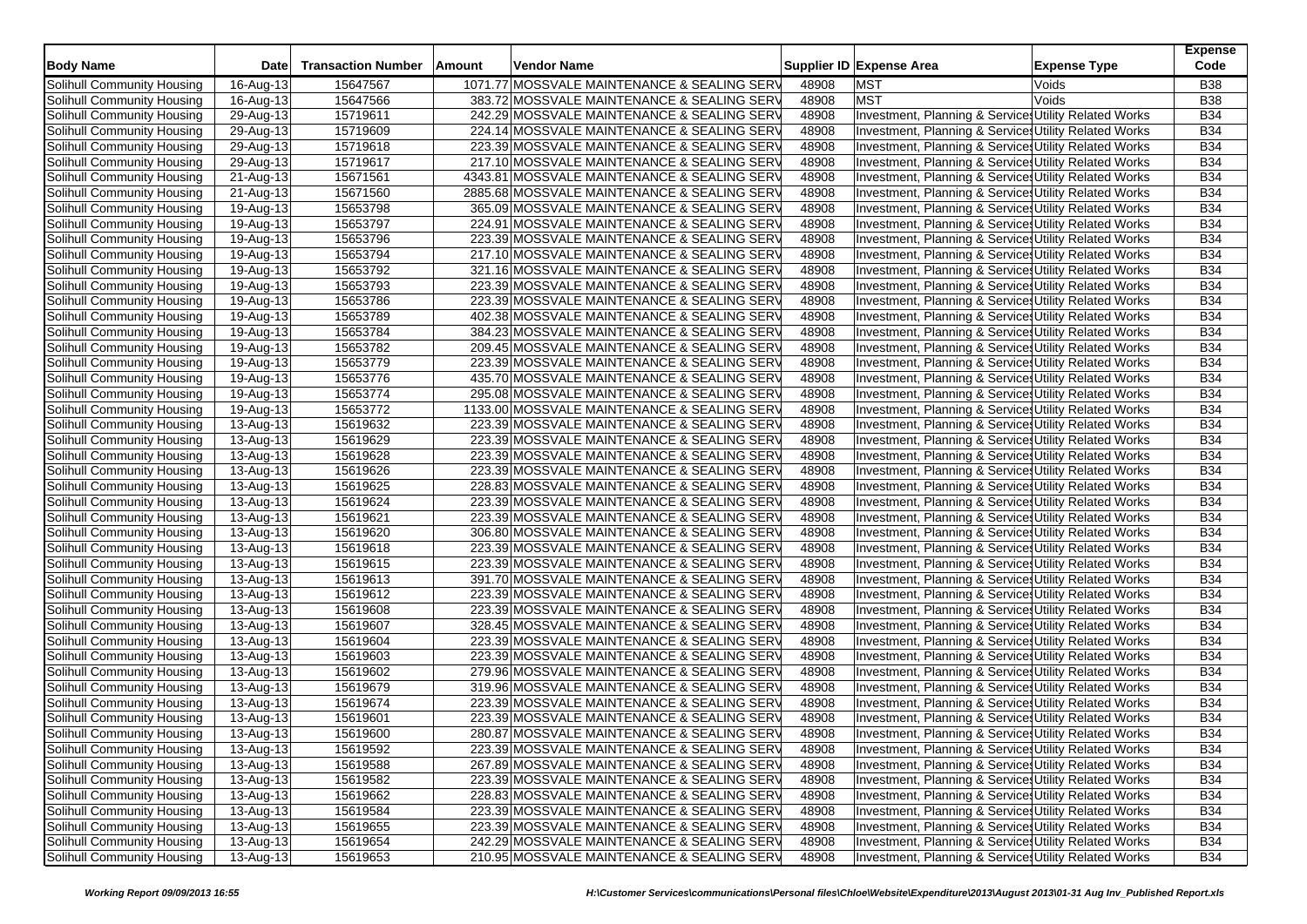| <b>Body Name</b>                  | <b>Date</b>             | <b>Transaction Number</b> | Amount | <b>Vendor Name</b>                          |             | Supplier ID Expense Area                              | <b>Expense Type</b>        | <b>Expense</b><br>Code |
|-----------------------------------|-------------------------|---------------------------|--------|---------------------------------------------|-------------|-------------------------------------------------------|----------------------------|------------------------|
| Solihull Community Housing        | 13-Aug-13               | 15619640                  |        | 223.39 MOSSVALE MAINTENANCE & SEALING SERV  | 48908       | Investment, Planning & Services Utility Related Works |                            | <b>B34</b>             |
| Solihull Community Housing        | 13-Aug-13               | 15619638                  |        | 223.39 MOSSVALE MAINTENANCE & SEALING SERV  | 48908       | Investment, Planning & Services Utility Related Works |                            | <b>B34</b>             |
| Solihull Community Housing        | 13-Aug-13               | 15619637                  |        | 223.39 MOSSVALE MAINTENANCE & SEALING SERV  | 48908       | Investment, Planning & Services Utility Related Works |                            | <b>B34</b>             |
| Solihull Community Housing        | 13-Aug-13               | 15619642                  |        | 242.29 MOSSVALE MAINTENANCE & SEALING SERV  | 48908       | Investment, Planning & Services Utility Related Works |                            | <b>B34</b>             |
| Solihull Community Housing        | 07-Aug-13               | 15580149                  |        | 2769.24 MOSSVALE MAINTENANCE & SEALING SERV | 48908       | Investment, Planning & Services Utility Related Works |                            | <b>B34</b>             |
| Solihull Community Housing        | 07-Aug-13               | 15580147                  |        | 3133.24 MOSSVALE MAINTENANCE & SEALING SERV | 48908       | Investment, Planning & Services Utility Related Works |                            | <b>B34</b>             |
| Solihull Community Housing        | 07-Aug-13               | 15580146                  |        | 3990.27 MOSSVALE MAINTENANCE & SEALING SERV | 48908       | Investment, Planning & Services Utility Related Works |                            | <b>B34</b>             |
| Solihull Community Housing        | 07-Aug-13               | 15580148                  |        | 2533.11 MOSSVALE MAINTENANCE & SEALING SERV | 48908       | Investment, Planning & Services Utility Related Works |                            | <b>B34</b>             |
| Solihull Community Housing        | 07-Aug-13               | 15580582                  |        | 217.10 MOSSVALE MAINTENANCE & SEALING SERV  | 48908       | Investment, Planning & Services Utility Related Works |                            | <b>B34</b>             |
| Solihull Community Housing        | 07-Aug-13               | 15580567                  |        | 239.10 MOSSVALE MAINTENANCE & SEALING SERV  | 48908       | Investment, Planning & Services Utility Related Works |                            | <b>B34</b>             |
| Solihull Community Housing        | 29-Aug-13               | 15719604                  |        | 585.00 MOSSVALE MAINTENANCE & SEALING SERV  | 48908       | Investment, Planning & Services Utility Related Works |                            | <b>B34</b>             |
| Solihull Community Housing        | 19-Aug-13               | 15653771                  |        | 460.00 MOSSVALE MAINTENANCE & SEALING SERV  | 48908       | Investment, Planning & Services Utility Related Works |                            | <b>B34</b>             |
| Solihull Community Housing        | 13-Aug-13               | 15619579                  |        | 673.78 MOSSVALE MAINTENANCE & SEALING SERV  | 48908       | Investment, Planning & Services Utility Related Works |                            | <b>B34</b>             |
| Solihull Community Housing        | 13-Aug-13               | 15619580                  |        | 290.57 MOSSVALE MAINTENANCE & SEALING SERV  | 48908       | Investment, Planning & Service Other Building costs   |                            | <b>B39</b>             |
| Solihull Community Housing        | $\overline{13}$ -Aug-13 | 15619658                  |        | 2175.19 MOSSVALE MAINTENANCE & SEALING SERV | 48908       | <b>MST</b>                                            | <b>Internal Works</b>      | <b>B31</b>             |
| Solihull Community Housing        | 13-Aug-13               | 15619652                  |        | 810.17 MOSSVALE MAINTENANCE & SEALING SERV  | 48908       | <b>MST</b>                                            | <b>Internal Works</b>      | <b>B31</b>             |
| Solihull Community Housing        | 13-Aug-13               | 15619650                  |        | 2654.44 MOSSVALE MAINTENANCE & SEALING SERV | 48908       | <b>MST</b>                                            | <b>Internal Works</b>      | <b>B31</b>             |
| Solihull Community Housing        | 21-Aug-13               | 15671600                  |        | 408.21 MOSSVALE MAINTENANCE & SEALING SERV  | 48908       | <b>MST</b>                                            | <b>Internal Works</b>      | <b>B31</b>             |
| Solihull Community Housing        | 19-Aug-13               | 15653783                  |        | 397.94 MOSSVALE MAINTENANCE & SEALING SERV  | 48908       | <b>MST</b>                                            | <b>Internal Works</b>      | <b>B31</b>             |
| Solihull Community Housing        | 08-Aug-13               | 15584797                  |        | 397.94 MOSSVALE MAINTENANCE & SEALING SERV  | 48908       | <b>MST</b>                                            | <b>Internal Works</b>      | <b>B31</b>             |
| Solihull Community Housing        | 08-Aug-13               | 15584796                  |        | 397.94 MOSSVALE MAINTENANCE & SEALING SERV  | 48908       | <b>MST</b>                                            | <b>Internal Works</b>      | <b>B31</b>             |
| Solihull Community Housing        | 20-Aug-13               | 15668554                  |        | 400.19 MOSSVALE MAINTENANCE & SEALING SERV  | 48908       | <b>MST</b>                                            | <b>Internal Works</b>      | <b>B31</b>             |
| Solihull Community Housing        | 09-Aug-13               | 15597547                  |        | 1109.48 MOSSVALE MAINTENANCE & SEALING SERV | 48908       | Capital                                               | <b>Contractor Payments</b> | <b>B70</b>             |
| Solihull Community Housing        | 30-Aug-13               | 15726549                  |        | 15000.00 REDACTED PERSONAL DATA             | 3701808     | Capital                                               | <b>Contractor Payments</b> | <b>B70</b>             |
| Solihull Community Housing        | 29-Aug-13               | 15719553                  |        | 551.07 MTD SCAFFOLDING LTD                  | 233945      | <b>MST</b>                                            | <b>External Structures</b> | <b>B33</b>             |
| Solihull Community Housing        | 29-Aug-13               | 15719550                  |        | 367.32 MTD SCAFFOLDING LTD                  | 233945      | <b>MST</b>                                            | <b>External Structures</b> | <b>B33</b>             |
| Solihull Community Housing        | 21-Aug-13               | 15671584                  |        | 414.36 MTD SCAFFOLDING LTD                  | 233945      | <b>MST</b>                                            | <b>External Structures</b> | <b>B33</b>             |
| Solihull Community Housing        | 21-Aug-13               | 15671583                  |        | 367.32 MTD SCAFFOLDING LTD                  | 233945      | <b>MST</b>                                            | <b>External Structures</b> | <b>B33</b>             |
| Solihull Community Housing        | 21-Aug-13               | 15671582                  |        | 367.32 MTD SCAFFOLDING LTD                  | 233945      | <b>MST</b>                                            | <b>External Structures</b> | <b>B33</b>             |
| Solihull Community Housing        | 21-Aug-13               | 15671578                  |        | 827.53 MTD SCAFFOLDING LTD                  | 233945      | <b>MST</b>                                            | <b>External Structures</b> | <b>B33</b>             |
| Solihull Community Housing        | 19-Aug-13               | 15653753                  |        | 367.32 MTD SCAFFOLDING LTD                  | 233945      | <b>MST</b>                                            | <b>External Structures</b> | <b>B33</b>             |
| Solihull Community Housing        | 13-Aug-13               | 15619554                  |        | 420.24 MTD SCAFFOLDING LTD                  | 233945      | <b>MST</b>                                            | <b>External Structures</b> | <b>B33</b>             |
| Solihull Community Housing        | 13-Aug-13               | 15619552                  |        | 733.61 MTD SCAFFOLDING LTD                  | 233945      | <b>MST</b>                                            | <b>External Structures</b> | <b>B33</b>             |
| Solihull Community Housing        | 29-Aug-13               | 15719555                  |        | 411.57 MTD SCAFFOLDING LTD                  | 233945      | <b>MST</b>                                            | <b>External Structures</b> | <b>B33</b>             |
| Solihull Community Housing        | 29-Aug-13               | 15719554                  |        | 411.57 MTD SCAFFOLDING LTD                  | 233945      | <b>MST</b>                                            | <b>External Structures</b> | <b>B33</b>             |
| Solihull Community Housing        | 29-Aug-13               | 15719552                  |        | 746.40 MTD SCAFFOLDING LTD                  | 233945      | <b>MST</b>                                            | <b>External Structures</b> | <b>B33</b>             |
| Solihull Community Housing        | 29-Aug-13               | 15719551                  |        | 367.32 MTD SCAFFOLDING LTD                  | 233945      | <b>MST</b>                                            | <b>External Structures</b> | <b>B33</b>             |
| Solihull Community Housing        | 21-Aug-13               | 15671581                  |        | 367.32 MTD SCAFFOLDING LTD                  | 233945      | <b>MST</b>                                            | <b>External Structures</b> | <b>B33</b>             |
| Solihull Community Housing        | 19-Aug-13               | 15653751                  |        | 929.65 MTD SCAFFOLDING LTD                  | 233945      | <b>MST</b>                                            | <b>External Structures</b> | <b>B33</b>             |
| Solihull Community Housing        | 13-Aug-13               | 15619553                  |        | 411.57 MTD SCAFFOLDING LTD                  | 233945      | <b>MST</b>                                            | <b>External Structures</b> | <b>B33</b>             |
| Solihull Community Housing        | 22-Aug-13               | 15683614                  |        | 15.00 NEOPOST LTD                           | 6967        | Finance                                               | Postages                   | D <sub>21</sub>        |
| Solihull Community Housing        | 22-Aug-13               | 15683614                  |        | 3200.00 NEOPOST LTD                         | 6967        | Finance                                               | Postages                   | D <sub>21</sub>        |
| Solihull Community Housing        | 07-Aug-13               | 15580151                  |        | 463.22 NEOPOST LTD                          | 6967        | Finance                                               | Postages                   | D <sub>21</sub>        |
| Solihull Community Housing        | 19-Aug-13               | 15652588                  |        | 220.21 NICHOLLS & CLARKE BUILDING PRODUCTS  | 176278      | <b>MST</b>                                            | <b>Stocks</b>              | R <sub>10</sub>        |
| Solihull Community Housing        | 12-Aug-13               | 15617957                  |        | 380.00 NICHOLLS & CLARKE BUILDING PRODUCTS  | 176278      | MST                                                   | <b>Stocks</b>              | R <sub>10</sub>        |
| Solihull Community Housing        | 01-Aug-13               | 15568626                  |        | 380.00 NICHOLLS & CLARKE BUILDING PRODUCTS  | 176278      | <b>MST</b>                                            | <b>Stocks</b>              | R <sub>10</sub>        |
| Solihull Community Housing        | 28-Aug-13               | 15716915                  |        | 726.75 NIYAA PEOPLE                         | 1651616 MST |                                                       | <b>Agency Staff</b>        | A60                    |
| Solihull Community Housing        | 28-Aug-13               | 15716702                  |        | 535.50 NIYAA PEOPLE                         | 1651616 MST |                                                       | <b>Agency Staff</b>        | A60                    |
| Solihull Community Housing        | 14-Aug-13               | 15625619                  |        | 790.50 NIYAA PEOPLE                         | 1651616 MST |                                                       | <b>Agency Staff</b>        | A60                    |
| <b>Solihull Community Housing</b> | 02-Aug-13               | 15571817                  |        | 816.00 NIYAA PEOPLE                         | 1651616 MST |                                                       | <b>Agency Staff</b>        | A60                    |
| Solihull Community Housing        | 30-Aug-13               | 15726575                  |        | 966.00 NIYAA PEOPLE                         |             | 1651616   Investment, Planning & Service Agency Staff |                            | A60                    |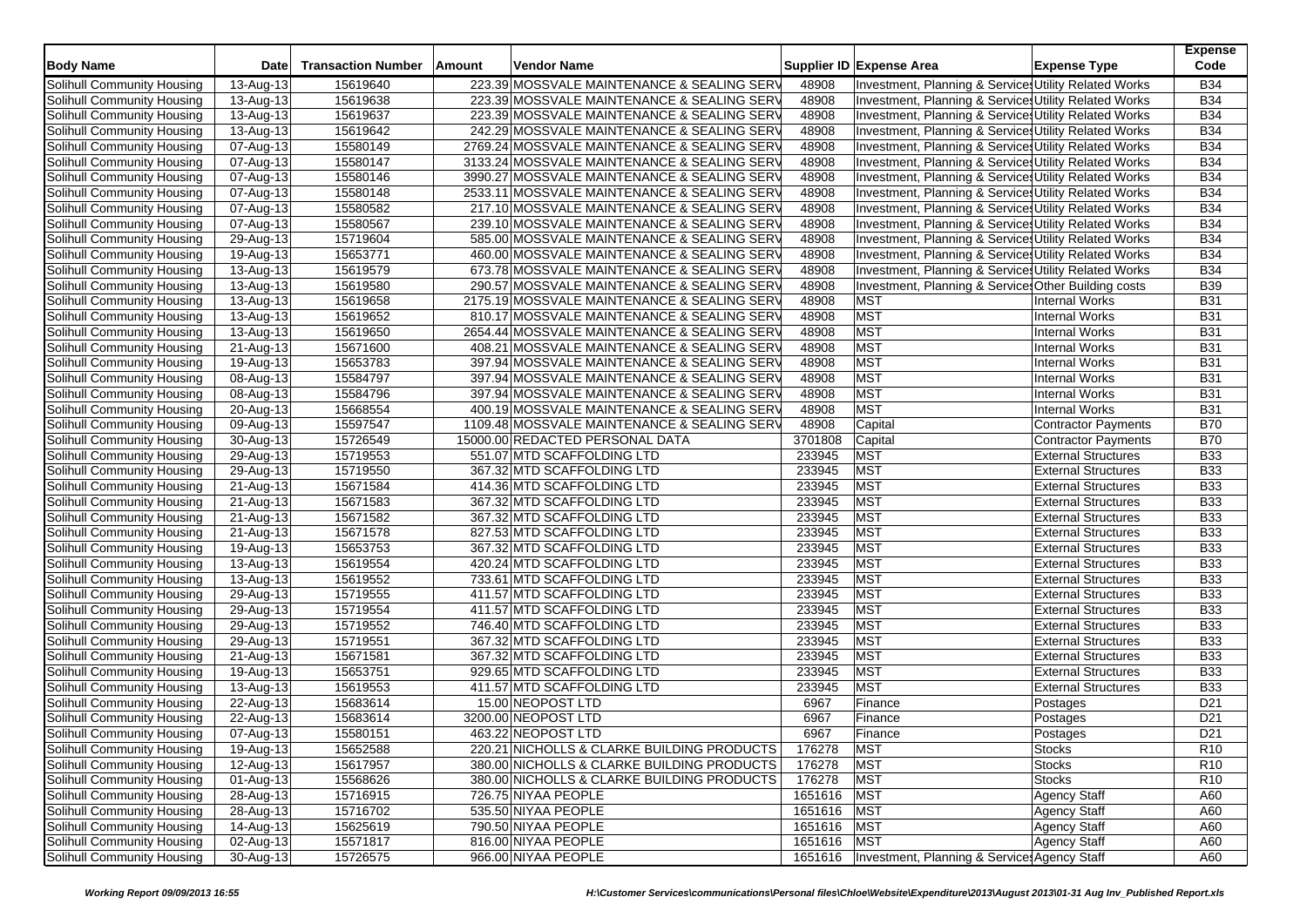| <b>Body Name</b>           | <b>Date</b>             | <b>Transaction Number</b> | Amount | Vendor Name                                   |         | Supplier ID Expense Area                              | <b>Expense Type</b>        | <b>Expense</b><br>Code |
|----------------------------|-------------------------|---------------------------|--------|-----------------------------------------------|---------|-------------------------------------------------------|----------------------------|------------------------|
| Solihull Community Housing | 22-Aug-13               | 15683645                  |        | 948.00 NIYAA PEOPLE                           | 1651616 | Investment, Planning & Services Agency Staff          |                            | A60                    |
| Solihull Community Housing | 16-Aug-13               | 15647571                  |        | 918.00 NIYAA PEOPLE                           | 1651616 | Investment, Planning & Services Agency Staff          |                            | A60                    |
| Solihull Community Housing | 09-Aug-13               | 15597549                  |        | 906.00 NIYAA PEOPLE                           | 1651616 | Investment, Planning & Service: Agency Staff          |                            | A60                    |
| Solihull Community Housing | 09-Aug-13               | 15597548                  |        | 768.00 NIYAA PEOPLE                           | 1651616 | Investment, Planning & Service: Agency Staff          |                            | A60                    |
| Solihull Community Housing | 07-Aug-13               | 15580145                  |        | 864.00 NIYAA PEOPLE                           | 1651616 | Investment, Planning & Services Agency Staff          |                            | A60                    |
| Solihull Community Housing | 13-Aug-13               | 15619690                  |        | 317.60 NOVUS PROPERTY SOLUTIONS               | 3522686 | MST                                                   | <b>Internal Works</b>      | <b>B31</b>             |
| Solihull Community Housing | 08-Aug-13               | 15584809                  |        | 238.20 NOVUS PROPERTY SOLUTIONS               | 3522686 | <b>MST</b>                                            | <b>Internal Works</b>      | <b>B31</b>             |
| Solihull Community Housing | 21-Aug-13               | 15671601                  |        | 666.00 NOVUS PROPERTY SOLUTIONS               | 3522686 | <b>MST</b>                                            | <b>Internal Works</b>      | <b>B31</b>             |
| Solihull Community Housing | 08-Aug-13               | 15584800                  |        | 296.00 NOVUS PROPERTY SOLUTIONS               | 3522686 | <b>MST</b>                                            | <b>Internal Works</b>      | <b>B31</b>             |
| Solihull Community Housing | $\overline{13}$ -Aug-13 | 15619688                  |        | 2217.57 NPOWER BUSINESS & SOCIAL HOUSING LTI  | 2846690 | Capital                                               | <b>Contractor Payments</b> | <b>B70</b>             |
| Solihull Community Housing | 13-Aug-13               | 15619685                  |        | 3954.24 NPOWER BUSINESS & SOCIAL HOUSING LTI  | 2846690 | Capital                                               | <b>Contractor Payments</b> | <b>B70</b>             |
| Solihull Community Housing | 21-Aug-13               | 15671832                  |        | 129.12 NPOWER BUSINESS & SOCIAL HOUSING LTI   | 2846690 | <b>MST</b>                                            | Voids                      | <b>B38</b>             |
| Solihull Community Housing | 21-Aug-13               | 15671830                  |        | 227.20 NPOWER BUSINESS & SOCIAL HOUSING LTI   | 2846690 | <b>MST</b>                                            | Voids                      | <b>B38</b>             |
| Solihull Community Housing | 21-Aug-13               | 15671827                  |        | 198.80 NPOWER BUSINESS & SOCIAL HOUSING LTI   | 2846690 | <b>MST</b>                                            | Voids                      | <b>B38</b>             |
| Solihull Community Housing | 21-Aug-13               | 15671822                  |        | 482.80 NPOWER BUSINESS & SOCIAL HOUSING LTI   | 2846690 | <b>MST</b>                                            | Voids                      | <b>B38</b>             |
| Solihull Community Housing | 16-Aug-13               | 15647587                  |        | 225.96 NPOWER BUSINESS & SOCIAL HOUSING LTI   | 2846690 | <b>MST</b>                                            | Voids                      | <b>B38</b>             |
| Solihull Community Housing | 16-Aug-13               | 15647585                  |        | 255.60 NPOWER BUSINESS & SOCIAL HOUSING LTI   | 2846690 | <b>MST</b>                                            | Voids                      | <b>B38</b>             |
| Solihull Community Housing | 16-Aug-13               | 15647582                  |        | 142.00 NPOWER BUSINESS & SOCIAL HOUSING LTI   | 2846690 | <b>MST</b>                                            | Voids                      | <b>B38</b>             |
| Solihull Community Housing | 16-Aug-13               | 15647581                  |        | 340.80 NPOWER BUSINESS & SOCIAL HOUSING LTI   | 2846690 | <b>MST</b>                                            | Voids                      | <b>B38</b>             |
| Solihull Community Housing | 16-Aug-13               | 15647573                  |        | 387.36 NPOWER BUSINESS & SOCIAL HOUSING LTI   | 2846690 | <b>MST</b>                                            | Voids                      | <b>B38</b>             |
| Solihull Community Housing | 21-Aug-13               | 15671832                  |        | 193.68 NPOWER BUSINESS & SOCIAL HOUSING LTI   | 2846690 | MST                                                   | Voids                      | <b>B38</b>             |
| Solihull Community Housing | 21-Aug-13               | 15671830                  |        | 85.20 NPOWER BUSINESS & SOCIAL HOUSING LTI    | 2846690 | <b>MST</b>                                            | Voids                      | <b>B38</b>             |
| Solihull Community Housing | 21-Aug-13               | 15671827                  |        | 56.80 NPOWER BUSINESS & SOCIAL HOUSING LTI    | 2846690 | <b>MST</b>                                            | Voids                      | <b>B38</b>             |
| Solihull Community Housing | 21-Aug-13               | 15671822                  |        | 113.60 NPOWER BUSINESS & SOCIAL HOUSING LTI   | 2846690 | MST                                                   | Voids                      | <b>B38</b>             |
| Solihull Community Housing | 16-Aug-13               | 15647587                  |        | 129.12 NPOWER BUSINESS & SOCIAL HOUSING LTI   | 2846690 | <b>MST</b>                                            | Voids                      | <b>B38</b>             |
| Solihull Community Housing | 16-Aug-13               | 15647585                  |        | 198.80 NPOWER BUSINESS & SOCIAL HOUSING LTI   | 2846690 | <b>MST</b>                                            | Voids                      | <b>B38</b>             |
| Solihull Community Housing | 16-Aug-13               | 15647582                  |        | 198.80 NPOWER BUSINESS & SOCIAL HOUSING LTI   | 2846690 | <b>MST</b>                                            | Voids                      | <b>B38</b>             |
| Solihull Community Housing | 16-Aug-13               | 15647581                  |        | 85.20 NPOWER BUSINESS & SOCIAL HOUSING LTI    | 2846690 | <b>MST</b>                                            | Voids                      | <b>B38</b>             |
| Solihull Community Housing | 16-Aug-13               | 15647573                  |        | 193.68 NPOWER BUSINESS & SOCIAL HOUSING LTI   | 2846690 | <b>MST</b>                                            | Voids                      | <b>B38</b>             |
| Solihull Community Housing | 22-Aug-13               | 15683677                  |        | 5477.93 NPOWER BUSINESS & SOCIAL HOUSING LTI  | 2846690 | Capital                                               | Contractor Payments        | <b>B70</b>             |
| Solihull Community Housing | 02-Aug-13               | 15571821                  |        | 684.67 NPOWER BUSINESS & SOCIAL HOUSING LTI   | 2846690 | Investment, Planning & Services Utility Related Works |                            | <b>B34</b>             |
| Solihull Community Housing | 14-Aug-13               | 15625640                  |        | 239.00 NPOWER BUSINESS & SOCIAL HOUSING LTI   | 2846690 | Investment, Planning & Services Utility Related Works |                            | <b>B34</b>             |
| Solihull Community Housing | 09-Aug-13               | 15597551                  |        | 658.19 NPOWER BUSINESS & SOCIAL HOUSING LTI   | 2846690 | Investment, Planning & Services Utility Related Works |                            | <b>B34</b>             |
| Solihull Community Housing | 07-Aug-13               | 15581600                  |        | 47531.73 NPOWER BUSINESS & SOCIAL HOUSING LTI | 2846690 | Investment, Planning & Services Utility Related Works |                            | <b>B34</b>             |
| Solihull Community Housing | 30-Aug-13               | 15726641                  |        | 3524.06 NPOWER BUSINESS & SOCIAL HOUSING LTI  | 2846690 | Investment, Planning & Services Utility Related Works |                            | <b>B34</b>             |
| Solihull Community Housing | $\overline{28}$ -Aug-13 | 15716656                  |        | 227.36 NPOWER BUSINESS & SOCIAL HOUSING LTI   | 2846690 | Investment, Planning & Services Utility Related Works |                            | <b>B34</b>             |
| Solihull Community Housing | 14-Aug-13               | 15625623                  |        | 1222.06 NPOWER BUSINESS & SOCIAL HOUSING LTI  | 2846690 | Investment, Planning & Services Utility Related Works |                            | <b>B34</b>             |
| Solihull Community Housing | 14-Aug-13               | 15625622                  |        | 1818.88 NPOWER BUSINESS & SOCIAL HOUSING LTI  | 2846690 | Investment, Planning & Services Utility Related Works |                            | <b>B34</b>             |
| Solihull Community Housing | $\overline{0}$ 7-Aug-13 | 15581605                  |        | 658.19 NPOWER BUSINESS & SOCIAL HOUSING LTI   | 2846690 | Investment, Planning & Services Utility Related Works |                            | <b>B34</b>             |
| Solihull Community Housing | 07-Aug-13               | 15581604                  |        | 658.19 NPOWER BUSINESS & SOCIAL HOUSING LTI   | 2846690 | Investment, Planning & Services Utility Related Works |                            | <b>B34</b>             |
| Solihull Community Housing | 07-Aug-13               | 15581603                  |        | 658.19 NPOWER BUSINESS & SOCIAL HOUSING LTI   | 2846690 | Investment, Planning & Services Utility Related Works |                            | <b>B34</b>             |
| Solihull Community Housing | 07-Aug-13               | 15581601                  |        | 658.19 NPOWER BUSINESS & SOCIAL HOUSING LTI   | 2846690 | Investment, Planning & Services Utility Related Works |                            | <b>B34</b>             |
| Solihull Community Housing | 07-Aug-13               | 15581602                  |        | 658.19 NPOWER BUSINESS & SOCIAL HOUSING LTI   | 2846690 | Investment, Planning & Services Utility Related Works |                            | <b>B34</b>             |
| Solihull Community Housing | 07-Aug-13               | 15580156                  |        | 658.19 NPOWER BUSINESS & SOCIAL HOUSING LTI   | 2846690 | Investment, Planning & Services Utility Related Works |                            | <b>B34</b>             |
| Solihull Community Housing | 02-Aug-13               | 15571824                  |        | 2859.57 NPOWER BUSINESS & SOCIAL HOUSING LTI  | 2846690 | Investment, Planning & Services Utility Related Works |                            | <b>B34</b>             |
| Solihull Community Housing | 02-Aug-13               | 15571823                  |        | 2159.92 NPOWER BUSINESS & SOCIAL HOUSING LTI  | 2846690 | Investment, Planning & Services Utility Related Works |                            | <b>B34</b>             |
| Solihull Community Housing | 02-Aug-13               | 15571822                  |        | 2415.70 NPOWER BUSINESS & SOCIAL HOUSING LTI  | 2846690 | Investment, Planning & Services Utility Related Works |                            | <b>B34</b>             |
| Solihull Community Housing | 02-Aug-13               | 15571819                  |        | 2500.96 NPOWER BUSINESS & SOCIAL HOUSING LTI  | 2846690 | Investment, Planning & Services Utility Related Works |                            | <b>B34</b>             |
| Solihull Community Housing | 07-Aug-13               | 15581606                  |        | 1150.06 OFFICE DEPOT UK LTD                   | 115453  | Finance                                               | Stationery                 | D <sub>25</sub>        |
| Solihull Community Housing | 14-Aug-13               | 15629680                  |        | 12000.00 OMFAX SYSTEMS LTD                    | 97459   | Capital                                               | ICT - General              | D30                    |
| Solihull Community Housing | 29-Aug-13               | 15719599                  |        | 307.44 OPENVIEW SECURITY SOLUTIONS LTD        | 2385686 | Investment, Planning & Services Utility Related Works |                            | <b>B34</b>             |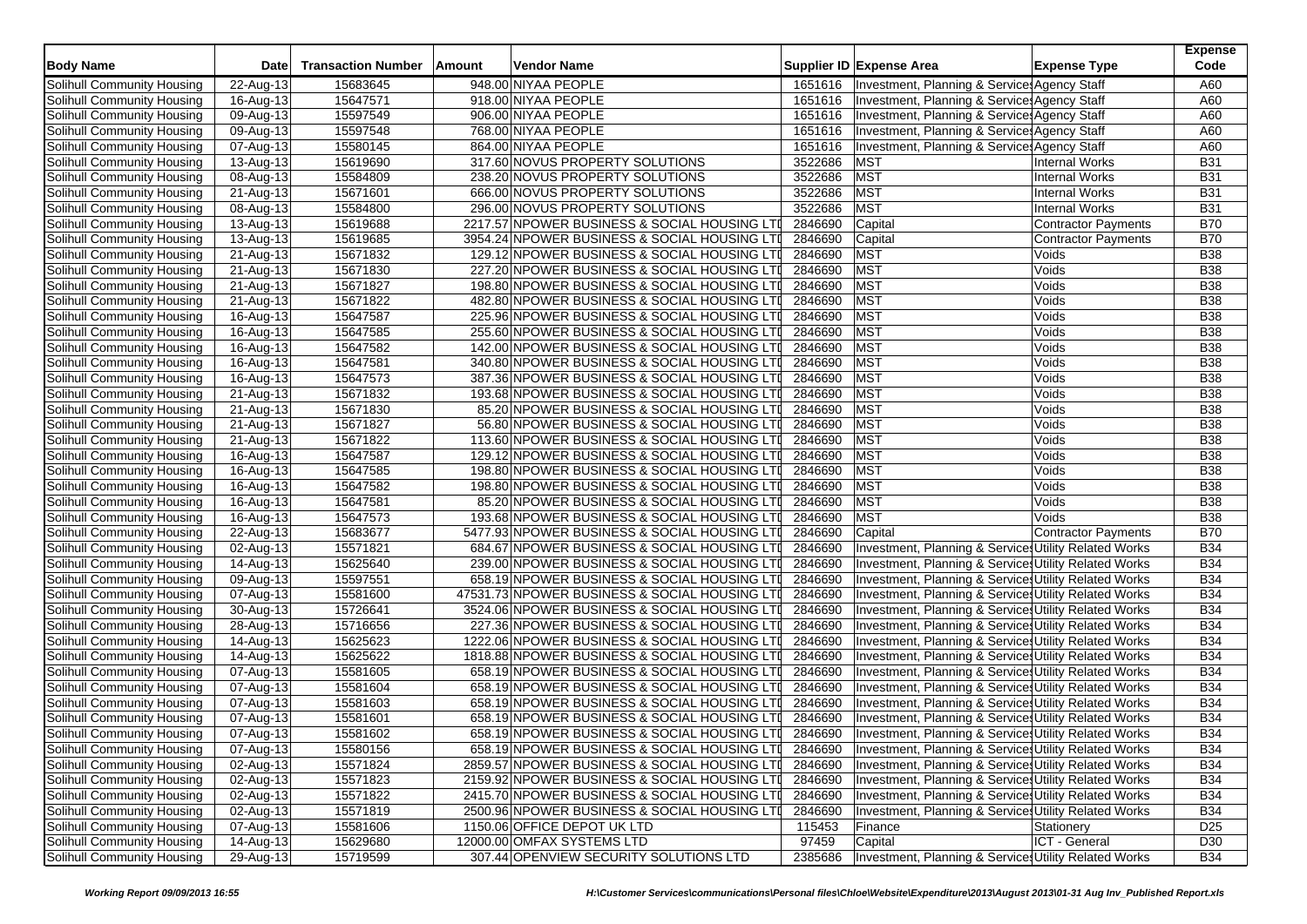| 259.28 OPENVIEW SECURITY SOLUTIONS LTD<br>Investment, Planning & Services Utility Related Works<br><b>B34</b><br>15-Aug-13<br>15639571<br>2385686<br>112230<br>R <sub>10</sub><br>15652590<br>7525.98 PACE PETROLEUM LTD<br><b>MST</b><br>19-Aug-13<br><b>Stocks</b><br>15647713<br>227134<br>Investment, Planning & Service Other Fees and Charges<br>D <sub>59</sub><br>Solihull Community Housing<br>1092.56 PENNINGTON CHOICE LTD<br>16-Aug-13<br>312.52 PHS GROUP PLC<br>82208<br><b>Other Premises Costs</b><br><b>B90</b><br>Solihull Community Housing<br>28-Aug-13<br>15716664<br>Finance<br>279826<br>15629663<br>266.50 PHS RECORDSMANAGEMENT<br>Finance<br>D <sub>26</sub><br>Solihull Community Housing<br>14-Aug-13<br><b>File Storage</b><br>15629664<br>498.95 PHS RECORDSMANAGEMENT<br>279826<br><b>File Storage</b><br>D <sub>26</sub><br>Solihull Community Housing<br>14-Aug-13<br>Finance<br><b>MST</b><br>14595.55 PINNACLE HOUSING LTD<br>280244<br>Voids<br><b>B38</b><br>Solihull Community Housing<br>22-Aug-13<br>15683680<br><b>MST</b><br>15683680<br>280244<br>Voids<br><b>B38</b><br>Solihull Community Housing<br>22-Aug-13<br>5388.54 PINNACLE HOUSING LTD<br><b>MST</b><br><b>B31</b><br>15685570<br>280244<br><b>Internal Works</b><br>Solihull Community Housing<br>23-Aug-13<br>232.55 PINNACLE HOUSING LTD<br><b>Balance Sheet</b><br>S08<br>276.20 PINNACLE HOUSING LTD<br>280244<br>Creditors<br>Solihull Community Housing<br>22-Aug-13<br>15683683<br>15647715<br>53466.08 PINNACLE HOUSING LTD<br>280244<br><b>Balance Sheet</b><br>S08<br>Solihull Community Housing<br>16-Aug-13<br>Creditors<br>15647714<br>S08<br>9803.56 PINNACLE HOUSING LTD<br>280244<br><b>Balance Sheet</b><br>Creditors<br>Solihull Community Housing<br>16-Aug-13<br><b>B50</b><br>15647716<br>3688.03 PINNACLE HOUSING LTD<br>280244<br>Solihull Community Housing<br>16-Aug-13<br>Finance<br>Cleaning<br>15726642<br>1000.00 PLAIN ENGLISH CAMPAIGN LTD<br>25046<br><b>Customer Services</b><br><b>Professional Fees</b><br>D <sub>50</sub><br>Solihull Community Housing<br>30-Aug-13<br>15571827<br>118053<br>Investment, Planning & Service Utility Related Works<br><b>B34</b><br>Solihull Community Housing<br>$\overline{02}$ -Aug-13<br>3187.44 QUALITY GAS AUDIT SERVICES LTD<br><b>B70</b><br>15719628<br>1868.00 R J EVANS KNOWLES & PARTNERS<br>7412<br>Solihull Community Housing<br>29-Aug-13<br>Capital<br>Contractor Payments<br>15671605<br>742.00 R J EVANS KNOWLES & PARTNERS<br>7412<br>Capital<br><b>B70</b><br>Solihull Community Housing<br>21-Aug-13<br>Contractor Payments<br>15671603<br><b>B70</b><br>Solihull Community Housing<br>458.00 R J EVANS KNOWLES & PARTNERS<br>7412<br>Capital<br><b>Contractor Payments</b><br>21-Aug-13<br><b>B70</b><br>15671604<br>1200.00 R J EVANS KNOWLES & PARTNERS<br>7412<br>Capital<br>Solihull Community Housing<br>21-Aug-13<br>Contractor Payments<br>15619693<br>7412<br><b>B70</b><br>Solihull Community Housing<br>13-Aug-13<br>1425.00 R J EVANS KNOWLES & PARTNERS<br>Capital<br>Contractor Payments<br>15619692<br>Capital<br><b>B70</b><br>Solihull Community Housing<br>13-Aug-13<br>750.00 R J EVANS KNOWLES & PARTNERS<br>7412<br><b>Contractor Payments</b><br>15629681<br>219590<br><b>MST</b><br>D40<br>Solihull Community Housing<br>$\overline{14}$ -Aug-13<br>363.75 RAPIDE COMMUNICATION LIMITED<br>Telephones<br>15671836<br>295.83 REED<br>260459<br><b>Customer Services</b><br><b>Agency Staff</b><br>A60<br>Solihull Community Housing<br>21-Aug-13<br>15671835<br>392.18 REED<br>260459<br><b>Customer Services</b><br>A60<br>Solihull Community Housing<br>21-Aug-13<br><b>Agency Staff</b><br>15726648<br>453.69 REED<br>260459<br>Investment, Planning & Services Agency Staff<br>A60<br>Solihull Community Housing<br>30-Aug-13<br>260459<br>15726646<br>905.20 REED<br>Investment, Planning & Services Agency Staff<br>Solihull Community Housing<br>30-Aug-13<br>A60<br>15683684<br>905.20 REED<br>260459<br>Investment, Planning & Service Agency Staff<br>A60<br>Solihull Community Housing<br>22-Aug-13<br>260459<br>15647718<br>466.47 REED<br>Investment, Planning & Services Agency Staff<br>A60<br>Solihull Community Housing<br>16-Aug-13<br>15647719<br>905.20 REED<br>260459<br>A60<br>Solihull Community Housing<br>16-Aug-13<br>Investment, Planning & Service, Agency Staff<br>15598568<br>268.38 REED<br>260459<br>Investment, Planning & Services Agency Staff<br>A60<br>09-Aug-13<br>15598566<br>905.20 REED<br>260459<br>Investment, Planning & Services Agency Staff<br>A60<br>09-Aug-13<br>15571829<br>905.20 REED<br>260459<br>Investment, Planning & Services Agency Staff<br>02-Aug-13<br>A60<br>131156<br>15647720<br>984.10 RESOURCING GROUP<br>Investment, Planning & Service Agency Staff<br>A60<br>16-Aug-13<br>15598570<br>988.30 RESOURCING GROUP<br>131156<br>A60<br>09-Aug-13<br>Investment, Planning & Service, Agency Staff<br>15671840<br>64305<br><b>B70</b><br>21-Aug-13<br>7100.00 RICHARD BURROWS BUILDERS<br>Capital<br><b>Contractor Payments</b><br>15726649<br>15169<br>A60<br>30-Aug-13<br>1116.00 ROBERT HALF INTERNATIONAL<br>Finance<br><b>Agency Staff</b><br>15671841<br>15169<br>A60<br>21-Aug-13<br>1241.55 ROBERT HALF INTERNATIONAL<br><b>Agency Staff</b><br>Finance<br>15629679<br>15169<br>14-Aug-13<br>1120.74 ROBERT HALF INTERNATIONAL<br>Finance<br><b>Agency Staff</b><br>A60<br>15581608<br>15169<br>A60<br>Solihull Community Housing<br>07-Aug-13<br>948.60 ROBERT HALF INTERNATIONAL<br>Finance<br><b>Agency Staff</b><br>3723687<br><b>Customer Services</b><br><b>B90</b><br>15647721<br>5094.63 SANDELL GROUP UK LTD<br><b>Other Premises Costs</b><br>16-Aug-13<br>15647721<br>40000.00 SANDELL GROUP UK LTD<br>3723687<br>Other Premises Costs<br><b>B90</b><br>Solihull Community Housing<br><b>Customer Services</b><br>16-Aug-13<br>474.00 SAPPHIRE MANAGEMENT SERVICES UK LTD<br>15683688<br>209446<br>A60<br>Solihull Community Housing<br>22-Aug-13<br><b>Housing Management</b><br><b>Agency Staff</b><br>209446<br>A60<br>Solihull Community Housing<br>15683686<br>474.00 SAPPHIRE MANAGEMENT SERVICES UK LTD<br>Housing Management<br>22-Aug-13<br>Agency Staff<br>Solihull Community Housing<br>22-Aug-13<br>15683613<br>261.68 SEVERN TRENT WATER LTD<br>Investment, Planning & Service, Water<br><b>B12</b><br>7745<br>Solihull Community Housing<br>21-Aug-13<br>15671842<br>2980.31 SITEXORBIS<br>234075<br>Other Fees and Charges<br>D <sub>59</sub><br><b>Customer Services</b><br>Solihull Community Housing<br><b>Customer Services</b><br>21-Aug-13<br>15671842<br>308.33 SITEXORBIS<br>234075<br>Fees & Charges<br>120<br>Solihull Community Housing<br>22-Aug-13<br>15683642<br>865.28 SME INVOICE FINANCE LTD<br>899596<br>Central Administration<br>D80<br>Printing<br>Solihull Community Housing<br>07-Aug-13<br>15580099<br>899596<br>Central Administration<br>Printing<br>D80<br>3727.50 SME INVOICE FINANCE LTD<br><b>B&amp;B</b> Accommodation<br>Solihull Community Housing<br>14-Aug-13<br>375.00 SMITHY'S HOTEL<br>Housing Management<br><b>B23</b><br>15629683<br>226791<br>12-Aug-13<br>15618550<br>7.99 SOLIHULL COMMUNITY HOUSING<br>102685<br><b>MST</b><br>Materials<br>D <sub>13</sub><br>Solihull Community Housing | <b>Body Name</b>           | <b>Date</b> | <b>Transaction Number</b> | Amount | Vendor Name                     |        | Supplier ID Expense Area | <b>Expense Type</b> | <b>Expense</b><br>Code |
|------------------------------------------------------------------------------------------------------------------------------------------------------------------------------------------------------------------------------------------------------------------------------------------------------------------------------------------------------------------------------------------------------------------------------------------------------------------------------------------------------------------------------------------------------------------------------------------------------------------------------------------------------------------------------------------------------------------------------------------------------------------------------------------------------------------------------------------------------------------------------------------------------------------------------------------------------------------------------------------------------------------------------------------------------------------------------------------------------------------------------------------------------------------------------------------------------------------------------------------------------------------------------------------------------------------------------------------------------------------------------------------------------------------------------------------------------------------------------------------------------------------------------------------------------------------------------------------------------------------------------------------------------------------------------------------------------------------------------------------------------------------------------------------------------------------------------------------------------------------------------------------------------------------------------------------------------------------------------------------------------------------------------------------------------------------------------------------------------------------------------------------------------------------------------------------------------------------------------------------------------------------------------------------------------------------------------------------------------------------------------------------------------------------------------------------------------------------------------------------------------------------------------------------------------------------------------------------------------------------------------------------------------------------------------------------------------------------------------------------------------------------------------------------------------------------------------------------------------------------------------------------------------------------------------------------------------------------------------------------------------------------------------------------------------------------------------------------------------------------------------------------------------------------------------------------------------------------------------------------------------------------------------------------------------------------------------------------------------------------------------------------------------------------------------------------------------------------------------------------------------------------------------------------------------------------------------------------------------------------------------------------------------------------------------------------------------------------------------------------------------------------------------------------------------------------------------------------------------------------------------------------------------------------------------------------------------------------------------------------------------------------------------------------------------------------------------------------------------------------------------------------------------------------------------------------------------------------------------------------------------------------------------------------------------------------------------------------------------------------------------------------------------------------------------------------------------------------------------------------------------------------------------------------------------------------------------------------------------------------------------------------------------------------------------------------------------------------------------------------------------------------------------------------------------------------------------------------------------------------------------------------------------------------------------------------------------------------------------------------------------------------------------------------------------------------------------------------------------------------------------------------------------------------------------------------------------------------------------------------------------------------------------------------------------------------------------------------------------------------------------------------------------------------------------------------------------------------------------------------------------------------------------------------------------------------------------------------------------------------------------------------------------------------------------------------------------------------------------------------------------------------------------------------------------------------------------------------------------------------------------------------------------------------------------------------------------------------------------------------------------------------------------------------------------------------------------------------------------------------------------------------------------------------------------------------------------------------------------------------------------------------------------------------------------------------------------------------------------------------------------------------------------------------------------------------------------------------------------------------------------------------------------------------------------------------------------------------------------------------------------------------------------------------------------------------------------------------------------------------------------------------------------------------------------------------------------------------------------------------------------------------------------------------------------------------------------------------------------------------------------------------------------------------------------------------------------------------------------------------------------------------------------------------------------------------------------------------------------------------------------------------------------------------------------------------------------------------------------------|----------------------------|-------------|---------------------------|--------|---------------------------------|--------|--------------------------|---------------------|------------------------|
|                                                                                                                                                                                                                                                                                                                                                                                                                                                                                                                                                                                                                                                                                                                                                                                                                                                                                                                                                                                                                                                                                                                                                                                                                                                                                                                                                                                                                                                                                                                                                                                                                                                                                                                                                                                                                                                                                                                                                                                                                                                                                                                                                                                                                                                                                                                                                                                                                                                                                                                                                                                                                                                                                                                                                                                                                                                                                                                                                                                                                                                                                                                                                                                                                                                                                                                                                                                                                                                                                                                                                                                                                                                                                                                                                                                                                                                                                                                                                                                                                                                                                                                                                                                                                                                                                                                                                                                                                                                                                                                                                                                                                                                                                                                                                                                                                                                                                                                                                                                                                                                                                                                                                                                                                                                                                                                                                                                                                                                                                                                                                                                                                                                                                                                                                                                                                                                                                                                                                                                                                                                                                                                                                                                                                                                                                                                                                                                                                                                                                                                                                                                                                                                                                                                                                                                                                                                                                                                                                                                                                                                                                                                                                                                                                                                                                                                                                            | Solihull Community Housing |             |                           |        |                                 |        |                          |                     |                        |
|                                                                                                                                                                                                                                                                                                                                                                                                                                                                                                                                                                                                                                                                                                                                                                                                                                                                                                                                                                                                                                                                                                                                                                                                                                                                                                                                                                                                                                                                                                                                                                                                                                                                                                                                                                                                                                                                                                                                                                                                                                                                                                                                                                                                                                                                                                                                                                                                                                                                                                                                                                                                                                                                                                                                                                                                                                                                                                                                                                                                                                                                                                                                                                                                                                                                                                                                                                                                                                                                                                                                                                                                                                                                                                                                                                                                                                                                                                                                                                                                                                                                                                                                                                                                                                                                                                                                                                                                                                                                                                                                                                                                                                                                                                                                                                                                                                                                                                                                                                                                                                                                                                                                                                                                                                                                                                                                                                                                                                                                                                                                                                                                                                                                                                                                                                                                                                                                                                                                                                                                                                                                                                                                                                                                                                                                                                                                                                                                                                                                                                                                                                                                                                                                                                                                                                                                                                                                                                                                                                                                                                                                                                                                                                                                                                                                                                                                                            | Solihull Community Housing |             |                           |        |                                 |        |                          |                     |                        |
|                                                                                                                                                                                                                                                                                                                                                                                                                                                                                                                                                                                                                                                                                                                                                                                                                                                                                                                                                                                                                                                                                                                                                                                                                                                                                                                                                                                                                                                                                                                                                                                                                                                                                                                                                                                                                                                                                                                                                                                                                                                                                                                                                                                                                                                                                                                                                                                                                                                                                                                                                                                                                                                                                                                                                                                                                                                                                                                                                                                                                                                                                                                                                                                                                                                                                                                                                                                                                                                                                                                                                                                                                                                                                                                                                                                                                                                                                                                                                                                                                                                                                                                                                                                                                                                                                                                                                                                                                                                                                                                                                                                                                                                                                                                                                                                                                                                                                                                                                                                                                                                                                                                                                                                                                                                                                                                                                                                                                                                                                                                                                                                                                                                                                                                                                                                                                                                                                                                                                                                                                                                                                                                                                                                                                                                                                                                                                                                                                                                                                                                                                                                                                                                                                                                                                                                                                                                                                                                                                                                                                                                                                                                                                                                                                                                                                                                                                            |                            |             |                           |        |                                 |        |                          |                     |                        |
|                                                                                                                                                                                                                                                                                                                                                                                                                                                                                                                                                                                                                                                                                                                                                                                                                                                                                                                                                                                                                                                                                                                                                                                                                                                                                                                                                                                                                                                                                                                                                                                                                                                                                                                                                                                                                                                                                                                                                                                                                                                                                                                                                                                                                                                                                                                                                                                                                                                                                                                                                                                                                                                                                                                                                                                                                                                                                                                                                                                                                                                                                                                                                                                                                                                                                                                                                                                                                                                                                                                                                                                                                                                                                                                                                                                                                                                                                                                                                                                                                                                                                                                                                                                                                                                                                                                                                                                                                                                                                                                                                                                                                                                                                                                                                                                                                                                                                                                                                                                                                                                                                                                                                                                                                                                                                                                                                                                                                                                                                                                                                                                                                                                                                                                                                                                                                                                                                                                                                                                                                                                                                                                                                                                                                                                                                                                                                                                                                                                                                                                                                                                                                                                                                                                                                                                                                                                                                                                                                                                                                                                                                                                                                                                                                                                                                                                                                            |                            |             |                           |        |                                 |        |                          |                     |                        |
|                                                                                                                                                                                                                                                                                                                                                                                                                                                                                                                                                                                                                                                                                                                                                                                                                                                                                                                                                                                                                                                                                                                                                                                                                                                                                                                                                                                                                                                                                                                                                                                                                                                                                                                                                                                                                                                                                                                                                                                                                                                                                                                                                                                                                                                                                                                                                                                                                                                                                                                                                                                                                                                                                                                                                                                                                                                                                                                                                                                                                                                                                                                                                                                                                                                                                                                                                                                                                                                                                                                                                                                                                                                                                                                                                                                                                                                                                                                                                                                                                                                                                                                                                                                                                                                                                                                                                                                                                                                                                                                                                                                                                                                                                                                                                                                                                                                                                                                                                                                                                                                                                                                                                                                                                                                                                                                                                                                                                                                                                                                                                                                                                                                                                                                                                                                                                                                                                                                                                                                                                                                                                                                                                                                                                                                                                                                                                                                                                                                                                                                                                                                                                                                                                                                                                                                                                                                                                                                                                                                                                                                                                                                                                                                                                                                                                                                                                            |                            |             |                           |        |                                 |        |                          |                     |                        |
|                                                                                                                                                                                                                                                                                                                                                                                                                                                                                                                                                                                                                                                                                                                                                                                                                                                                                                                                                                                                                                                                                                                                                                                                                                                                                                                                                                                                                                                                                                                                                                                                                                                                                                                                                                                                                                                                                                                                                                                                                                                                                                                                                                                                                                                                                                                                                                                                                                                                                                                                                                                                                                                                                                                                                                                                                                                                                                                                                                                                                                                                                                                                                                                                                                                                                                                                                                                                                                                                                                                                                                                                                                                                                                                                                                                                                                                                                                                                                                                                                                                                                                                                                                                                                                                                                                                                                                                                                                                                                                                                                                                                                                                                                                                                                                                                                                                                                                                                                                                                                                                                                                                                                                                                                                                                                                                                                                                                                                                                                                                                                                                                                                                                                                                                                                                                                                                                                                                                                                                                                                                                                                                                                                                                                                                                                                                                                                                                                                                                                                                                                                                                                                                                                                                                                                                                                                                                                                                                                                                                                                                                                                                                                                                                                                                                                                                                                            |                            |             |                           |        |                                 |        |                          |                     |                        |
|                                                                                                                                                                                                                                                                                                                                                                                                                                                                                                                                                                                                                                                                                                                                                                                                                                                                                                                                                                                                                                                                                                                                                                                                                                                                                                                                                                                                                                                                                                                                                                                                                                                                                                                                                                                                                                                                                                                                                                                                                                                                                                                                                                                                                                                                                                                                                                                                                                                                                                                                                                                                                                                                                                                                                                                                                                                                                                                                                                                                                                                                                                                                                                                                                                                                                                                                                                                                                                                                                                                                                                                                                                                                                                                                                                                                                                                                                                                                                                                                                                                                                                                                                                                                                                                                                                                                                                                                                                                                                                                                                                                                                                                                                                                                                                                                                                                                                                                                                                                                                                                                                                                                                                                                                                                                                                                                                                                                                                                                                                                                                                                                                                                                                                                                                                                                                                                                                                                                                                                                                                                                                                                                                                                                                                                                                                                                                                                                                                                                                                                                                                                                                                                                                                                                                                                                                                                                                                                                                                                                                                                                                                                                                                                                                                                                                                                                                            |                            |             |                           |        |                                 |        |                          |                     |                        |
|                                                                                                                                                                                                                                                                                                                                                                                                                                                                                                                                                                                                                                                                                                                                                                                                                                                                                                                                                                                                                                                                                                                                                                                                                                                                                                                                                                                                                                                                                                                                                                                                                                                                                                                                                                                                                                                                                                                                                                                                                                                                                                                                                                                                                                                                                                                                                                                                                                                                                                                                                                                                                                                                                                                                                                                                                                                                                                                                                                                                                                                                                                                                                                                                                                                                                                                                                                                                                                                                                                                                                                                                                                                                                                                                                                                                                                                                                                                                                                                                                                                                                                                                                                                                                                                                                                                                                                                                                                                                                                                                                                                                                                                                                                                                                                                                                                                                                                                                                                                                                                                                                                                                                                                                                                                                                                                                                                                                                                                                                                                                                                                                                                                                                                                                                                                                                                                                                                                                                                                                                                                                                                                                                                                                                                                                                                                                                                                                                                                                                                                                                                                                                                                                                                                                                                                                                                                                                                                                                                                                                                                                                                                                                                                                                                                                                                                                                            |                            |             |                           |        |                                 |        |                          |                     |                        |
|                                                                                                                                                                                                                                                                                                                                                                                                                                                                                                                                                                                                                                                                                                                                                                                                                                                                                                                                                                                                                                                                                                                                                                                                                                                                                                                                                                                                                                                                                                                                                                                                                                                                                                                                                                                                                                                                                                                                                                                                                                                                                                                                                                                                                                                                                                                                                                                                                                                                                                                                                                                                                                                                                                                                                                                                                                                                                                                                                                                                                                                                                                                                                                                                                                                                                                                                                                                                                                                                                                                                                                                                                                                                                                                                                                                                                                                                                                                                                                                                                                                                                                                                                                                                                                                                                                                                                                                                                                                                                                                                                                                                                                                                                                                                                                                                                                                                                                                                                                                                                                                                                                                                                                                                                                                                                                                                                                                                                                                                                                                                                                                                                                                                                                                                                                                                                                                                                                                                                                                                                                                                                                                                                                                                                                                                                                                                                                                                                                                                                                                                                                                                                                                                                                                                                                                                                                                                                                                                                                                                                                                                                                                                                                                                                                                                                                                                                            |                            |             |                           |        |                                 |        |                          |                     |                        |
|                                                                                                                                                                                                                                                                                                                                                                                                                                                                                                                                                                                                                                                                                                                                                                                                                                                                                                                                                                                                                                                                                                                                                                                                                                                                                                                                                                                                                                                                                                                                                                                                                                                                                                                                                                                                                                                                                                                                                                                                                                                                                                                                                                                                                                                                                                                                                                                                                                                                                                                                                                                                                                                                                                                                                                                                                                                                                                                                                                                                                                                                                                                                                                                                                                                                                                                                                                                                                                                                                                                                                                                                                                                                                                                                                                                                                                                                                                                                                                                                                                                                                                                                                                                                                                                                                                                                                                                                                                                                                                                                                                                                                                                                                                                                                                                                                                                                                                                                                                                                                                                                                                                                                                                                                                                                                                                                                                                                                                                                                                                                                                                                                                                                                                                                                                                                                                                                                                                                                                                                                                                                                                                                                                                                                                                                                                                                                                                                                                                                                                                                                                                                                                                                                                                                                                                                                                                                                                                                                                                                                                                                                                                                                                                                                                                                                                                                                            |                            |             |                           |        |                                 |        |                          |                     |                        |
|                                                                                                                                                                                                                                                                                                                                                                                                                                                                                                                                                                                                                                                                                                                                                                                                                                                                                                                                                                                                                                                                                                                                                                                                                                                                                                                                                                                                                                                                                                                                                                                                                                                                                                                                                                                                                                                                                                                                                                                                                                                                                                                                                                                                                                                                                                                                                                                                                                                                                                                                                                                                                                                                                                                                                                                                                                                                                                                                                                                                                                                                                                                                                                                                                                                                                                                                                                                                                                                                                                                                                                                                                                                                                                                                                                                                                                                                                                                                                                                                                                                                                                                                                                                                                                                                                                                                                                                                                                                                                                                                                                                                                                                                                                                                                                                                                                                                                                                                                                                                                                                                                                                                                                                                                                                                                                                                                                                                                                                                                                                                                                                                                                                                                                                                                                                                                                                                                                                                                                                                                                                                                                                                                                                                                                                                                                                                                                                                                                                                                                                                                                                                                                                                                                                                                                                                                                                                                                                                                                                                                                                                                                                                                                                                                                                                                                                                                            |                            |             |                           |        |                                 |        |                          |                     |                        |
|                                                                                                                                                                                                                                                                                                                                                                                                                                                                                                                                                                                                                                                                                                                                                                                                                                                                                                                                                                                                                                                                                                                                                                                                                                                                                                                                                                                                                                                                                                                                                                                                                                                                                                                                                                                                                                                                                                                                                                                                                                                                                                                                                                                                                                                                                                                                                                                                                                                                                                                                                                                                                                                                                                                                                                                                                                                                                                                                                                                                                                                                                                                                                                                                                                                                                                                                                                                                                                                                                                                                                                                                                                                                                                                                                                                                                                                                                                                                                                                                                                                                                                                                                                                                                                                                                                                                                                                                                                                                                                                                                                                                                                                                                                                                                                                                                                                                                                                                                                                                                                                                                                                                                                                                                                                                                                                                                                                                                                                                                                                                                                                                                                                                                                                                                                                                                                                                                                                                                                                                                                                                                                                                                                                                                                                                                                                                                                                                                                                                                                                                                                                                                                                                                                                                                                                                                                                                                                                                                                                                                                                                                                                                                                                                                                                                                                                                                            |                            |             |                           |        |                                 |        |                          |                     |                        |
|                                                                                                                                                                                                                                                                                                                                                                                                                                                                                                                                                                                                                                                                                                                                                                                                                                                                                                                                                                                                                                                                                                                                                                                                                                                                                                                                                                                                                                                                                                                                                                                                                                                                                                                                                                                                                                                                                                                                                                                                                                                                                                                                                                                                                                                                                                                                                                                                                                                                                                                                                                                                                                                                                                                                                                                                                                                                                                                                                                                                                                                                                                                                                                                                                                                                                                                                                                                                                                                                                                                                                                                                                                                                                                                                                                                                                                                                                                                                                                                                                                                                                                                                                                                                                                                                                                                                                                                                                                                                                                                                                                                                                                                                                                                                                                                                                                                                                                                                                                                                                                                                                                                                                                                                                                                                                                                                                                                                                                                                                                                                                                                                                                                                                                                                                                                                                                                                                                                                                                                                                                                                                                                                                                                                                                                                                                                                                                                                                                                                                                                                                                                                                                                                                                                                                                                                                                                                                                                                                                                                                                                                                                                                                                                                                                                                                                                                                            |                            |             |                           |        |                                 |        |                          |                     |                        |
|                                                                                                                                                                                                                                                                                                                                                                                                                                                                                                                                                                                                                                                                                                                                                                                                                                                                                                                                                                                                                                                                                                                                                                                                                                                                                                                                                                                                                                                                                                                                                                                                                                                                                                                                                                                                                                                                                                                                                                                                                                                                                                                                                                                                                                                                                                                                                                                                                                                                                                                                                                                                                                                                                                                                                                                                                                                                                                                                                                                                                                                                                                                                                                                                                                                                                                                                                                                                                                                                                                                                                                                                                                                                                                                                                                                                                                                                                                                                                                                                                                                                                                                                                                                                                                                                                                                                                                                                                                                                                                                                                                                                                                                                                                                                                                                                                                                                                                                                                                                                                                                                                                                                                                                                                                                                                                                                                                                                                                                                                                                                                                                                                                                                                                                                                                                                                                                                                                                                                                                                                                                                                                                                                                                                                                                                                                                                                                                                                                                                                                                                                                                                                                                                                                                                                                                                                                                                                                                                                                                                                                                                                                                                                                                                                                                                                                                                                            |                            |             |                           |        |                                 |        |                          |                     |                        |
|                                                                                                                                                                                                                                                                                                                                                                                                                                                                                                                                                                                                                                                                                                                                                                                                                                                                                                                                                                                                                                                                                                                                                                                                                                                                                                                                                                                                                                                                                                                                                                                                                                                                                                                                                                                                                                                                                                                                                                                                                                                                                                                                                                                                                                                                                                                                                                                                                                                                                                                                                                                                                                                                                                                                                                                                                                                                                                                                                                                                                                                                                                                                                                                                                                                                                                                                                                                                                                                                                                                                                                                                                                                                                                                                                                                                                                                                                                                                                                                                                                                                                                                                                                                                                                                                                                                                                                                                                                                                                                                                                                                                                                                                                                                                                                                                                                                                                                                                                                                                                                                                                                                                                                                                                                                                                                                                                                                                                                                                                                                                                                                                                                                                                                                                                                                                                                                                                                                                                                                                                                                                                                                                                                                                                                                                                                                                                                                                                                                                                                                                                                                                                                                                                                                                                                                                                                                                                                                                                                                                                                                                                                                                                                                                                                                                                                                                                            |                            |             |                           |        |                                 |        |                          |                     |                        |
|                                                                                                                                                                                                                                                                                                                                                                                                                                                                                                                                                                                                                                                                                                                                                                                                                                                                                                                                                                                                                                                                                                                                                                                                                                                                                                                                                                                                                                                                                                                                                                                                                                                                                                                                                                                                                                                                                                                                                                                                                                                                                                                                                                                                                                                                                                                                                                                                                                                                                                                                                                                                                                                                                                                                                                                                                                                                                                                                                                                                                                                                                                                                                                                                                                                                                                                                                                                                                                                                                                                                                                                                                                                                                                                                                                                                                                                                                                                                                                                                                                                                                                                                                                                                                                                                                                                                                                                                                                                                                                                                                                                                                                                                                                                                                                                                                                                                                                                                                                                                                                                                                                                                                                                                                                                                                                                                                                                                                                                                                                                                                                                                                                                                                                                                                                                                                                                                                                                                                                                                                                                                                                                                                                                                                                                                                                                                                                                                                                                                                                                                                                                                                                                                                                                                                                                                                                                                                                                                                                                                                                                                                                                                                                                                                                                                                                                                                            |                            |             |                           |        |                                 |        |                          |                     |                        |
|                                                                                                                                                                                                                                                                                                                                                                                                                                                                                                                                                                                                                                                                                                                                                                                                                                                                                                                                                                                                                                                                                                                                                                                                                                                                                                                                                                                                                                                                                                                                                                                                                                                                                                                                                                                                                                                                                                                                                                                                                                                                                                                                                                                                                                                                                                                                                                                                                                                                                                                                                                                                                                                                                                                                                                                                                                                                                                                                                                                                                                                                                                                                                                                                                                                                                                                                                                                                                                                                                                                                                                                                                                                                                                                                                                                                                                                                                                                                                                                                                                                                                                                                                                                                                                                                                                                                                                                                                                                                                                                                                                                                                                                                                                                                                                                                                                                                                                                                                                                                                                                                                                                                                                                                                                                                                                                                                                                                                                                                                                                                                                                                                                                                                                                                                                                                                                                                                                                                                                                                                                                                                                                                                                                                                                                                                                                                                                                                                                                                                                                                                                                                                                                                                                                                                                                                                                                                                                                                                                                                                                                                                                                                                                                                                                                                                                                                                            |                            |             |                           |        |                                 |        |                          |                     |                        |
|                                                                                                                                                                                                                                                                                                                                                                                                                                                                                                                                                                                                                                                                                                                                                                                                                                                                                                                                                                                                                                                                                                                                                                                                                                                                                                                                                                                                                                                                                                                                                                                                                                                                                                                                                                                                                                                                                                                                                                                                                                                                                                                                                                                                                                                                                                                                                                                                                                                                                                                                                                                                                                                                                                                                                                                                                                                                                                                                                                                                                                                                                                                                                                                                                                                                                                                                                                                                                                                                                                                                                                                                                                                                                                                                                                                                                                                                                                                                                                                                                                                                                                                                                                                                                                                                                                                                                                                                                                                                                                                                                                                                                                                                                                                                                                                                                                                                                                                                                                                                                                                                                                                                                                                                                                                                                                                                                                                                                                                                                                                                                                                                                                                                                                                                                                                                                                                                                                                                                                                                                                                                                                                                                                                                                                                                                                                                                                                                                                                                                                                                                                                                                                                                                                                                                                                                                                                                                                                                                                                                                                                                                                                                                                                                                                                                                                                                                            |                            |             |                           |        |                                 |        |                          |                     |                        |
|                                                                                                                                                                                                                                                                                                                                                                                                                                                                                                                                                                                                                                                                                                                                                                                                                                                                                                                                                                                                                                                                                                                                                                                                                                                                                                                                                                                                                                                                                                                                                                                                                                                                                                                                                                                                                                                                                                                                                                                                                                                                                                                                                                                                                                                                                                                                                                                                                                                                                                                                                                                                                                                                                                                                                                                                                                                                                                                                                                                                                                                                                                                                                                                                                                                                                                                                                                                                                                                                                                                                                                                                                                                                                                                                                                                                                                                                                                                                                                                                                                                                                                                                                                                                                                                                                                                                                                                                                                                                                                                                                                                                                                                                                                                                                                                                                                                                                                                                                                                                                                                                                                                                                                                                                                                                                                                                                                                                                                                                                                                                                                                                                                                                                                                                                                                                                                                                                                                                                                                                                                                                                                                                                                                                                                                                                                                                                                                                                                                                                                                                                                                                                                                                                                                                                                                                                                                                                                                                                                                                                                                                                                                                                                                                                                                                                                                                                            |                            |             |                           |        |                                 |        |                          |                     |                        |
|                                                                                                                                                                                                                                                                                                                                                                                                                                                                                                                                                                                                                                                                                                                                                                                                                                                                                                                                                                                                                                                                                                                                                                                                                                                                                                                                                                                                                                                                                                                                                                                                                                                                                                                                                                                                                                                                                                                                                                                                                                                                                                                                                                                                                                                                                                                                                                                                                                                                                                                                                                                                                                                                                                                                                                                                                                                                                                                                                                                                                                                                                                                                                                                                                                                                                                                                                                                                                                                                                                                                                                                                                                                                                                                                                                                                                                                                                                                                                                                                                                                                                                                                                                                                                                                                                                                                                                                                                                                                                                                                                                                                                                                                                                                                                                                                                                                                                                                                                                                                                                                                                                                                                                                                                                                                                                                                                                                                                                                                                                                                                                                                                                                                                                                                                                                                                                                                                                                                                                                                                                                                                                                                                                                                                                                                                                                                                                                                                                                                                                                                                                                                                                                                                                                                                                                                                                                                                                                                                                                                                                                                                                                                                                                                                                                                                                                                                            |                            |             |                           |        |                                 |        |                          |                     |                        |
|                                                                                                                                                                                                                                                                                                                                                                                                                                                                                                                                                                                                                                                                                                                                                                                                                                                                                                                                                                                                                                                                                                                                                                                                                                                                                                                                                                                                                                                                                                                                                                                                                                                                                                                                                                                                                                                                                                                                                                                                                                                                                                                                                                                                                                                                                                                                                                                                                                                                                                                                                                                                                                                                                                                                                                                                                                                                                                                                                                                                                                                                                                                                                                                                                                                                                                                                                                                                                                                                                                                                                                                                                                                                                                                                                                                                                                                                                                                                                                                                                                                                                                                                                                                                                                                                                                                                                                                                                                                                                                                                                                                                                                                                                                                                                                                                                                                                                                                                                                                                                                                                                                                                                                                                                                                                                                                                                                                                                                                                                                                                                                                                                                                                                                                                                                                                                                                                                                                                                                                                                                                                                                                                                                                                                                                                                                                                                                                                                                                                                                                                                                                                                                                                                                                                                                                                                                                                                                                                                                                                                                                                                                                                                                                                                                                                                                                                                            |                            |             |                           |        |                                 |        |                          |                     |                        |
|                                                                                                                                                                                                                                                                                                                                                                                                                                                                                                                                                                                                                                                                                                                                                                                                                                                                                                                                                                                                                                                                                                                                                                                                                                                                                                                                                                                                                                                                                                                                                                                                                                                                                                                                                                                                                                                                                                                                                                                                                                                                                                                                                                                                                                                                                                                                                                                                                                                                                                                                                                                                                                                                                                                                                                                                                                                                                                                                                                                                                                                                                                                                                                                                                                                                                                                                                                                                                                                                                                                                                                                                                                                                                                                                                                                                                                                                                                                                                                                                                                                                                                                                                                                                                                                                                                                                                                                                                                                                                                                                                                                                                                                                                                                                                                                                                                                                                                                                                                                                                                                                                                                                                                                                                                                                                                                                                                                                                                                                                                                                                                                                                                                                                                                                                                                                                                                                                                                                                                                                                                                                                                                                                                                                                                                                                                                                                                                                                                                                                                                                                                                                                                                                                                                                                                                                                                                                                                                                                                                                                                                                                                                                                                                                                                                                                                                                                            |                            |             |                           |        |                                 |        |                          |                     |                        |
|                                                                                                                                                                                                                                                                                                                                                                                                                                                                                                                                                                                                                                                                                                                                                                                                                                                                                                                                                                                                                                                                                                                                                                                                                                                                                                                                                                                                                                                                                                                                                                                                                                                                                                                                                                                                                                                                                                                                                                                                                                                                                                                                                                                                                                                                                                                                                                                                                                                                                                                                                                                                                                                                                                                                                                                                                                                                                                                                                                                                                                                                                                                                                                                                                                                                                                                                                                                                                                                                                                                                                                                                                                                                                                                                                                                                                                                                                                                                                                                                                                                                                                                                                                                                                                                                                                                                                                                                                                                                                                                                                                                                                                                                                                                                                                                                                                                                                                                                                                                                                                                                                                                                                                                                                                                                                                                                                                                                                                                                                                                                                                                                                                                                                                                                                                                                                                                                                                                                                                                                                                                                                                                                                                                                                                                                                                                                                                                                                                                                                                                                                                                                                                                                                                                                                                                                                                                                                                                                                                                                                                                                                                                                                                                                                                                                                                                                                            |                            |             |                           |        |                                 |        |                          |                     |                        |
|                                                                                                                                                                                                                                                                                                                                                                                                                                                                                                                                                                                                                                                                                                                                                                                                                                                                                                                                                                                                                                                                                                                                                                                                                                                                                                                                                                                                                                                                                                                                                                                                                                                                                                                                                                                                                                                                                                                                                                                                                                                                                                                                                                                                                                                                                                                                                                                                                                                                                                                                                                                                                                                                                                                                                                                                                                                                                                                                                                                                                                                                                                                                                                                                                                                                                                                                                                                                                                                                                                                                                                                                                                                                                                                                                                                                                                                                                                                                                                                                                                                                                                                                                                                                                                                                                                                                                                                                                                                                                                                                                                                                                                                                                                                                                                                                                                                                                                                                                                                                                                                                                                                                                                                                                                                                                                                                                                                                                                                                                                                                                                                                                                                                                                                                                                                                                                                                                                                                                                                                                                                                                                                                                                                                                                                                                                                                                                                                                                                                                                                                                                                                                                                                                                                                                                                                                                                                                                                                                                                                                                                                                                                                                                                                                                                                                                                                                            |                            |             |                           |        |                                 |        |                          |                     |                        |
|                                                                                                                                                                                                                                                                                                                                                                                                                                                                                                                                                                                                                                                                                                                                                                                                                                                                                                                                                                                                                                                                                                                                                                                                                                                                                                                                                                                                                                                                                                                                                                                                                                                                                                                                                                                                                                                                                                                                                                                                                                                                                                                                                                                                                                                                                                                                                                                                                                                                                                                                                                                                                                                                                                                                                                                                                                                                                                                                                                                                                                                                                                                                                                                                                                                                                                                                                                                                                                                                                                                                                                                                                                                                                                                                                                                                                                                                                                                                                                                                                                                                                                                                                                                                                                                                                                                                                                                                                                                                                                                                                                                                                                                                                                                                                                                                                                                                                                                                                                                                                                                                                                                                                                                                                                                                                                                                                                                                                                                                                                                                                                                                                                                                                                                                                                                                                                                                                                                                                                                                                                                                                                                                                                                                                                                                                                                                                                                                                                                                                                                                                                                                                                                                                                                                                                                                                                                                                                                                                                                                                                                                                                                                                                                                                                                                                                                                                            |                            |             |                           |        |                                 |        |                          |                     |                        |
|                                                                                                                                                                                                                                                                                                                                                                                                                                                                                                                                                                                                                                                                                                                                                                                                                                                                                                                                                                                                                                                                                                                                                                                                                                                                                                                                                                                                                                                                                                                                                                                                                                                                                                                                                                                                                                                                                                                                                                                                                                                                                                                                                                                                                                                                                                                                                                                                                                                                                                                                                                                                                                                                                                                                                                                                                                                                                                                                                                                                                                                                                                                                                                                                                                                                                                                                                                                                                                                                                                                                                                                                                                                                                                                                                                                                                                                                                                                                                                                                                                                                                                                                                                                                                                                                                                                                                                                                                                                                                                                                                                                                                                                                                                                                                                                                                                                                                                                                                                                                                                                                                                                                                                                                                                                                                                                                                                                                                                                                                                                                                                                                                                                                                                                                                                                                                                                                                                                                                                                                                                                                                                                                                                                                                                                                                                                                                                                                                                                                                                                                                                                                                                                                                                                                                                                                                                                                                                                                                                                                                                                                                                                                                                                                                                                                                                                                                            |                            |             |                           |        |                                 |        |                          |                     |                        |
|                                                                                                                                                                                                                                                                                                                                                                                                                                                                                                                                                                                                                                                                                                                                                                                                                                                                                                                                                                                                                                                                                                                                                                                                                                                                                                                                                                                                                                                                                                                                                                                                                                                                                                                                                                                                                                                                                                                                                                                                                                                                                                                                                                                                                                                                                                                                                                                                                                                                                                                                                                                                                                                                                                                                                                                                                                                                                                                                                                                                                                                                                                                                                                                                                                                                                                                                                                                                                                                                                                                                                                                                                                                                                                                                                                                                                                                                                                                                                                                                                                                                                                                                                                                                                                                                                                                                                                                                                                                                                                                                                                                                                                                                                                                                                                                                                                                                                                                                                                                                                                                                                                                                                                                                                                                                                                                                                                                                                                                                                                                                                                                                                                                                                                                                                                                                                                                                                                                                                                                                                                                                                                                                                                                                                                                                                                                                                                                                                                                                                                                                                                                                                                                                                                                                                                                                                                                                                                                                                                                                                                                                                                                                                                                                                                                                                                                                                            |                            |             |                           |        |                                 |        |                          |                     |                        |
|                                                                                                                                                                                                                                                                                                                                                                                                                                                                                                                                                                                                                                                                                                                                                                                                                                                                                                                                                                                                                                                                                                                                                                                                                                                                                                                                                                                                                                                                                                                                                                                                                                                                                                                                                                                                                                                                                                                                                                                                                                                                                                                                                                                                                                                                                                                                                                                                                                                                                                                                                                                                                                                                                                                                                                                                                                                                                                                                                                                                                                                                                                                                                                                                                                                                                                                                                                                                                                                                                                                                                                                                                                                                                                                                                                                                                                                                                                                                                                                                                                                                                                                                                                                                                                                                                                                                                                                                                                                                                                                                                                                                                                                                                                                                                                                                                                                                                                                                                                                                                                                                                                                                                                                                                                                                                                                                                                                                                                                                                                                                                                                                                                                                                                                                                                                                                                                                                                                                                                                                                                                                                                                                                                                                                                                                                                                                                                                                                                                                                                                                                                                                                                                                                                                                                                                                                                                                                                                                                                                                                                                                                                                                                                                                                                                                                                                                                            |                            |             |                           |        |                                 |        |                          |                     |                        |
|                                                                                                                                                                                                                                                                                                                                                                                                                                                                                                                                                                                                                                                                                                                                                                                                                                                                                                                                                                                                                                                                                                                                                                                                                                                                                                                                                                                                                                                                                                                                                                                                                                                                                                                                                                                                                                                                                                                                                                                                                                                                                                                                                                                                                                                                                                                                                                                                                                                                                                                                                                                                                                                                                                                                                                                                                                                                                                                                                                                                                                                                                                                                                                                                                                                                                                                                                                                                                                                                                                                                                                                                                                                                                                                                                                                                                                                                                                                                                                                                                                                                                                                                                                                                                                                                                                                                                                                                                                                                                                                                                                                                                                                                                                                                                                                                                                                                                                                                                                                                                                                                                                                                                                                                                                                                                                                                                                                                                                                                                                                                                                                                                                                                                                                                                                                                                                                                                                                                                                                                                                                                                                                                                                                                                                                                                                                                                                                                                                                                                                                                                                                                                                                                                                                                                                                                                                                                                                                                                                                                                                                                                                                                                                                                                                                                                                                                                            |                            |             |                           |        |                                 |        |                          |                     |                        |
|                                                                                                                                                                                                                                                                                                                                                                                                                                                                                                                                                                                                                                                                                                                                                                                                                                                                                                                                                                                                                                                                                                                                                                                                                                                                                                                                                                                                                                                                                                                                                                                                                                                                                                                                                                                                                                                                                                                                                                                                                                                                                                                                                                                                                                                                                                                                                                                                                                                                                                                                                                                                                                                                                                                                                                                                                                                                                                                                                                                                                                                                                                                                                                                                                                                                                                                                                                                                                                                                                                                                                                                                                                                                                                                                                                                                                                                                                                                                                                                                                                                                                                                                                                                                                                                                                                                                                                                                                                                                                                                                                                                                                                                                                                                                                                                                                                                                                                                                                                                                                                                                                                                                                                                                                                                                                                                                                                                                                                                                                                                                                                                                                                                                                                                                                                                                                                                                                                                                                                                                                                                                                                                                                                                                                                                                                                                                                                                                                                                                                                                                                                                                                                                                                                                                                                                                                                                                                                                                                                                                                                                                                                                                                                                                                                                                                                                                                            |                            |             |                           |        |                                 |        |                          |                     |                        |
|                                                                                                                                                                                                                                                                                                                                                                                                                                                                                                                                                                                                                                                                                                                                                                                                                                                                                                                                                                                                                                                                                                                                                                                                                                                                                                                                                                                                                                                                                                                                                                                                                                                                                                                                                                                                                                                                                                                                                                                                                                                                                                                                                                                                                                                                                                                                                                                                                                                                                                                                                                                                                                                                                                                                                                                                                                                                                                                                                                                                                                                                                                                                                                                                                                                                                                                                                                                                                                                                                                                                                                                                                                                                                                                                                                                                                                                                                                                                                                                                                                                                                                                                                                                                                                                                                                                                                                                                                                                                                                                                                                                                                                                                                                                                                                                                                                                                                                                                                                                                                                                                                                                                                                                                                                                                                                                                                                                                                                                                                                                                                                                                                                                                                                                                                                                                                                                                                                                                                                                                                                                                                                                                                                                                                                                                                                                                                                                                                                                                                                                                                                                                                                                                                                                                                                                                                                                                                                                                                                                                                                                                                                                                                                                                                                                                                                                                                            | Solihull Community Housing |             |                           |        |                                 |        |                          |                     |                        |
|                                                                                                                                                                                                                                                                                                                                                                                                                                                                                                                                                                                                                                                                                                                                                                                                                                                                                                                                                                                                                                                                                                                                                                                                                                                                                                                                                                                                                                                                                                                                                                                                                                                                                                                                                                                                                                                                                                                                                                                                                                                                                                                                                                                                                                                                                                                                                                                                                                                                                                                                                                                                                                                                                                                                                                                                                                                                                                                                                                                                                                                                                                                                                                                                                                                                                                                                                                                                                                                                                                                                                                                                                                                                                                                                                                                                                                                                                                                                                                                                                                                                                                                                                                                                                                                                                                                                                                                                                                                                                                                                                                                                                                                                                                                                                                                                                                                                                                                                                                                                                                                                                                                                                                                                                                                                                                                                                                                                                                                                                                                                                                                                                                                                                                                                                                                                                                                                                                                                                                                                                                                                                                                                                                                                                                                                                                                                                                                                                                                                                                                                                                                                                                                                                                                                                                                                                                                                                                                                                                                                                                                                                                                                                                                                                                                                                                                                                            | Solihull Community Housing |             |                           |        |                                 |        |                          |                     |                        |
|                                                                                                                                                                                                                                                                                                                                                                                                                                                                                                                                                                                                                                                                                                                                                                                                                                                                                                                                                                                                                                                                                                                                                                                                                                                                                                                                                                                                                                                                                                                                                                                                                                                                                                                                                                                                                                                                                                                                                                                                                                                                                                                                                                                                                                                                                                                                                                                                                                                                                                                                                                                                                                                                                                                                                                                                                                                                                                                                                                                                                                                                                                                                                                                                                                                                                                                                                                                                                                                                                                                                                                                                                                                                                                                                                                                                                                                                                                                                                                                                                                                                                                                                                                                                                                                                                                                                                                                                                                                                                                                                                                                                                                                                                                                                                                                                                                                                                                                                                                                                                                                                                                                                                                                                                                                                                                                                                                                                                                                                                                                                                                                                                                                                                                                                                                                                                                                                                                                                                                                                                                                                                                                                                                                                                                                                                                                                                                                                                                                                                                                                                                                                                                                                                                                                                                                                                                                                                                                                                                                                                                                                                                                                                                                                                                                                                                                                                            | Solihull Community Housing |             |                           |        |                                 |        |                          |                     |                        |
|                                                                                                                                                                                                                                                                                                                                                                                                                                                                                                                                                                                                                                                                                                                                                                                                                                                                                                                                                                                                                                                                                                                                                                                                                                                                                                                                                                                                                                                                                                                                                                                                                                                                                                                                                                                                                                                                                                                                                                                                                                                                                                                                                                                                                                                                                                                                                                                                                                                                                                                                                                                                                                                                                                                                                                                                                                                                                                                                                                                                                                                                                                                                                                                                                                                                                                                                                                                                                                                                                                                                                                                                                                                                                                                                                                                                                                                                                                                                                                                                                                                                                                                                                                                                                                                                                                                                                                                                                                                                                                                                                                                                                                                                                                                                                                                                                                                                                                                                                                                                                                                                                                                                                                                                                                                                                                                                                                                                                                                                                                                                                                                                                                                                                                                                                                                                                                                                                                                                                                                                                                                                                                                                                                                                                                                                                                                                                                                                                                                                                                                                                                                                                                                                                                                                                                                                                                                                                                                                                                                                                                                                                                                                                                                                                                                                                                                                                            | Solihull Community Housing |             |                           |        |                                 |        |                          |                     |                        |
|                                                                                                                                                                                                                                                                                                                                                                                                                                                                                                                                                                                                                                                                                                                                                                                                                                                                                                                                                                                                                                                                                                                                                                                                                                                                                                                                                                                                                                                                                                                                                                                                                                                                                                                                                                                                                                                                                                                                                                                                                                                                                                                                                                                                                                                                                                                                                                                                                                                                                                                                                                                                                                                                                                                                                                                                                                                                                                                                                                                                                                                                                                                                                                                                                                                                                                                                                                                                                                                                                                                                                                                                                                                                                                                                                                                                                                                                                                                                                                                                                                                                                                                                                                                                                                                                                                                                                                                                                                                                                                                                                                                                                                                                                                                                                                                                                                                                                                                                                                                                                                                                                                                                                                                                                                                                                                                                                                                                                                                                                                                                                                                                                                                                                                                                                                                                                                                                                                                                                                                                                                                                                                                                                                                                                                                                                                                                                                                                                                                                                                                                                                                                                                                                                                                                                                                                                                                                                                                                                                                                                                                                                                                                                                                                                                                                                                                                                            | Solihull Community Housing |             |                           |        |                                 |        |                          |                     |                        |
|                                                                                                                                                                                                                                                                                                                                                                                                                                                                                                                                                                                                                                                                                                                                                                                                                                                                                                                                                                                                                                                                                                                                                                                                                                                                                                                                                                                                                                                                                                                                                                                                                                                                                                                                                                                                                                                                                                                                                                                                                                                                                                                                                                                                                                                                                                                                                                                                                                                                                                                                                                                                                                                                                                                                                                                                                                                                                                                                                                                                                                                                                                                                                                                                                                                                                                                                                                                                                                                                                                                                                                                                                                                                                                                                                                                                                                                                                                                                                                                                                                                                                                                                                                                                                                                                                                                                                                                                                                                                                                                                                                                                                                                                                                                                                                                                                                                                                                                                                                                                                                                                                                                                                                                                                                                                                                                                                                                                                                                                                                                                                                                                                                                                                                                                                                                                                                                                                                                                                                                                                                                                                                                                                                                                                                                                                                                                                                                                                                                                                                                                                                                                                                                                                                                                                                                                                                                                                                                                                                                                                                                                                                                                                                                                                                                                                                                                                            | Solihull Community Housing |             |                           |        |                                 |        |                          |                     |                        |
|                                                                                                                                                                                                                                                                                                                                                                                                                                                                                                                                                                                                                                                                                                                                                                                                                                                                                                                                                                                                                                                                                                                                                                                                                                                                                                                                                                                                                                                                                                                                                                                                                                                                                                                                                                                                                                                                                                                                                                                                                                                                                                                                                                                                                                                                                                                                                                                                                                                                                                                                                                                                                                                                                                                                                                                                                                                                                                                                                                                                                                                                                                                                                                                                                                                                                                                                                                                                                                                                                                                                                                                                                                                                                                                                                                                                                                                                                                                                                                                                                                                                                                                                                                                                                                                                                                                                                                                                                                                                                                                                                                                                                                                                                                                                                                                                                                                                                                                                                                                                                                                                                                                                                                                                                                                                                                                                                                                                                                                                                                                                                                                                                                                                                                                                                                                                                                                                                                                                                                                                                                                                                                                                                                                                                                                                                                                                                                                                                                                                                                                                                                                                                                                                                                                                                                                                                                                                                                                                                                                                                                                                                                                                                                                                                                                                                                                                                            | Solihull Community Housing |             |                           |        |                                 |        |                          |                     |                        |
|                                                                                                                                                                                                                                                                                                                                                                                                                                                                                                                                                                                                                                                                                                                                                                                                                                                                                                                                                                                                                                                                                                                                                                                                                                                                                                                                                                                                                                                                                                                                                                                                                                                                                                                                                                                                                                                                                                                                                                                                                                                                                                                                                                                                                                                                                                                                                                                                                                                                                                                                                                                                                                                                                                                                                                                                                                                                                                                                                                                                                                                                                                                                                                                                                                                                                                                                                                                                                                                                                                                                                                                                                                                                                                                                                                                                                                                                                                                                                                                                                                                                                                                                                                                                                                                                                                                                                                                                                                                                                                                                                                                                                                                                                                                                                                                                                                                                                                                                                                                                                                                                                                                                                                                                                                                                                                                                                                                                                                                                                                                                                                                                                                                                                                                                                                                                                                                                                                                                                                                                                                                                                                                                                                                                                                                                                                                                                                                                                                                                                                                                                                                                                                                                                                                                                                                                                                                                                                                                                                                                                                                                                                                                                                                                                                                                                                                                                            | Solihull Community Housing |             |                           |        |                                 |        |                          |                     |                        |
|                                                                                                                                                                                                                                                                                                                                                                                                                                                                                                                                                                                                                                                                                                                                                                                                                                                                                                                                                                                                                                                                                                                                                                                                                                                                                                                                                                                                                                                                                                                                                                                                                                                                                                                                                                                                                                                                                                                                                                                                                                                                                                                                                                                                                                                                                                                                                                                                                                                                                                                                                                                                                                                                                                                                                                                                                                                                                                                                                                                                                                                                                                                                                                                                                                                                                                                                                                                                                                                                                                                                                                                                                                                                                                                                                                                                                                                                                                                                                                                                                                                                                                                                                                                                                                                                                                                                                                                                                                                                                                                                                                                                                                                                                                                                                                                                                                                                                                                                                                                                                                                                                                                                                                                                                                                                                                                                                                                                                                                                                                                                                                                                                                                                                                                                                                                                                                                                                                                                                                                                                                                                                                                                                                                                                                                                                                                                                                                                                                                                                                                                                                                                                                                                                                                                                                                                                                                                                                                                                                                                                                                                                                                                                                                                                                                                                                                                                            | Solihull Community Housing |             |                           |        |                                 |        |                          |                     |                        |
|                                                                                                                                                                                                                                                                                                                                                                                                                                                                                                                                                                                                                                                                                                                                                                                                                                                                                                                                                                                                                                                                                                                                                                                                                                                                                                                                                                                                                                                                                                                                                                                                                                                                                                                                                                                                                                                                                                                                                                                                                                                                                                                                                                                                                                                                                                                                                                                                                                                                                                                                                                                                                                                                                                                                                                                                                                                                                                                                                                                                                                                                                                                                                                                                                                                                                                                                                                                                                                                                                                                                                                                                                                                                                                                                                                                                                                                                                                                                                                                                                                                                                                                                                                                                                                                                                                                                                                                                                                                                                                                                                                                                                                                                                                                                                                                                                                                                                                                                                                                                                                                                                                                                                                                                                                                                                                                                                                                                                                                                                                                                                                                                                                                                                                                                                                                                                                                                                                                                                                                                                                                                                                                                                                                                                                                                                                                                                                                                                                                                                                                                                                                                                                                                                                                                                                                                                                                                                                                                                                                                                                                                                                                                                                                                                                                                                                                                                            |                            |             |                           |        |                                 |        |                          |                     |                        |
|                                                                                                                                                                                                                                                                                                                                                                                                                                                                                                                                                                                                                                                                                                                                                                                                                                                                                                                                                                                                                                                                                                                                                                                                                                                                                                                                                                                                                                                                                                                                                                                                                                                                                                                                                                                                                                                                                                                                                                                                                                                                                                                                                                                                                                                                                                                                                                                                                                                                                                                                                                                                                                                                                                                                                                                                                                                                                                                                                                                                                                                                                                                                                                                                                                                                                                                                                                                                                                                                                                                                                                                                                                                                                                                                                                                                                                                                                                                                                                                                                                                                                                                                                                                                                                                                                                                                                                                                                                                                                                                                                                                                                                                                                                                                                                                                                                                                                                                                                                                                                                                                                                                                                                                                                                                                                                                                                                                                                                                                                                                                                                                                                                                                                                                                                                                                                                                                                                                                                                                                                                                                                                                                                                                                                                                                                                                                                                                                                                                                                                                                                                                                                                                                                                                                                                                                                                                                                                                                                                                                                                                                                                                                                                                                                                                                                                                                                            | Solihull Community Housing |             |                           |        |                                 |        |                          |                     |                        |
|                                                                                                                                                                                                                                                                                                                                                                                                                                                                                                                                                                                                                                                                                                                                                                                                                                                                                                                                                                                                                                                                                                                                                                                                                                                                                                                                                                                                                                                                                                                                                                                                                                                                                                                                                                                                                                                                                                                                                                                                                                                                                                                                                                                                                                                                                                                                                                                                                                                                                                                                                                                                                                                                                                                                                                                                                                                                                                                                                                                                                                                                                                                                                                                                                                                                                                                                                                                                                                                                                                                                                                                                                                                                                                                                                                                                                                                                                                                                                                                                                                                                                                                                                                                                                                                                                                                                                                                                                                                                                                                                                                                                                                                                                                                                                                                                                                                                                                                                                                                                                                                                                                                                                                                                                                                                                                                                                                                                                                                                                                                                                                                                                                                                                                                                                                                                                                                                                                                                                                                                                                                                                                                                                                                                                                                                                                                                                                                                                                                                                                                                                                                                                                                                                                                                                                                                                                                                                                                                                                                                                                                                                                                                                                                                                                                                                                                                                            |                            |             |                           |        |                                 |        |                          |                     |                        |
|                                                                                                                                                                                                                                                                                                                                                                                                                                                                                                                                                                                                                                                                                                                                                                                                                                                                                                                                                                                                                                                                                                                                                                                                                                                                                                                                                                                                                                                                                                                                                                                                                                                                                                                                                                                                                                                                                                                                                                                                                                                                                                                                                                                                                                                                                                                                                                                                                                                                                                                                                                                                                                                                                                                                                                                                                                                                                                                                                                                                                                                                                                                                                                                                                                                                                                                                                                                                                                                                                                                                                                                                                                                                                                                                                                                                                                                                                                                                                                                                                                                                                                                                                                                                                                                                                                                                                                                                                                                                                                                                                                                                                                                                                                                                                                                                                                                                                                                                                                                                                                                                                                                                                                                                                                                                                                                                                                                                                                                                                                                                                                                                                                                                                                                                                                                                                                                                                                                                                                                                                                                                                                                                                                                                                                                                                                                                                                                                                                                                                                                                                                                                                                                                                                                                                                                                                                                                                                                                                                                                                                                                                                                                                                                                                                                                                                                                                            |                            |             |                           |        |                                 |        |                          |                     |                        |
|                                                                                                                                                                                                                                                                                                                                                                                                                                                                                                                                                                                                                                                                                                                                                                                                                                                                                                                                                                                                                                                                                                                                                                                                                                                                                                                                                                                                                                                                                                                                                                                                                                                                                                                                                                                                                                                                                                                                                                                                                                                                                                                                                                                                                                                                                                                                                                                                                                                                                                                                                                                                                                                                                                                                                                                                                                                                                                                                                                                                                                                                                                                                                                                                                                                                                                                                                                                                                                                                                                                                                                                                                                                                                                                                                                                                                                                                                                                                                                                                                                                                                                                                                                                                                                                                                                                                                                                                                                                                                                                                                                                                                                                                                                                                                                                                                                                                                                                                                                                                                                                                                                                                                                                                                                                                                                                                                                                                                                                                                                                                                                                                                                                                                                                                                                                                                                                                                                                                                                                                                                                                                                                                                                                                                                                                                                                                                                                                                                                                                                                                                                                                                                                                                                                                                                                                                                                                                                                                                                                                                                                                                                                                                                                                                                                                                                                                                            |                            |             |                           |        |                                 |        |                          |                     |                        |
|                                                                                                                                                                                                                                                                                                                                                                                                                                                                                                                                                                                                                                                                                                                                                                                                                                                                                                                                                                                                                                                                                                                                                                                                                                                                                                                                                                                                                                                                                                                                                                                                                                                                                                                                                                                                                                                                                                                                                                                                                                                                                                                                                                                                                                                                                                                                                                                                                                                                                                                                                                                                                                                                                                                                                                                                                                                                                                                                                                                                                                                                                                                                                                                                                                                                                                                                                                                                                                                                                                                                                                                                                                                                                                                                                                                                                                                                                                                                                                                                                                                                                                                                                                                                                                                                                                                                                                                                                                                                                                                                                                                                                                                                                                                                                                                                                                                                                                                                                                                                                                                                                                                                                                                                                                                                                                                                                                                                                                                                                                                                                                                                                                                                                                                                                                                                                                                                                                                                                                                                                                                                                                                                                                                                                                                                                                                                                                                                                                                                                                                                                                                                                                                                                                                                                                                                                                                                                                                                                                                                                                                                                                                                                                                                                                                                                                                                                            |                            |             |                           |        |                                 |        |                          |                     |                        |
|                                                                                                                                                                                                                                                                                                                                                                                                                                                                                                                                                                                                                                                                                                                                                                                                                                                                                                                                                                                                                                                                                                                                                                                                                                                                                                                                                                                                                                                                                                                                                                                                                                                                                                                                                                                                                                                                                                                                                                                                                                                                                                                                                                                                                                                                                                                                                                                                                                                                                                                                                                                                                                                                                                                                                                                                                                                                                                                                                                                                                                                                                                                                                                                                                                                                                                                                                                                                                                                                                                                                                                                                                                                                                                                                                                                                                                                                                                                                                                                                                                                                                                                                                                                                                                                                                                                                                                                                                                                                                                                                                                                                                                                                                                                                                                                                                                                                                                                                                                                                                                                                                                                                                                                                                                                                                                                                                                                                                                                                                                                                                                                                                                                                                                                                                                                                                                                                                                                                                                                                                                                                                                                                                                                                                                                                                                                                                                                                                                                                                                                                                                                                                                                                                                                                                                                                                                                                                                                                                                                                                                                                                                                                                                                                                                                                                                                                                            |                            |             |                           |        |                                 |        |                          |                     |                        |
|                                                                                                                                                                                                                                                                                                                                                                                                                                                                                                                                                                                                                                                                                                                                                                                                                                                                                                                                                                                                                                                                                                                                                                                                                                                                                                                                                                                                                                                                                                                                                                                                                                                                                                                                                                                                                                                                                                                                                                                                                                                                                                                                                                                                                                                                                                                                                                                                                                                                                                                                                                                                                                                                                                                                                                                                                                                                                                                                                                                                                                                                                                                                                                                                                                                                                                                                                                                                                                                                                                                                                                                                                                                                                                                                                                                                                                                                                                                                                                                                                                                                                                                                                                                                                                                                                                                                                                                                                                                                                                                                                                                                                                                                                                                                                                                                                                                                                                                                                                                                                                                                                                                                                                                                                                                                                                                                                                                                                                                                                                                                                                                                                                                                                                                                                                                                                                                                                                                                                                                                                                                                                                                                                                                                                                                                                                                                                                                                                                                                                                                                                                                                                                                                                                                                                                                                                                                                                                                                                                                                                                                                                                                                                                                                                                                                                                                                                            |                            |             |                           |        |                                 |        |                          |                     |                        |
|                                                                                                                                                                                                                                                                                                                                                                                                                                                                                                                                                                                                                                                                                                                                                                                                                                                                                                                                                                                                                                                                                                                                                                                                                                                                                                                                                                                                                                                                                                                                                                                                                                                                                                                                                                                                                                                                                                                                                                                                                                                                                                                                                                                                                                                                                                                                                                                                                                                                                                                                                                                                                                                                                                                                                                                                                                                                                                                                                                                                                                                                                                                                                                                                                                                                                                                                                                                                                                                                                                                                                                                                                                                                                                                                                                                                                                                                                                                                                                                                                                                                                                                                                                                                                                                                                                                                                                                                                                                                                                                                                                                                                                                                                                                                                                                                                                                                                                                                                                                                                                                                                                                                                                                                                                                                                                                                                                                                                                                                                                                                                                                                                                                                                                                                                                                                                                                                                                                                                                                                                                                                                                                                                                                                                                                                                                                                                                                                                                                                                                                                                                                                                                                                                                                                                                                                                                                                                                                                                                                                                                                                                                                                                                                                                                                                                                                                                            |                            |             |                           |        |                                 |        |                          |                     |                        |
|                                                                                                                                                                                                                                                                                                                                                                                                                                                                                                                                                                                                                                                                                                                                                                                                                                                                                                                                                                                                                                                                                                                                                                                                                                                                                                                                                                                                                                                                                                                                                                                                                                                                                                                                                                                                                                                                                                                                                                                                                                                                                                                                                                                                                                                                                                                                                                                                                                                                                                                                                                                                                                                                                                                                                                                                                                                                                                                                                                                                                                                                                                                                                                                                                                                                                                                                                                                                                                                                                                                                                                                                                                                                                                                                                                                                                                                                                                                                                                                                                                                                                                                                                                                                                                                                                                                                                                                                                                                                                                                                                                                                                                                                                                                                                                                                                                                                                                                                                                                                                                                                                                                                                                                                                                                                                                                                                                                                                                                                                                                                                                                                                                                                                                                                                                                                                                                                                                                                                                                                                                                                                                                                                                                                                                                                                                                                                                                                                                                                                                                                                                                                                                                                                                                                                                                                                                                                                                                                                                                                                                                                                                                                                                                                                                                                                                                                                            |                            |             |                           |        |                                 |        |                          |                     |                        |
|                                                                                                                                                                                                                                                                                                                                                                                                                                                                                                                                                                                                                                                                                                                                                                                                                                                                                                                                                                                                                                                                                                                                                                                                                                                                                                                                                                                                                                                                                                                                                                                                                                                                                                                                                                                                                                                                                                                                                                                                                                                                                                                                                                                                                                                                                                                                                                                                                                                                                                                                                                                                                                                                                                                                                                                                                                                                                                                                                                                                                                                                                                                                                                                                                                                                                                                                                                                                                                                                                                                                                                                                                                                                                                                                                                                                                                                                                                                                                                                                                                                                                                                                                                                                                                                                                                                                                                                                                                                                                                                                                                                                                                                                                                                                                                                                                                                                                                                                                                                                                                                                                                                                                                                                                                                                                                                                                                                                                                                                                                                                                                                                                                                                                                                                                                                                                                                                                                                                                                                                                                                                                                                                                                                                                                                                                                                                                                                                                                                                                                                                                                                                                                                                                                                                                                                                                                                                                                                                                                                                                                                                                                                                                                                                                                                                                                                                                            |                            |             |                           |        |                                 |        |                          |                     |                        |
|                                                                                                                                                                                                                                                                                                                                                                                                                                                                                                                                                                                                                                                                                                                                                                                                                                                                                                                                                                                                                                                                                                                                                                                                                                                                                                                                                                                                                                                                                                                                                                                                                                                                                                                                                                                                                                                                                                                                                                                                                                                                                                                                                                                                                                                                                                                                                                                                                                                                                                                                                                                                                                                                                                                                                                                                                                                                                                                                                                                                                                                                                                                                                                                                                                                                                                                                                                                                                                                                                                                                                                                                                                                                                                                                                                                                                                                                                                                                                                                                                                                                                                                                                                                                                                                                                                                                                                                                                                                                                                                                                                                                                                                                                                                                                                                                                                                                                                                                                                                                                                                                                                                                                                                                                                                                                                                                                                                                                                                                                                                                                                                                                                                                                                                                                                                                                                                                                                                                                                                                                                                                                                                                                                                                                                                                                                                                                                                                                                                                                                                                                                                                                                                                                                                                                                                                                                                                                                                                                                                                                                                                                                                                                                                                                                                                                                                                                            |                            |             |                           |        |                                 |        |                          |                     |                        |
|                                                                                                                                                                                                                                                                                                                                                                                                                                                                                                                                                                                                                                                                                                                                                                                                                                                                                                                                                                                                                                                                                                                                                                                                                                                                                                                                                                                                                                                                                                                                                                                                                                                                                                                                                                                                                                                                                                                                                                                                                                                                                                                                                                                                                                                                                                                                                                                                                                                                                                                                                                                                                                                                                                                                                                                                                                                                                                                                                                                                                                                                                                                                                                                                                                                                                                                                                                                                                                                                                                                                                                                                                                                                                                                                                                                                                                                                                                                                                                                                                                                                                                                                                                                                                                                                                                                                                                                                                                                                                                                                                                                                                                                                                                                                                                                                                                                                                                                                                                                                                                                                                                                                                                                                                                                                                                                                                                                                                                                                                                                                                                                                                                                                                                                                                                                                                                                                                                                                                                                                                                                                                                                                                                                                                                                                                                                                                                                                                                                                                                                                                                                                                                                                                                                                                                                                                                                                                                                                                                                                                                                                                                                                                                                                                                                                                                                                                            | Solihull Community Housing | 12-Aug-13   | 15618550                  |        | 6.58 SOLIHULL COMMUNITY HOUSING | 102685 | <b>MST</b>               | Materials           | D13                    |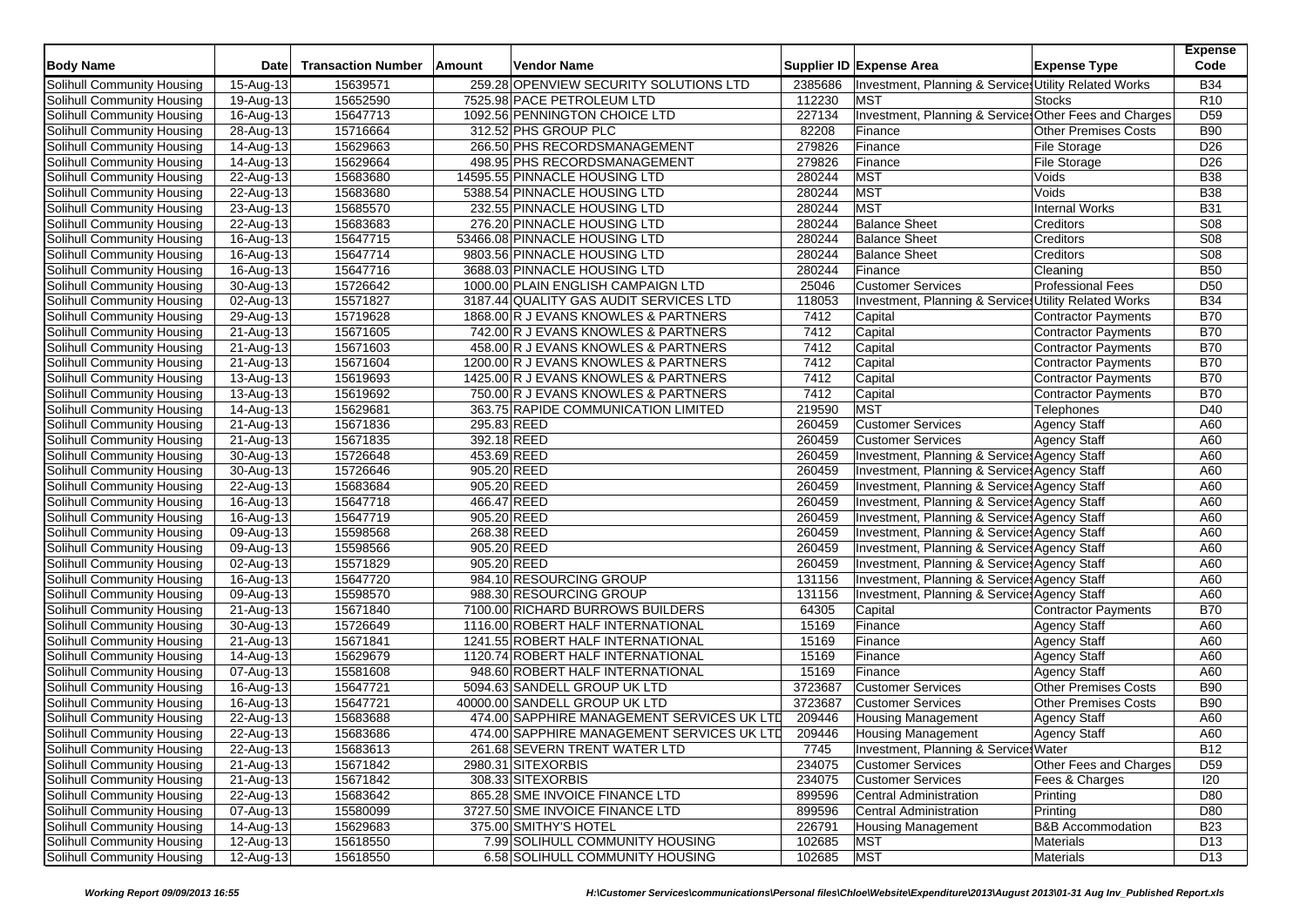| <b>Body Name</b>           | <b>Date</b>             | <b>Transaction Number</b> | Amount | <b>Vendor Name</b>                |         | Supplier ID Expense Area                              | <b>Expense Type</b>        | <b>Expense</b><br>Code |
|----------------------------|-------------------------|---------------------------|--------|-----------------------------------|---------|-------------------------------------------------------|----------------------------|------------------------|
| Solihull Community Housing | 12-Aug-13               | 15618550                  |        | 163.00 SOLIHULL COMMUNITY HOUSING | 102685  | <b>MST</b>                                            | <b>Materials</b>           | D <sub>13</sub>        |
| Solihull Community Housing | 12-Aug-13               | 15618550                  |        | 18.00 SOLIHULL COMMUNITY HOUSING  | 102685  | <b>MST</b>                                            | <b>Waste Disposal</b>      | E20                    |
| Solihull Community Housing | 12-Aug-13               | 15618550                  |        | 5.00 SOLIHULL COMMUNITY HOUSING   | 102685  | <b>MST</b>                                            | Mobile Phones              | D41                    |
| Solihull Community Housing | $\overline{12}$ -Aug-13 | 15618550                  |        | 0.83 SOLIHULL COMMUNITY HOUSING   | 102685  | <b>MST</b>                                            | <b>Mobile Phones</b>       | D41                    |
| Solihull Community Housing | 12-Aug-13               | 15618550                  |        | 30.00 SOLIHULL COMMUNITY HOUSING  | 102685  | <b>MST</b>                                            | <b>Materials</b>           | D <sub>13</sub>        |
| Solihull Community Housing | 12-Aug-13               | 15618550                  |        | 4.58 SOLIHULL COMMUNITY HOUSING   | 102685  | <b>MST</b>                                            | Materials                  | D <sub>13</sub>        |
| Solihull Community Housing | 12-Aug-13               | 15618550                  |        | 5.83 SOLIHULL COMMUNITY HOUSING   | 102685  | <b>MST</b>                                            | Materials                  | D <sub>13</sub>        |
| Solihull Community Housing | 12-Aug-13               | 15618550                  |        | 3.00 SOLIHULL COMMUNITY HOUSING   | 102685  | <b>MST</b>                                            | <b>Office Expenses</b>     | D <sub>20</sub>        |
| Solihull Community Housing | 12-Aug-13               | 15618550                  |        | 19.84 SOLIHULL COMMUNITY HOUSING  | 102685  | <b>MST</b>                                            | Fuel                       | C40                    |
| Solihull Community Housing | 12-Aug-13               | 15618550                  |        | 11.22 SOLIHULL COMMUNITY HOUSING  | 102685  | <b>MST</b>                                            | Vehicle service and repa   | C60                    |
| Solihull Community Housing | 12-Aug-13               | 15618550                  |        | 2.08 SOLIHULL COMMUNITY HOUSING   | 102685  | Capital                                               | <b>Contractor Payments</b> | <b>B70</b>             |
| Solihull Community Housing | 19-Aug-13               | 15659547                  |        | 1291.54 SOLIHULL MBC              | 80026   | <b>Balance Sheet</b>                                  | Movement Incentive Sche    | U32                    |
| Solihull Community Housing | 27-Aug-13               | 15695564                  |        | 664.57 SOLIHULL MBC               | 69188   | <b>Housing Management</b>                             | Council Tax                | <b>B21</b>             |
| Solihull Community Housing | 27-Aug-13               | 15695562                  |        | 660.75 SOLIHULL MBC               | 69188   | <b>Housing Management</b>                             | Council Tax                | <b>B21</b>             |
| Solihull Community Housing | 27-Aug-13               | 15695563                  |        | 664.57 SOLIHULL MBC               | 69188   | <b>Housing Management</b>                             | <b>Council Tax</b>         | <b>B21</b>             |
| Solihull Community Housing | 27-Aug-13               | 15695560                  |        | 625.17 SOLIHULL MBC               | 69188   | <b>Housing Management</b>                             | Council Tax                | <b>B21</b>             |
| Solihull Community Housing | 27-Aug-13               | 15695559                  |        | 648.10 SOLIHULL MBC               | 69188   | <b>Housing Management</b>                             | Council Tax                | <b>B21</b>             |
| Solihull Community Housing | 27-Aug-13               | 15695561                  |        | 716.47 SOLIHULL MBC               | 69188   | <b>Housing Management</b>                             | Council Tax                | <b>B21</b>             |
| Solihull Community Housing | 27-Aug-13               | 15695558                  |        | 756.11 SOLIHULL MBC               | 69188   | <b>Housing Management</b>                             | Council Tax                | <b>B21</b>             |
| Solihull Community Housing | 27-Aug-13               | 15695557                  |        | 696.33 SOLIHULL MBC               | 69188   | <b>Housing Management</b>                             | Council Tax                | <b>B21</b>             |
| Solihull Community Housing | 27-Aug-13               | 15695556                  |        | 664.57 SOLIHULL MBC               | 69188   | <b>Housing Management</b>                             | <b>Council Tax</b>         | <b>B21</b>             |
| Solihull Community Housing | 27-Aug-13               | 15695555                  |        | 700.35 SOLIHULL MBC               | 69188   | <b>Housing Management</b>                             | Council Tax                | <b>B21</b>             |
| Solihull Community Housing | 22-Aug-13               | 15683559                  |        | 283.30 SOLIHULL MBC               | 69188   | <b>Housing Management</b>                             | Council Tax                | <b>B21</b>             |
| Solihull Community Housing | 15-Aug-13               | 15643627                  |        | 815.58 SOLIHULL MBC               | 69188   | <b>Housing Management</b>                             | Council Tax                | <b>B21</b>             |
| Solihull Community Housing | 15-Aug-13               | 15643632                  |        | 796.45 SOLIHULL MBC               | 69188   | <b>Housing Management</b>                             | Council Tax                | <b>B21</b>             |
| Solihull Community Housing | 15-Aug-13               | 15643629                  |        | 736.14 SOLIHULL MBC               | 69188   | <b>Housing Management</b>                             | Council Tax                | <b>B21</b>             |
| Solihull Community Housing | 15-Aug-13               | 15643618                  |        | 731.91 SOLIHULL MBC               |         | 69188 Housing Management                              | <b>Council Tax</b>         | <b>B21</b>             |
| Solihull Community Housing | 15-Aug-13               | 15643600                  |        | 339.83 SOLIHULL MBC               | 69188   | <b>Housing Management</b>                             | Council Tax                | <b>B21</b>             |
| Solihull Community Housing | 15-Aug-13               | 15643631                  |        | 714.12 SOLIHULL MBC               | 69188   | <b>Housing Management</b>                             | Council Tax                | <b>B21</b>             |
| Solihull Community Housing | 15-Aug-13               | 15643620                  |        | 696.28 SOLIHULL MBC               | 69188   | <b>Housing Management</b>                             | <b>Council Tax</b>         | <b>B21</b>             |
| Solihull Community Housing | 05-Aug-13               | 15575551                  |        | 711.23 SOLIHULL MBC               | 69188   | <b>Housing Management</b>                             | Council Tax                | <b>B21</b>             |
| Solihull Community Housing | 02-Aug-13               | 15571972                  |        | 932.10 SOLIHULL MBC               | 69188   | <b>Housing Management</b>                             | Council Tax                | <b>B21</b>             |
| Solihull Community Housing | 02-Aug-13               | 15571968                  |        | 975.97 SOLIHULL MBC               | 69188   | <b>Housing Management</b>                             | Council Tax                | <b>B21</b>             |
| Solihull Community Housing | 02-Aug-13               | 15571872                  |        | 744.02 SOLIHULL MBC               | 69188   | <b>Housing Management</b>                             | Council Tax                | <b>B21</b>             |
| Solihull Community Housing | 21-Aug-13               | 15671668                  |        | 7500.00 SOLIHULL MBC              | 9466    | Investment, Planning & Services Utility Related Works |                            | <b>B34</b>             |
| Solihull Community Housing | 30-Aug-13               | 15726555                  |        | 2715.52 SOLIHULL MBC              | 9466    | Capital                                               | Contractor Payments        | <b>B70</b>             |
| Solihull Community Housing | 27-Aug-13               | 15695550                  |        | 3822.66 SOLIHULL MBC              | 9466    | Capital                                               | Contractor Payments        | <b>B70</b>             |
| Solihull Community Housing | 27-Aug-13               | 15695549                  |        | 6328.41 SOLIHULL MBC              | 9466    | Capital                                               | <b>Contractor Payments</b> | <b>B70</b>             |
| Solihull Community Housing | 20-Aug-13               | 15668651                  |        | 4077.40 SOLIHULL MBC              | 9466    | Capital                                               | Contractor Payments        | <b>B70</b>             |
| Solihull Community Housing | 30-Aug-13               | 15726650                  |        | 900.00 ST JOHN AMBULANCE          | 7981    | <b>Customer Services</b>                              | Training                   | A80                    |
| Solihull Community Housing | 19-Aug-13               | 15652598                  |        | 267.81 STECHFORD GLASS            | 8042    | <b>MST</b>                                            | <b>Stocks</b>              | R <sub>10</sub>        |
| Solihull Community Housing | 12-Aug-13               | 15617966                  |        | 219.89 STECHFORD GLASS            | 8042    | <b>MST</b>                                            | <b>Stocks</b>              | R <sub>10</sub>        |
| Solihull Community Housing | 22-Aug-13               | 15683689                  |        | 6930.00 STEWART ASSOCIATES        | 3707706 | Capital                                               | <b>Contractor Payments</b> | <b>B70</b>             |
| Solihull Community Housing | 16-Aug-13               | 15647722                  |        | 6930.00 STEWART ASSOCIATES        | 3707706 | Capital                                               | Contractor Payments        | <b>B70</b>             |
| Solihull Community Housing | 01-Aug-13               | 15568628                  |        | 1739.11 SUPRA UK LTD              | 73055   | MST                                                   | <b>Stocks</b>              | R <sub>10</sub>        |
| Solihull Community Housing | 22-Aug-13               | 15683690                  |        | 1750.00 SURVEY SOLUTIONS          | 1602617 | Capital                                               | Contractor Payments        | <b>B70</b>             |
| Solihull Community Housing | 28-Aug-13               | 15708554                  |        | 1510.41 THE BECK CO LTD           | 8207    | <b>MST</b>                                            | <b>Stocks</b>              | R <sub>10</sub>        |
| Solihull Community Housing | 28-Aug-13               | 15708552                  |        | 269.30 THE BECK CO LTD            | 8207    | <b>MST</b>                                            | <b>Stocks</b>              | R <sub>10</sub>        |
| Solihull Community Housing | 28-Aug-13               | 15708550                  |        | 270.30 THE BECK CO LTD            | 8207    | <b>MST</b>                                            | <b>Stocks</b>              | R <sub>10</sub>        |
| Solihull Community Housing | 19-Aug-13               | 15653855                  |        | 590.30 THE BECK CO LTD            | 8207    | <b>MST</b>                                            | <b>Stocks</b>              | R <sub>10</sub>        |
| Solihull Community Housing | 19-Aug-13               | 15653853                  |        | 1335.85 THE BECK CO LTD           | 8207    | <b>MST</b>                                            | <b>Stocks</b>              | R <sub>10</sub>        |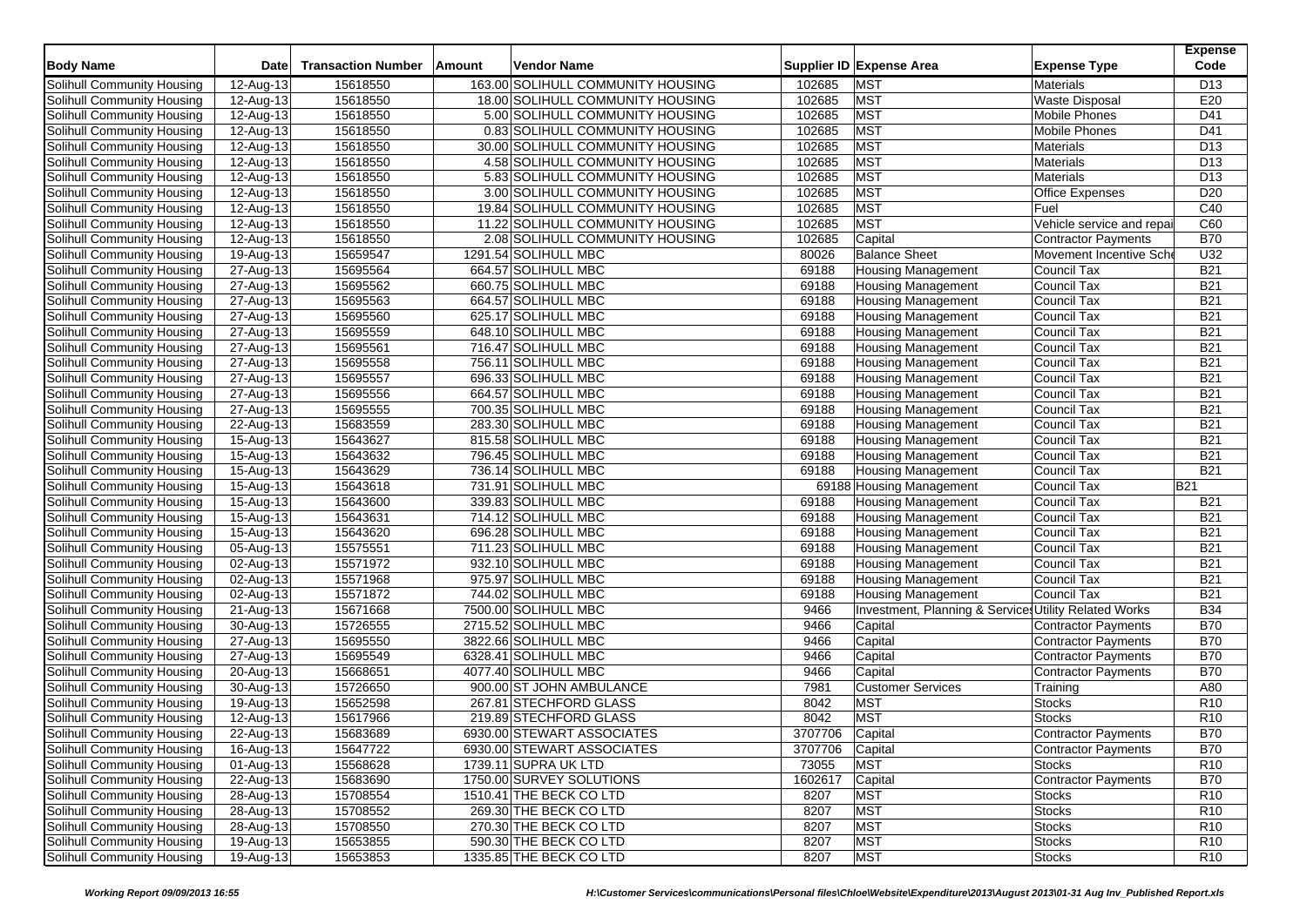| <b>Body Name</b>                                         | <b>Date</b>             | <b>Transaction Number</b> | Amount | Vendor Name                                                 |                  | Supplier ID Expense Area                     | <b>Expense Type</b>                                      | <b>Expense</b><br>Code   |
|----------------------------------------------------------|-------------------------|---------------------------|--------|-------------------------------------------------------------|------------------|----------------------------------------------|----------------------------------------------------------|--------------------------|
| Solihull Community Housing                               | 12-Aug-13               | 15617647                  |        | 213.60 THE BECK CO LTD                                      | 8207             | <b>MST</b>                                   | <b>Stocks</b>                                            | R <sub>10</sub>          |
| Solihull Community Housing                               | 12-Aug-13               | 15617644                  |        | 452.99 THE BECK CO LTD                                      | 8207             | <b>MST</b>                                   | <b>Stocks</b>                                            | R <sub>10</sub>          |
| Solihull Community Housing                               | 12-Aug-13               | 15617640                  |        | 1571.46 THE BECK CO LTD                                     | 8207             | <b>MST</b>                                   | <b>Stocks</b>                                            | R <sub>10</sub>          |
| Solihull Community Housing                               | 12-Aug-13               | 15617641                  |        | 219.02 THE BECK CO LTD                                      | 8207             | MST                                          | <b>Stocks</b>                                            | R <sub>10</sub>          |
| Solihull Community Housing                               | 12-Aug-13               | 15617645                  |        | 224.50 THE BECK CO LTD                                      | 8207             | <b>MST</b>                                   | <b>Stocks</b>                                            | R <sub>10</sub>          |
| Solihull Community Housing                               | 01-Aug-13               | 15568559                  |        | 878.40 THE BECK CO LTD                                      | 8207             | <b>MST</b>                                   | <b>Stocks</b>                                            | R <sub>10</sub>          |
| Solihull Community Housing                               | 23-Aug-13               | 15685632                  |        | 1181.00 THE KEY CONSULTANCY                                 | 111391           | <b>Customer Services</b>                     | Training                                                 | A80                      |
| Solihull Community Housing                               | 21-Aug-13               | 15671869                  |        | 7307.50 THE KNIGHT PARTNERSHIP                              | 213344           | Investment, Planning & Service: Agency Staff |                                                          | A60                      |
| Solihull Community Housing                               | 20-Aug-13               | 15668549                  |        | 1211.16 TOTAL GAS & POWER LTD                               | 687955           | <b>Balance Sheet</b>                         | Creditors                                                | S08                      |
| Solihull Community Housing                               | 20-Aug-13               | 15668550                  |        | 1063.83 TOTAL GAS & POWER LTD                               | 687955           | <b>Balance Sheet</b>                         | Creditors                                                | S <sub>08</sub>          |
| Solihull Community Housing                               | 07-Aug-13               | 15581610                  |        | 4900.00 TRANSPUTEC COMPUTERS PLC                            | 127678           | <b>Customer Services</b>                     | <b>ICT Software</b>                                      | D31                      |
| Solihull Community Housing                               | 09-Aug-13               | 15593567                  |        | 1011.10 TRENT ARCHITECTURE & DESIGN                         | 2222696          | Capital                                      | <b>Contractor Payments</b>                               | <b>B70</b>               |
| Solihull Community Housing                               | 13-Aug-13               | 15619694                  |        | 2941.68 TYRER BUILDING CONTRACTORS                          | 104269           | Capital                                      | <b>Contractor Payments</b>                               | <b>B70</b>               |
| Solihull Community Housing                               | 30-Aug-13               | 15726656                  |        | 925.00 VENN GROUP                                           | 115628           | <b>Housing Management</b>                    | <b>Agency Staff</b>                                      | A60                      |
| Solihull Community Housing                               | $\overline{30}$ -Aug-13 | 15726654                  |        | 925.00 VENN GROUP                                           | 115628           | <b>Housing Management</b>                    | <b>Agency Staff</b>                                      | A60                      |
| Solihull Community Housing                               | 22-Aug-13               | 15683694                  |        | 937.50 VENN GROUP                                           | 115628           | <b>Housing Management</b>                    | <b>Agency Staff</b>                                      | A60                      |
| Solihull Community Housing                               | 21-Aug-13               | 15671871                  |        | 912.50 VENN GROUP                                           | 115628           | <b>Housing Management</b>                    | <b>Agency Staff</b>                                      | A60                      |
| Solihull Community Housing                               | 30-Aug-13               | 15726698                  |        | 438.63 VENNGROUP RECRUITMENT SOLUTIONS                      | 120630           | <b>Housing Management</b>                    | <b>Agency Staff</b>                                      | A60                      |
| Solihull Community Housing                               | 30-Aug-13               | 15726697                  |        | 536.50 VENNGROUP RECRUITMENT SOLUTIONS                      | 120630           | <b>Housing Management</b>                    | <b>Agency Staff</b>                                      | A60                      |
| Solihull Community Housing                               | 21-Aug-13               | 15671872                  |        | 666.00 VENNGROUP RECRUITMENT SOLUTIONS                      | 120630           | <b>Housing Management</b>                    | <b>Agency Staff</b>                                      | A60                      |
| Solihull Community Housing                               | 16-Aug-13               | 15647726                  |        | 522.00 VENNGROUP RECRUITMENT SOLUTIONS                      | 120630           | <b>Housing Management</b>                    | <b>Agency Staff</b>                                      | A60                      |
| Solihull Community Housing                               | 16-Aug-13               | 15647725                  |        | 536.50 VENNGROUP RECRUITMENT SOLUTIONS                      | 120630           | <b>Housing Management</b>                    | <b>Agency Staff</b>                                      | A60                      |
| Solihull Community Housing                               | 09-Aug-13               | 15599547                  |        | 536.50 VENNGROUP RECRUITMENT SOLUTIONS                      | 120630           | <b>Housing Management</b>                    | <b>Agency Staff</b>                                      | A60                      |
| Solihull Community Housing                               | 09-Aug-13               | 15598640                  |        | 536.50 VENNGROUP RECRUITMENT SOLUTIONS                      | 120630           | <b>Housing Management</b>                    | <b>Agency Staff</b>                                      | A60                      |
| Solihull Community Housing                               | 02-Aug-13               | 15571832                  |        | 514.75 VENNGROUP RECRUITMENT SOLUTIONS                      | 120630           | <b>Housing Management</b>                    | <b>Agency Staff</b>                                      | A60                      |
| Solihull Community Housing                               | 23-Aug-13               | 15685615                  |        | 3300.00 VIRGIN MEDIA PAYMENTS LTD                           | 172138           | <b>Housing Management</b>                    | <b>Utility Related Works</b>                             | <b>B34</b>               |
| Solihull Community Housing                               | 23-Aug-13               | 15685614                  |        | 3300.00 VIRGIN MEDIA PAYMENTS LTD                           | 172138           | <b>Housing Management</b>                    | Utility Related Works                                    | <b>B34</b>               |
| Solihull Community Housing                               | 14-Aug-13               | 15629686                  |        | 875.00 WALKER COTTER                                        | 3562686          | Capital                                      | <b>Contractor Payments</b>                               | <b>B70</b>               |
| Solihull Community Housing                               | 09-Aug-13               | 15599548                  |        | 136427.69 WATES CONSTRUCTION LTD                            | 272406           | Capital                                      | <b>Contractor Payments</b>                               | <b>B70</b>               |
| Solihull Community Housing                               | 23-Aug-13               | 15685608                  |        | 253.95 REDACTED PERSONAL DATA                               | 88528            | <b>Central Administration</b>                | <b>Officer Expenses</b>                                  | D60                      |
|                                                          |                         | 15580093                  |        | 9301.00 WESSEX LIFT CO LTD                                  | 177799           |                                              | <b>Contractor Payments</b>                               | <b>B70</b>               |
| Solihull Community Housing<br>Solihull Community Housing | 07-Aug-13               | 15685561                  |        | 460.44 WOODHULL ROOFING LTD                                 | 221070           | Capital<br><b>MST</b>                        | <b>External Structures</b>                               | <b>B33</b>               |
|                                                          | 23-Aug-13               |                           |        | 239.14 WOODHULL ROOFING LTD                                 | 221070           | <b>MST</b>                                   |                                                          | <b>B33</b>               |
| Solihull Community Housing                               | 23-Aug-13<br>23-Aug-13  | 15685560<br>15685555      |        | 253.89 WOODHULL ROOFING LTD                                 | 221070           | <b>MST</b>                                   | <b>External Structures</b><br><b>External Structures</b> | <b>B33</b>               |
| Solihull Community Housing                               |                         |                           |        |                                                             |                  | MST                                          |                                                          |                          |
| Solihull Community Housing                               | 23-Aug-13               | 15685552<br>15619551      |        | 1766.61 WOODHULL ROOFING LTD<br>476.73 WOODHULL ROOFING LTD | 221070<br>221070 | <b>MST</b>                                   | <b>External Structures</b><br><b>External Structures</b> | <b>B33</b><br><b>B33</b> |
| Solihull Community Housing                               | 13-Aug-13               |                           |        |                                                             |                  | <b>MST</b>                                   |                                                          |                          |
| Solihull Community Housing<br>Solihull Community Housing | 07-Aug-13               | 15580561<br>15580559      |        | 878.72 WOODHULL ROOFING LTD<br>484.37 WOODHULL ROOFING LTD  | 221070<br>221070 | <b>MST</b>                                   | <b>External Structures</b><br><b>External Structures</b> | <b>B33</b><br><b>B33</b> |
|                                                          | 07-Aug-13               | 15580558                  |        | 273.97 WOODHULL ROOFING LTD                                 | 221070           | <b>MST</b>                                   | <b>External Structures</b>                               | <b>B33</b>               |
| Solihull Community Housing                               | 07-Aug-13               |                           |        |                                                             |                  | <b>MST</b>                                   |                                                          |                          |
| Solihull Community Housing                               | 21-Aug-13               | 15671572                  |        | 502.77 WOODHULL ROOFING LTD                                 | 221070           |                                              | <b>Internal Works</b>                                    | <b>B31</b>               |
| Solihull Community Housing                               | 22-Aug-13               | 15683695                  |        | 5425.08 WOODHULL ROOFING LTD                                | 221070           | Capital<br><b>MST</b>                        | <b>Contractor Payments</b>                               | <b>B70</b>               |
| Solihull Community Housing                               | 28-Aug-13               | 15716653                  |        | 598.13 WORKMATES BUILDING TRADES LTD                        | 2185688          |                                              | <b>Agency Staff</b>                                      | A60                      |
| Solihull Community Housing                               | 28-Aug-13               | 15716653                  |        | 536.50 WORKMATES BUILDING TRADES LTD                        | 2185688          | <b>MST</b>                                   | <b>Agency Staff</b>                                      | A60                      |
| Solihull Community Housing                               | 22-Aug-13               | 15683697                  |        | 536.50 WORKMATES BUILDING TRADES LTD                        | 2185688 MST      |                                              | <b>Agency Staff</b>                                      | A60                      |
| Solihull Community Housing                               | $22-Aug-13$             | 15683697                  |        | 590.15 WORKMATES BUILDING TRADES LTD                        | 2185688          | <b>MST</b>                                   | <b>Agency Staff</b>                                      | A60                      |
| Solihull Community Housing                               | 16-Aug-13               | 15647727                  |        | 590.15 WORKMATES BUILDING TRADES LTD                        | 2185688          | <b>MST</b>                                   | <b>Agency Staff</b>                                      | A60                      |
| Solihull Community Housing                               | 16-Aug-13               | 15647727                  |        | 536.50 WORKMATES BUILDING TRADES LTD                        | 2185688          | <b>MST</b>                                   | <b>Agency Staff</b>                                      | A60                      |
| Solihull Community Housing                               | 14-Aug-13               | 15629692                  |        | 536.50 WORKMATES BUILDING TRADES LTD                        | 2185688          | <b>MST</b>                                   | <b>Agency Staff</b>                                      | A60                      |
| Solihull Community Housing                               | 14-Aug-13               | 15629692                  |        | 590.15 WORKMATES BUILDING TRADES LTD                        | 2185688          | <b>MST</b>                                   | <b>Agency Staff</b>                                      | A60                      |
| Solihull Community Housing                               | 14-Aug-13               | 15629691                  |        | 536.50 WORKMATES BUILDING TRADES LTD                        | 2185688          | <b>MST</b>                                   | <b>Agency Staff</b>                                      | A60                      |
| Solihull Community Housing                               | 14-Aug-13               | 15629691                  |        | 538.31 WORKMATES BUILDING TRADES LTD                        | 2185688 MST      |                                              | <b>Agency Staff</b>                                      | A60                      |